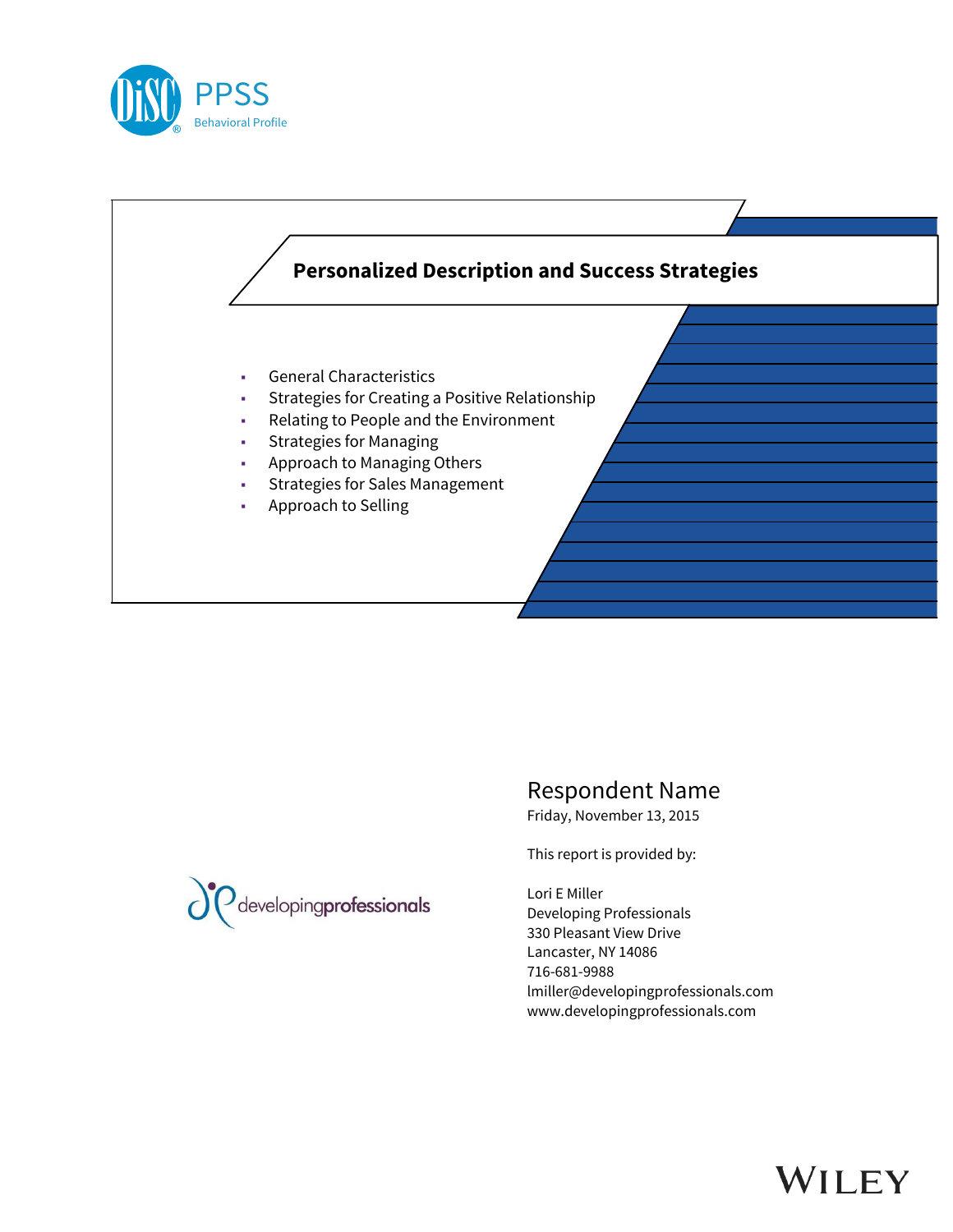

### **Behavioral Highlights**

*This section lists the potential strengths of Respondent's behavioral profile. Personalize the information using these steps: <1> Put a check mark next to the statements that you think accurately describe Respondent's* behavioral style. <2> Put an X next to the statements that you feel do not describe Respondent's behavioral style *very well. <3> Write in comments to modify the statements to make them more descriptive.*



#### **Some of Respondent's behavioral strengths may be**

- Likes a fast pace, new activities, change, and variety
- Quick to act and creates a sense of urgency in others
- Enjoys challenges and competition
- Can move forcefully to get results
- Uses direct, action-oriented approach to solving problems
- Likes to interact with many different types of people
- Likes to express thoughts and feelings to others
- Animated and enthusiastic in expression
- Quick to adapt to new ideas and changes
- Seeks to find ways to interact positively in difficult situations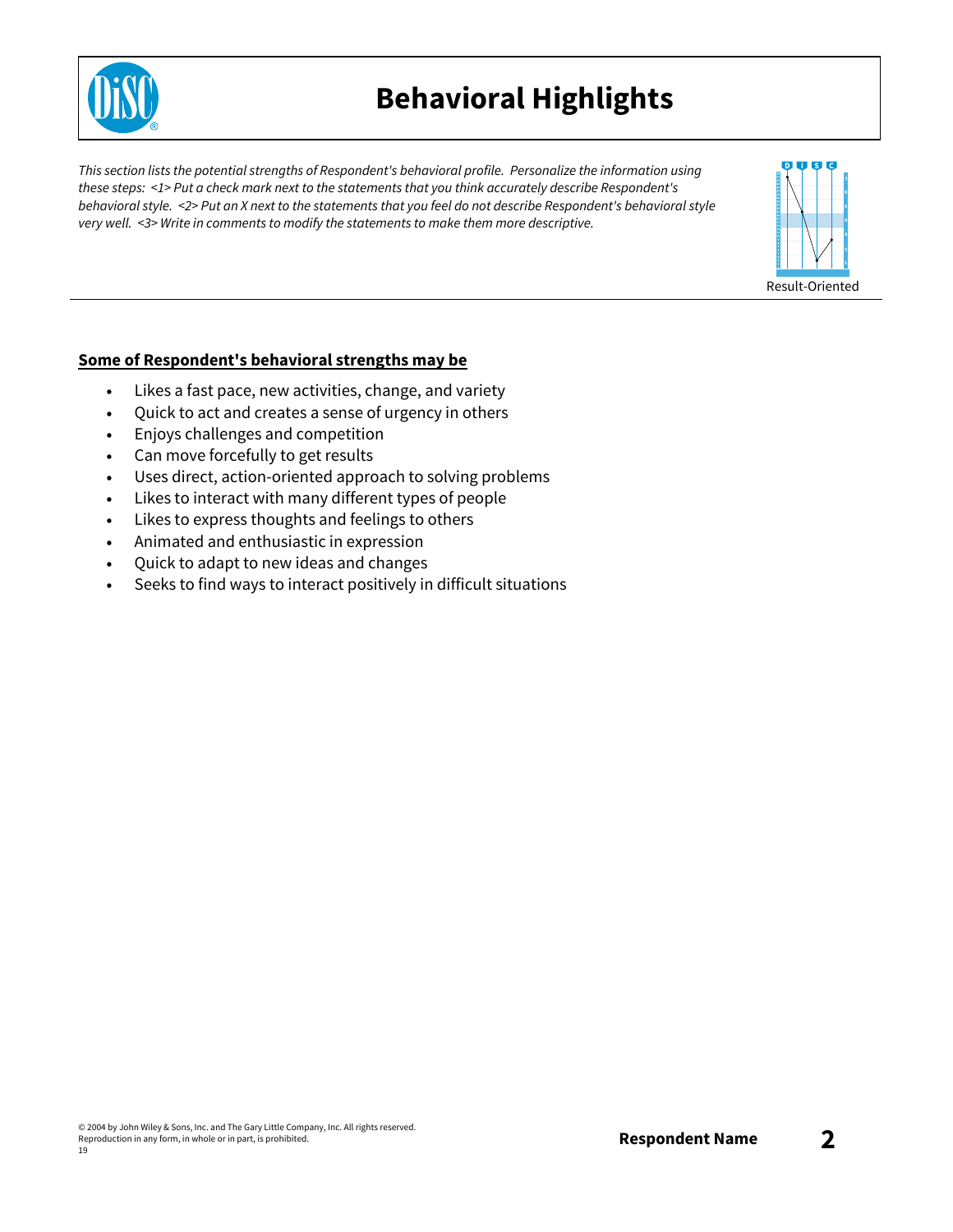

## **Personal Profile System® Graph**



The above graph displays the relationship of the four behavioral tendencies in Respondent's profile pattern. The information on the following pages is based upon this profile pattern.

Remember, the *DiSC PPSS* is not a test. There is no such thing as a "good" or "bad" pattern. Research indicates that the most successful people are those who know themselves and develop strategies to meet the needs of specific situations. The following information is most helpful when reviewed, discussed, and put to use in developing specific action plans for increasing personal effectiveness.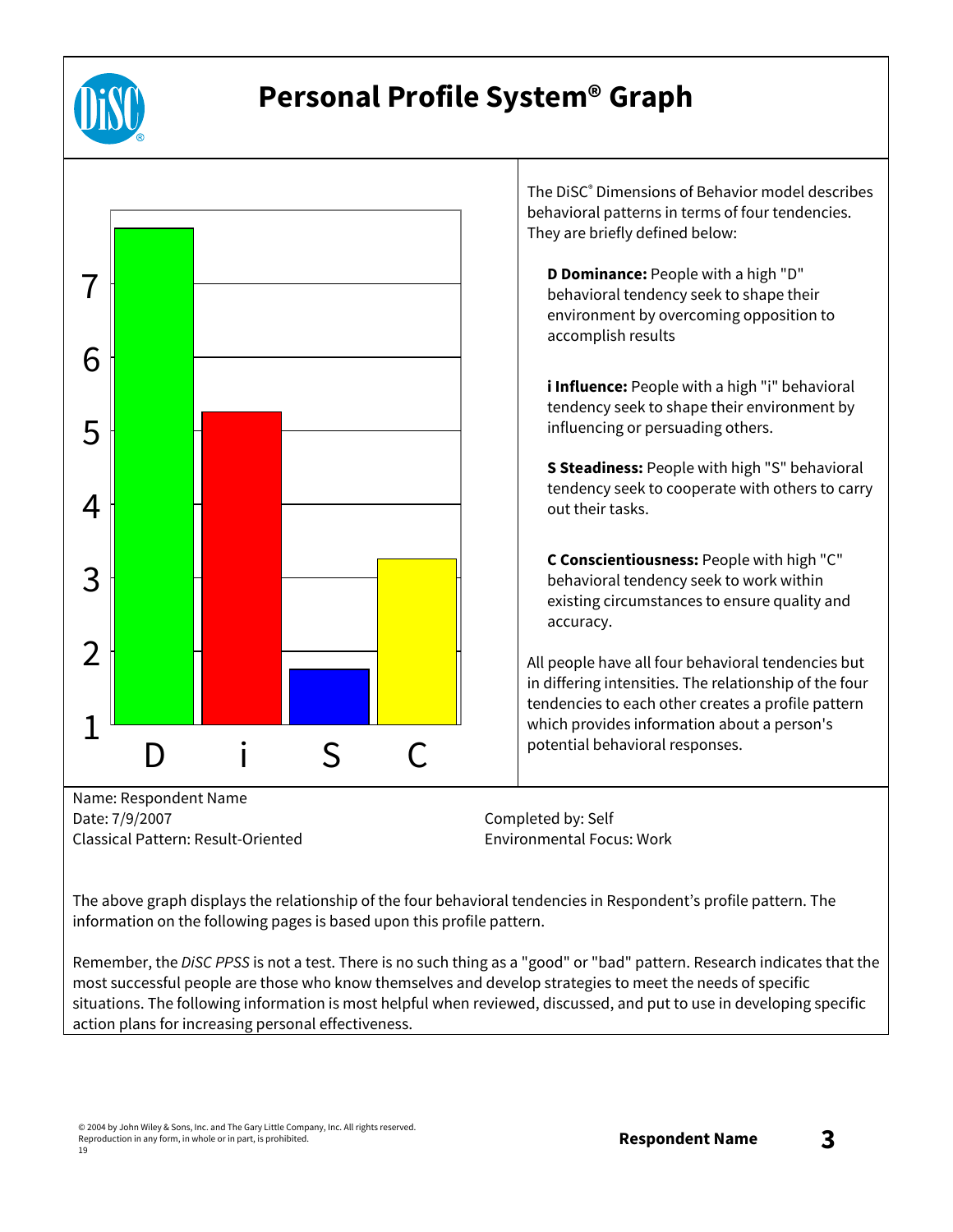

## **Personal Profile System® Graph**



Some people find additional understanding of themselves by looking at any differences between their responses to their MOST and LEAST choices. Because you have responded to the same question "How do I see myself?" for both choices, it is likely the information will be the same. If there is a significant difference in the Profiles, you may want to ask yourself some questions about the factors that influenced your choices as you responded. The composite graph (Graph 3) reflects the combination of your most and least choices and is typically the most comprehensive description of your overall Profile. This composite Profile is used for all the information contained in your reports.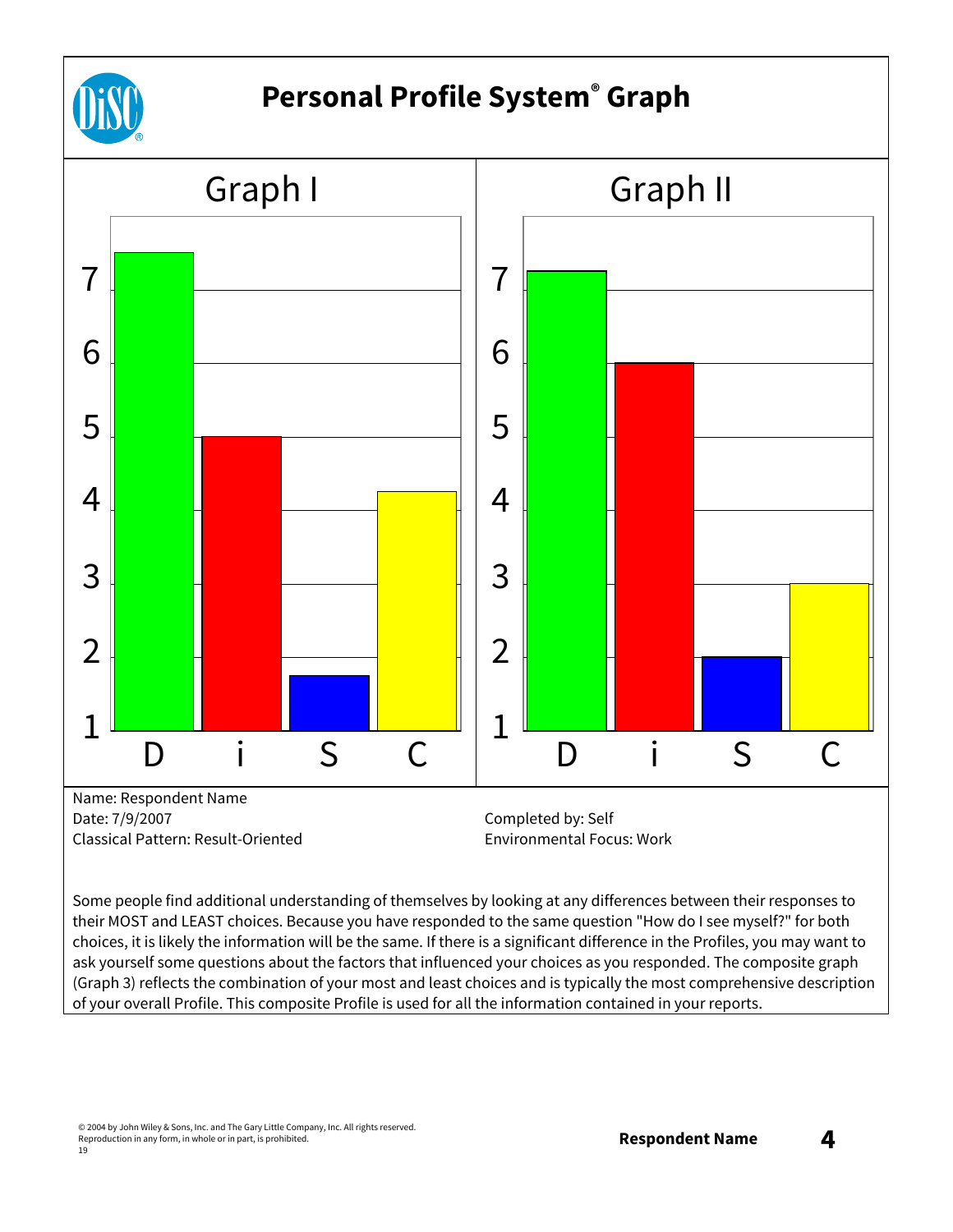

### **Behavioral Overview**

*The following narrative, based upon the profile responses, provides a general overview of Respondent's natural* behavioral style in the environment. This section is designed to provide a broad overview of his natural, most *comfortable behavior. Respondent's actual observed behavior may be somewhat different due to modifications* based on the demands of the situation, the expectations of others, and his personal values. Review and discuss the information, deleting the portions that do not seem applicable and highlighting the portions which may be most *relevant and useful.*



Respondent tends to be forceful, direct, competitive, poised, and convincing. He tends to be an individualist with a high level of ego-strength and may tend to be egotistical. He may seem to exude self-confidence, actively seeking opportunities which test and develop his abilities to accomplish results. He tends to like difficult tasks, competitive situations, unique activities, and "important" positions. He may undertake new activities willingly and confidently. He may be very much aware of his abilities; however, he may tend to be much less aware (or accepting) of any limitations. He may relish the challenge of any new activity, whether or not he has the skills, knowledge and experience it may require.

Tending to prize his independence, Respondent may become restless with group projects or committee work. Group activities tend to be much more acceptable to him if he chooses the activities and retains control. He generally tends to prefer working alone, although he may seek to persuade others to support his efforts and assist with the activity - especially the routine work which he may find boring.

He may tend to do things for his own benefit, perhaps ignoring requests which might involve giving up something he wants. If required to do something which does not appear to be in his own interest, he may become openly annoyed. His egotism may seem overbearing to some. He may seem to lack empathy, perhaps appearing to others as cold and blunt.

Tending to be quick in thought and action, Respondent may be impatient and fault-finding with those who are not. In fact, he may evaluate people on the basis of their ability to get results quickly. Results are what counts to him. Speed, efforts and theories may be of little importance unless they lead to concrete results. Respondent may be very determined and persistent, even in the face of antagonism or the opposition of others who may be in authority. He may take command of any situation whether or not he has been put in charge.

If things are not going well, Respondent may seem to lose his verbal abilities, substituting clear non-verbal signals of impatience and criticism. Whatever he does say may tend to be critical and fault-finding. This may be something of a "lull before the storm." The "storm" may begin with a strong statement that something is wrong, perhaps without any specifics as to what it is or what may be causing it. This may be followed by very broad, general criticism of the situation and the people involved. Finally, Respondent may undertake to "save" the situation single-handedly, perhaps overstepping boundaries, and "ruffling feathers," - all in the course of his efforts to get results.

© 2004 by John Wiley & Sons, Inc. and The Gary Little Company, Inc. All rights reserved. In spite of his tendency for having a strong ego and a high level of self-confidence, Respondent may have some concern that others may take advantage of him. This concern, if it increases, may cause him to take steps to overpower a potential opponent. He may also have some fear that others will get ahead of him if he is too slow in accomplishing his goals. He may tend to be in a constant race against the clock and other people in the effort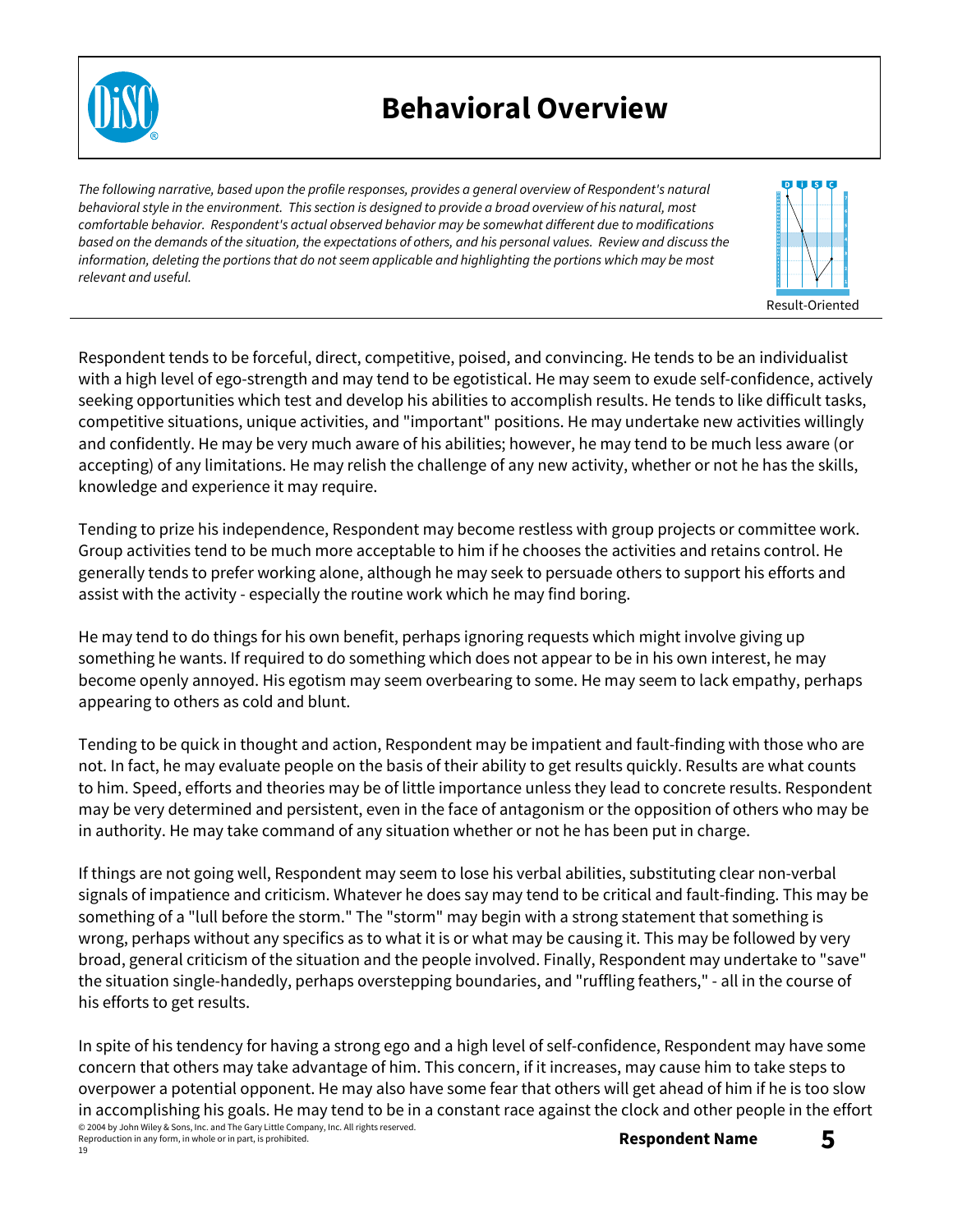

### **Behavioral Overview**

to reach the goal. He may also worry about appearing too light-hearted since such interactions, and the ties to others that they may produce, may interfere with his pace and his concentration on goal accomplishment.

When approaching a new problem or decision, Respondent may quickly size up the available data, seeking additional facts only if there is a glaring lack of information, and then come to a tentative decision. He may monitor the actual results, making a change if they are not satisfactory. Although he may encourage suggestions from others as a way to get them involved in his project, he may not pay much attention to their information. He may take risks and try new, untested ideas. He may, on occasion, see making such an untested idea work as a personal challenge.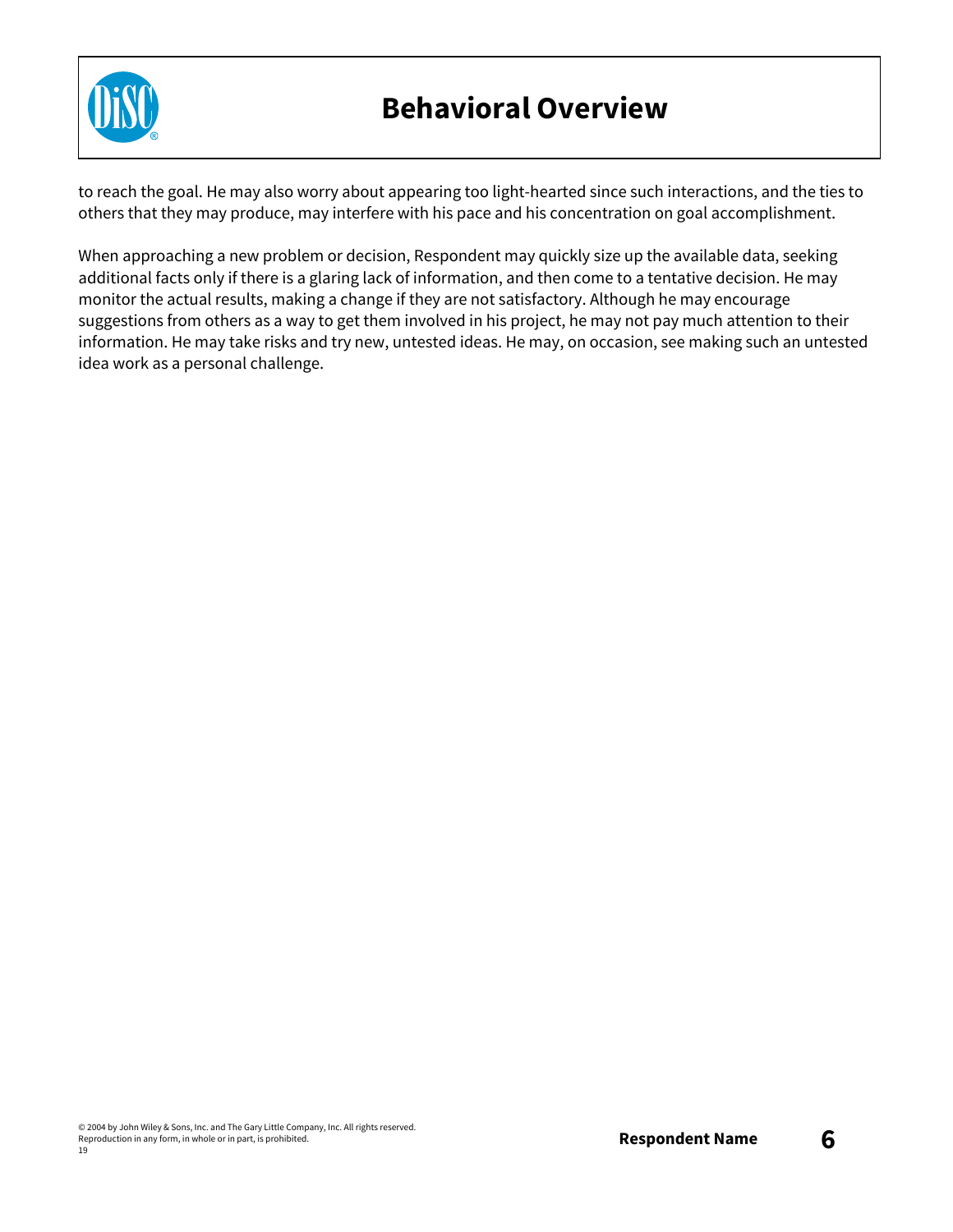

### **Motivating Factors**

*People have different sources of motivation and different goals based on their most preferred behavioral tendencies. This section lists those factors usually found to be most motivating to someone with Respondent's behavioral tendencies. Some of these factors may not apply to Respondent because he may have modified his* behavior due to his life experiences and values system. Some of the factors may appear to be contradictory *because of the differences in the tendencies that comprise Respondent's behavior. Review and revise as necessary.*



#### **Respondent may be motivated by:**

- Having control over his work environment
- Being able to direct other people's activities
- Being offered new opportunities and new challenges
- Situations where he is held accountable solely for results rather than for how the results are achieved
- Opportunities for advancement
- Rewards for achieving goals
- Situations providing positive interactions with others
- Opportunities to verbalize his thoughts and feelings
- Environments where two-way dialogue is encouraged
- Enthusiastic verbal recognition: "Great!" "Fantastic!"
- Immediate verbal feedback
- Having his feelings acknowledged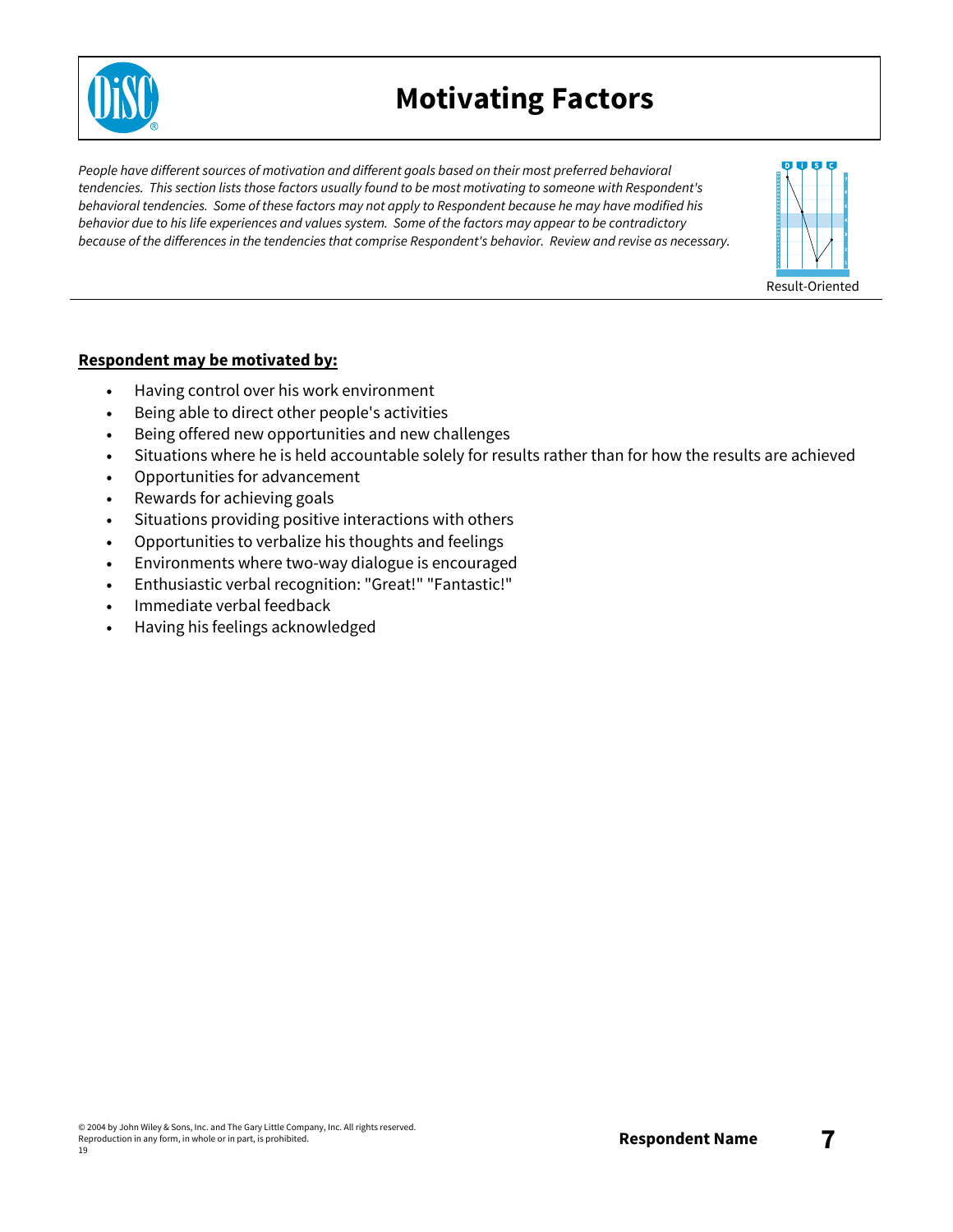

### **Preferred Environment**

People have different preferences in the environment in which they most prefer to work or live. What one person *finds delightful may be intolerable to someone else. This section provides information on what environment* Respondent might find most desirable based on his behavioral tendencies. Some of these factors may not apply to *Respondent or may appear contradictory because of the differences between the tendencies that describe Respondent's behavior. Review and revise as necessary.*



#### **Respondent wants an environment which provides:**

- Maximum freedom to determine how things are done
- Fast-paced, results-oriented
- Performance measurements and rewards based upon achieving agreed-upon results
- The opportunity to control events
- A fast-moving pace which involves relating to others with enthusiasm
- Recognition and positive feedback
- Opportunities for creative, imaginative "brainstorming"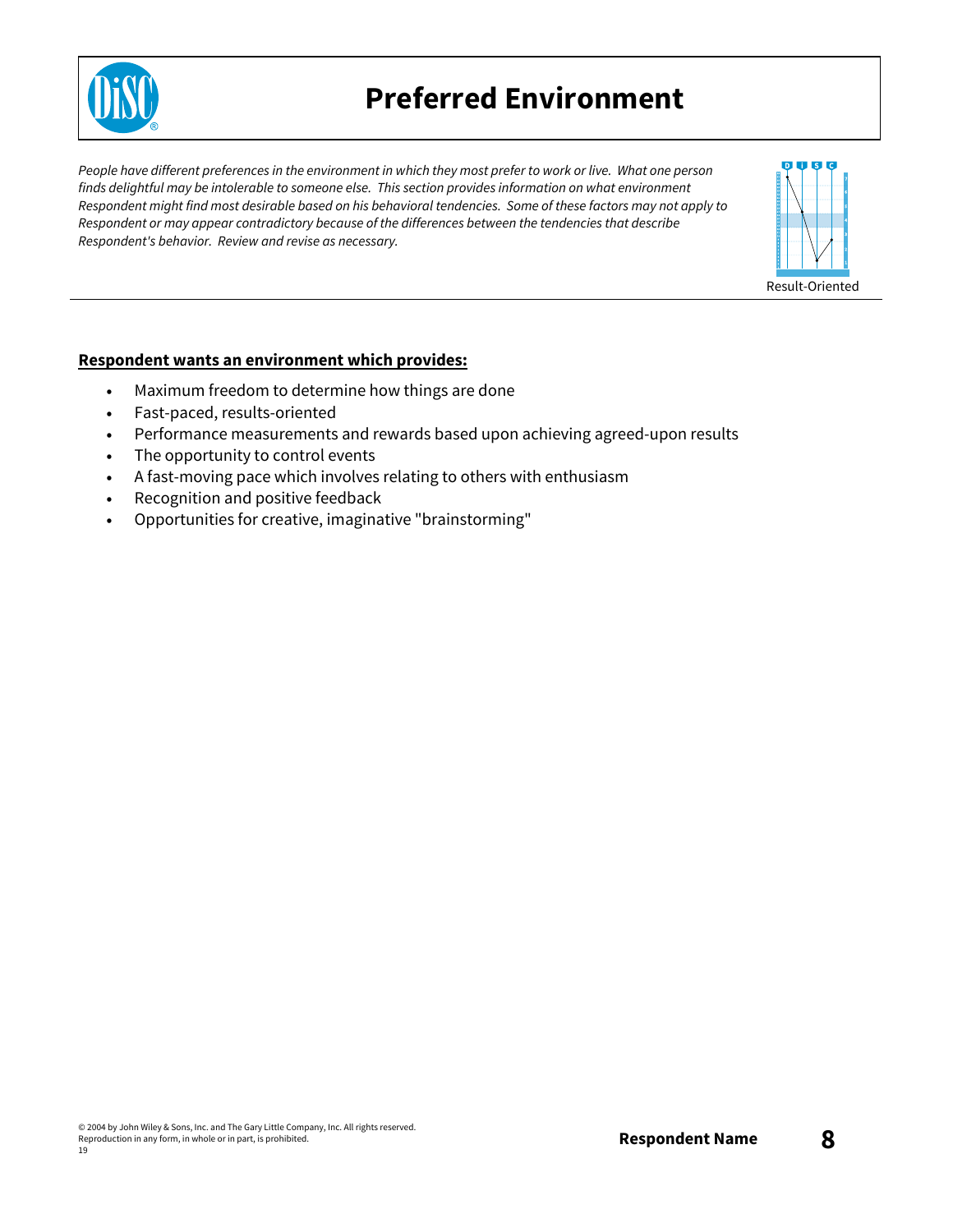

### **Tends to Avoid**

All people have different situations or activities that they naturally tend to avoid based on a dislike or fear of what is involved in the task or interaction. By knowing what our most likely avoidance behaviors are, we can choose *strategies for coping with them and reduce possible negative outcomes such as procrastination. This section lists* the activities and situations Respondent is most likely to avoid based on his behavioral tendencies. Some of the *factors may not apply to Respondent. Review and revise as necessary.*



#### **Based on dislike, discomfort, or fear, Respondent tends to avoid:**

- Situations where he has no control over the environment
- Appearing soft or weak
- Situations requiring routine, predictable behaviors day after day
- Being closely managed by others
- Having to check in frequently and report what he is doing
- Having to report step by step how he is going to do a task or activity
- Situations where others may react to him with hostility
- Actions that might lead to loss of approval from others
- Having to choose between being liked or being respected
- Follow-through on extensive detail
- Routine, repetitive task work
- Environments that provide little or no contact with people
- Environments with rigid time constraints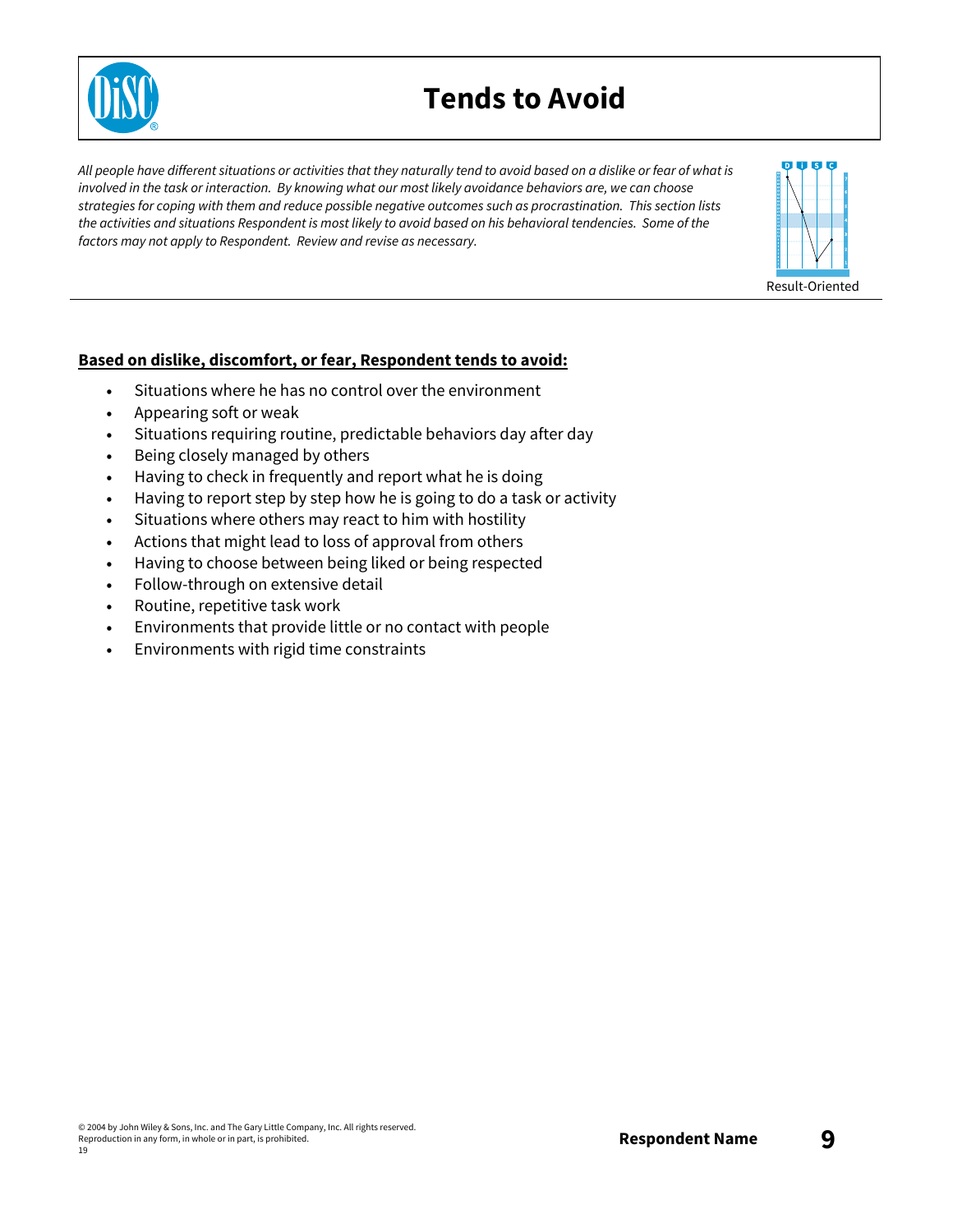

### **Strategies for Increased Effectiveness**

*This section describes possible actions that Respondent might take to modify certain naturally occurring behavioral* tendencies to achieve greater effectiveness. Some of these strategies may be already in use, others may represent areas for potential skill development. It may be useful to prioritize the strategies based on the needs of the current *environment. Review and revise as necessary.*



#### **Respondent would increase his effectiveness by:**

- Taking more time to think through possible consequences before taking action
- Listening and considering the thoughts, feelings and experiences of others
- Learning to negotiate outcomes on a win/win basis
- Explaining his reasoning process rather than just announcing conclusions
- Learning to participate in a group without being in charge
- Developing tact and diplomacy in communications and interactions with others
- Giving recognition to others for their efforts
- Developing a more realistic assessment of people and situations that includes negative and positive information
- Structuring a process for completing tasks in an orderly and timely manner
- Developing the ability to be firm and direct when dealing with interpersonal conflict
- Willingness to hear and consider negative thoughts and feelings of others
- Following through on key details on a more consistent basis
- Better management of time requirements
- Evaluating the amount of time spent in meetings and verbal communications with others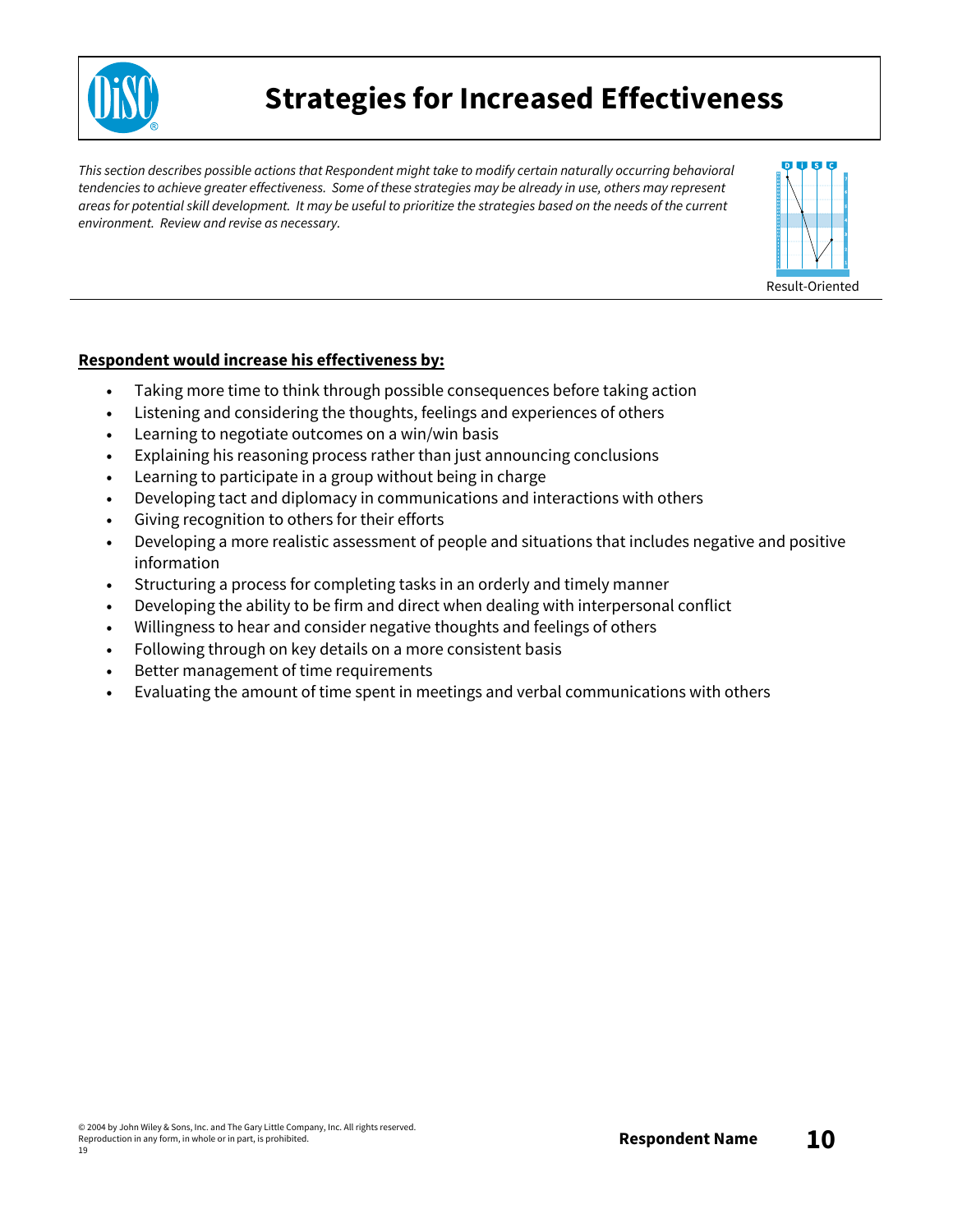

### **Demotivating Factors**

*People have different factors that affect their motivation both positively and negatively. By understanding what* these factors are, we can increase the amount of time we are experiencing those conditions that enhance our positive motivation and reduce the impact of those factors which will reduce self motivation. The following list can *be used to create an environment more supportive to positive motivation by managing or eliminating demotivating factors specific to Respondent's behavioral style.*



#### **Respondent may become demotivated when:**

- His authority is countermanded
- His responsibility is diminished
- His resources are restricted
- Required to do routine activities with little or no variety
- Closely supervised
- Required to report frequently on activities rather than results
- He has no opportunity for advancement
- Working in environments with reserved or unfriendly co-workers
- Required to meet fixed schedules and rigid time constraints
- Working in negative, pessimistic, hostile environments
- Required to focus on thinking to the exclusion of feeling
- Required to perform routine tasks with attention to detail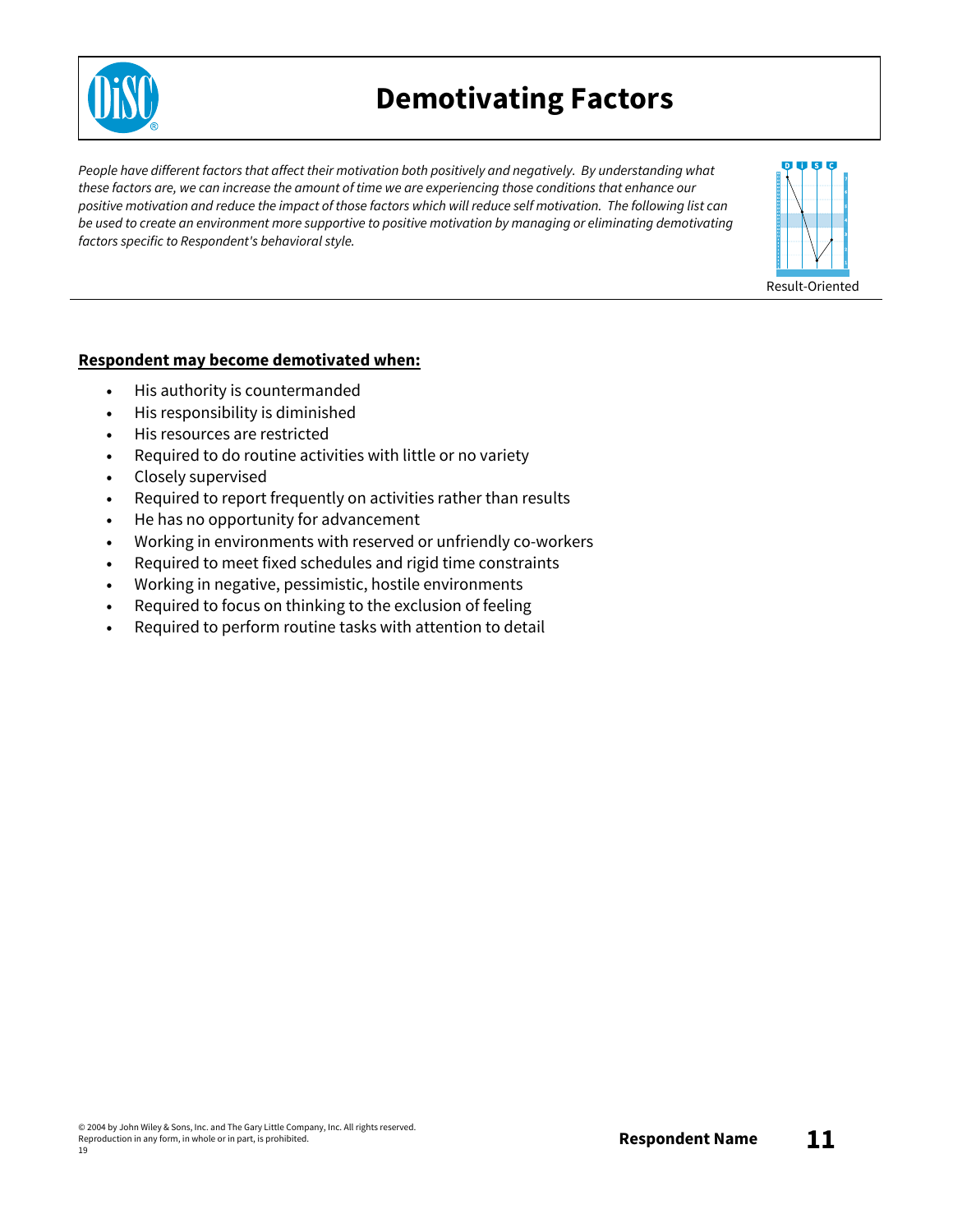

### **Behavior in Conflict Situations**

Most people use behavior in conflict situations that can be described as either a "fight" or "flight" response based *on their natural behavioral tendencies. Some people use a combination of both responses, depending on the* intensity or degree of risk involved in the situation. The following describes a range of responses that Respondent *might use in a conflict situation. These behaviors may have been modified due to Respondent's values system and/or life experience. This information will be more helpful if reviewed with Respondent, ranking the behaviors from most-likely to be used to least-likely.*



#### **In a conflict situation Respondent:**

- Tends to take a direct, aggressive approach
- May escalate levels of aggression
- May create win/lose outcomes
- May overpower others who then retaliate with covert aggression
- Tends to become defensive
- May become autocratic, using rank and authority to end the conflict
- Tends to avoid open, direct conflict
- Tends to become emotionally expressive
- May become personally attacking
- Tends to minimize negative information
- May attempt to placate angry people without addressing the issue
- May give in to avoid looking bad or losing approval
- May become impulsive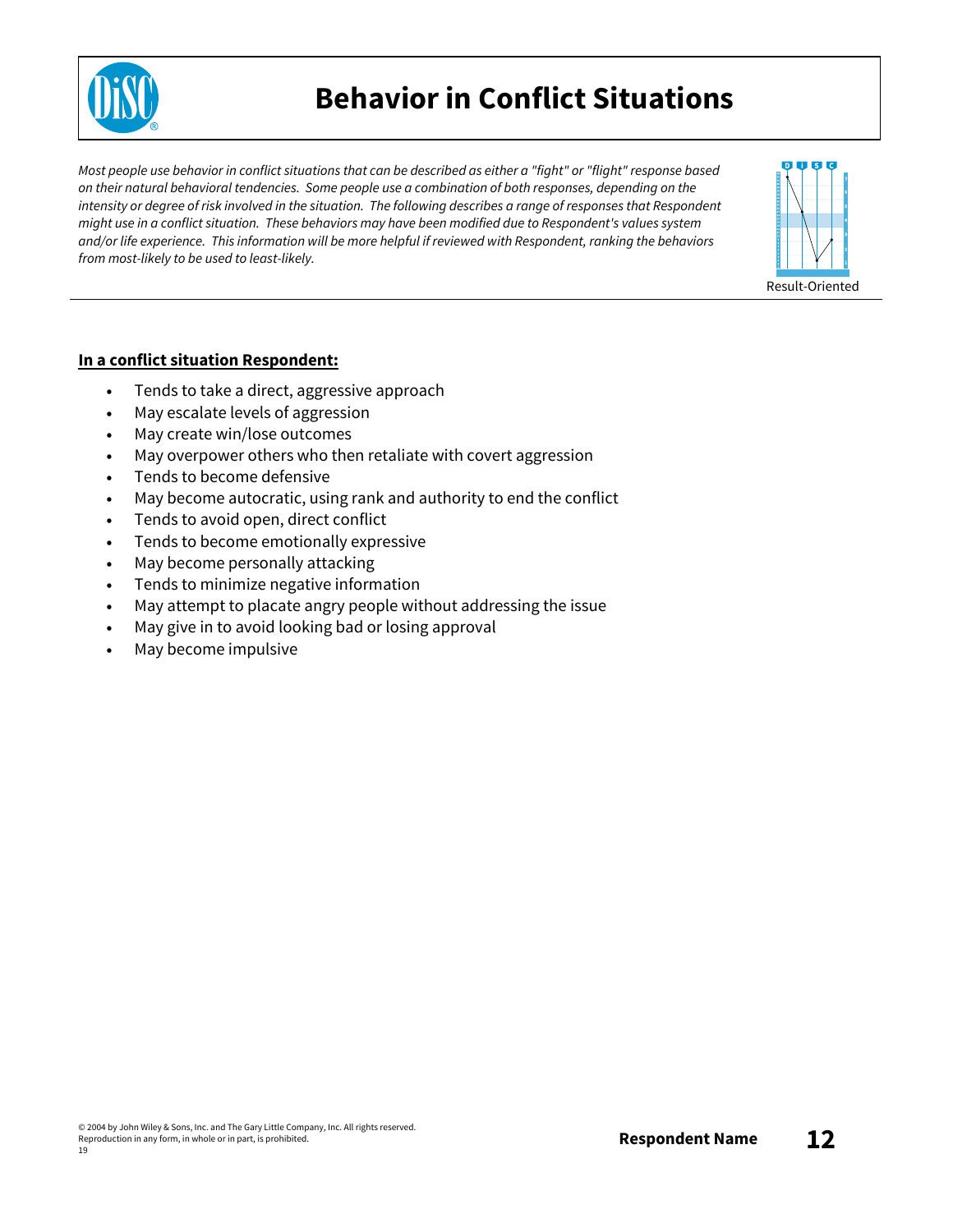

### **Behavioral Tendency Continuum**

*This continuum displays Respondent's potential range of intensity for each of the behaviors listed. This continuum represents potential behavior based on Respondent's profile pattern rather than actual, observed behavior. This information is most helpful when discussed and evaluated based on experience with Respondent.*



#### Name: **Respondent Name**

Date: 7/9/2007 Classical Pattern: Result-Oriented Environmental Focus: Work

|                                          | ML | M | $\mathsf H$<br>MН |
|------------------------------------------|----|---|-------------------|
| ACCEPTS - open, receives willingly       |    |   |                   |
| ADHERES - sticks to the rules            |    |   |                   |
| ADVOCATES - promotes, urges action       |    |   |                   |
| AGITATES - stirs up, rocks the boat      |    |   |                   |
| AMPLIFIES - explains, expands the point  |    |   |                   |
| ASSIGNS - delegates to others            |    |   |                   |
| ASSUMES - takes for granted              |    |   |                   |
| BOASTS - brags about abilities           |    |   | O                 |
| CAPTIVATES - charms others               |    |   |                   |
| <b>COMMANDS - directs others</b>         |    |   |                   |
| DIGESTS - absorbs, thinks it through     |    |   |                   |
| ESTABLISHES - stabilizes, builds to last |    |   |                   |
| IMITATES - follows the leader's example  |    |   |                   |
| INVENTS - creates new solutions, ideas   |    |   |                   |
| INVESTIGATES - examines, checks it out   |    |   |                   |
| JUSTIFIES - defends, gives reasons for   |    |   |                   |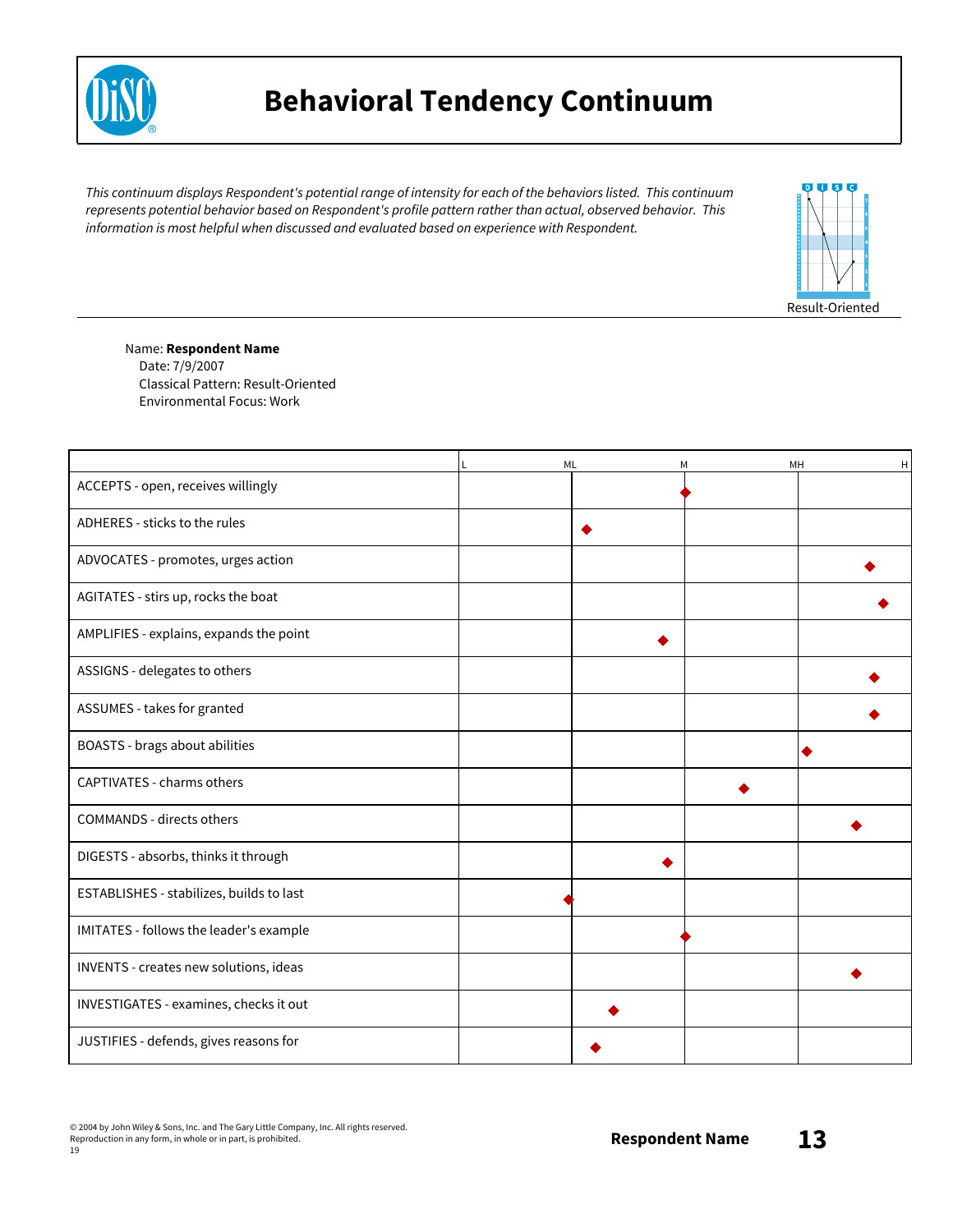

### **Behavioral Tendency Continuum**

*This continuum displays Respondent's potential range of intensity for each of the behaviors listed. This continuum represents potential behavior based on Respondent's profile pattern rather than actual, observed behavior. This information is most helpful when discussed and evaluated based on experience with Respondent.*



#### Name: **Respondent Name**

Date: 7/9/2007 Classical Pattern: Result-Oriented Environmental Focus: Work

|                                            | ML | M | MH<br>н |
|--------------------------------------------|----|---|---------|
| MAINTAINS - continues, preserves           |    |   |         |
| MANEUVERS - plans skillfully               |    |   |         |
| MODIFIES - adapts, adjusts, revises        |    |   |         |
| NURTURES - shows care for others           |    |   |         |
| OBJECTS - protests, argues, disputes       |    |   |         |
| OBSERVES - watches attentively             |    |   |         |
| PLANS - prepares, maps out task            |    |   |         |
| PRAISES - compliments, shows approval      |    |   |         |
| PROHIBITS - cautions, prevents risk        |    |   |         |
| PROTECTS - guards tradition, stability     |    |   |         |
| RECONCILES - appeases, settles differences |    |   |         |
| REVIEWS - examines in detail               |    |   |         |
| SPECULATES - gambles on the future         |    |   |         |
| TESTS - examines, tries it out             |    |   |         |
| TRUSTS - believes in others                |    |   |         |
| VERBALIZES - talks things out              |    |   |         |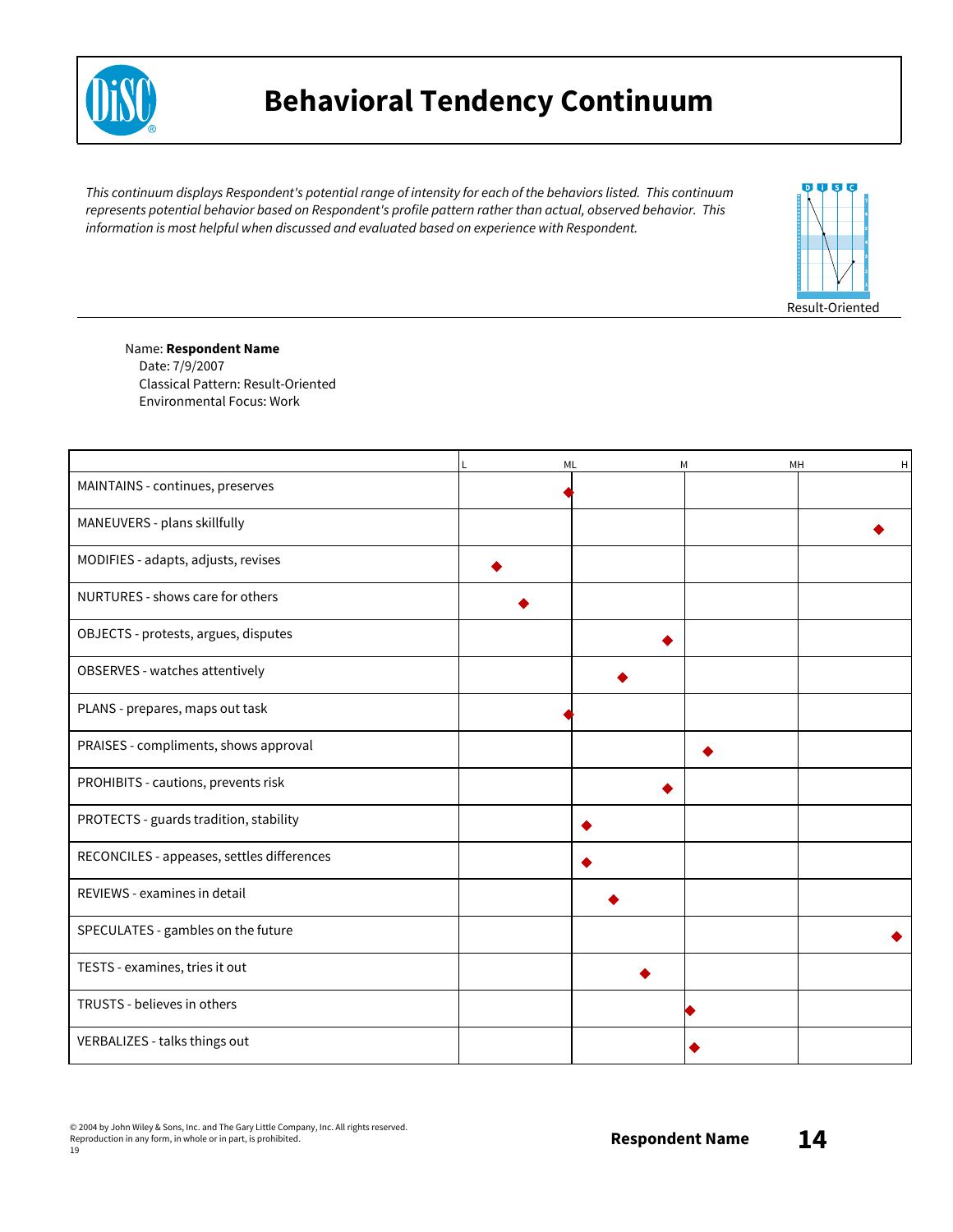

### **Performance Management Worksheet**

After reviewing the information listed in the General Characteristics section of this report, select those strategies most effective for improving and maintaining performance. Some of the information may be more relevant and/or applicable than other information. Use your knowledge of the specific environment plus your experience with Respondent's behavior to determine which action strategies would be most *effective.*

1. What can be done to create a work environment that meets Respondent's motivational needs?

2. What actions can be taken to manage and/or eliminate those tasks, activities and interactions that Respondent most tends to avoid?

3. What strategies for increasing Respondent's effectiveness would be most appropriate and effective in his current work environment?

4. What actions can be taken to modify and/or eliminate those factors that Respondent finds most demotivating?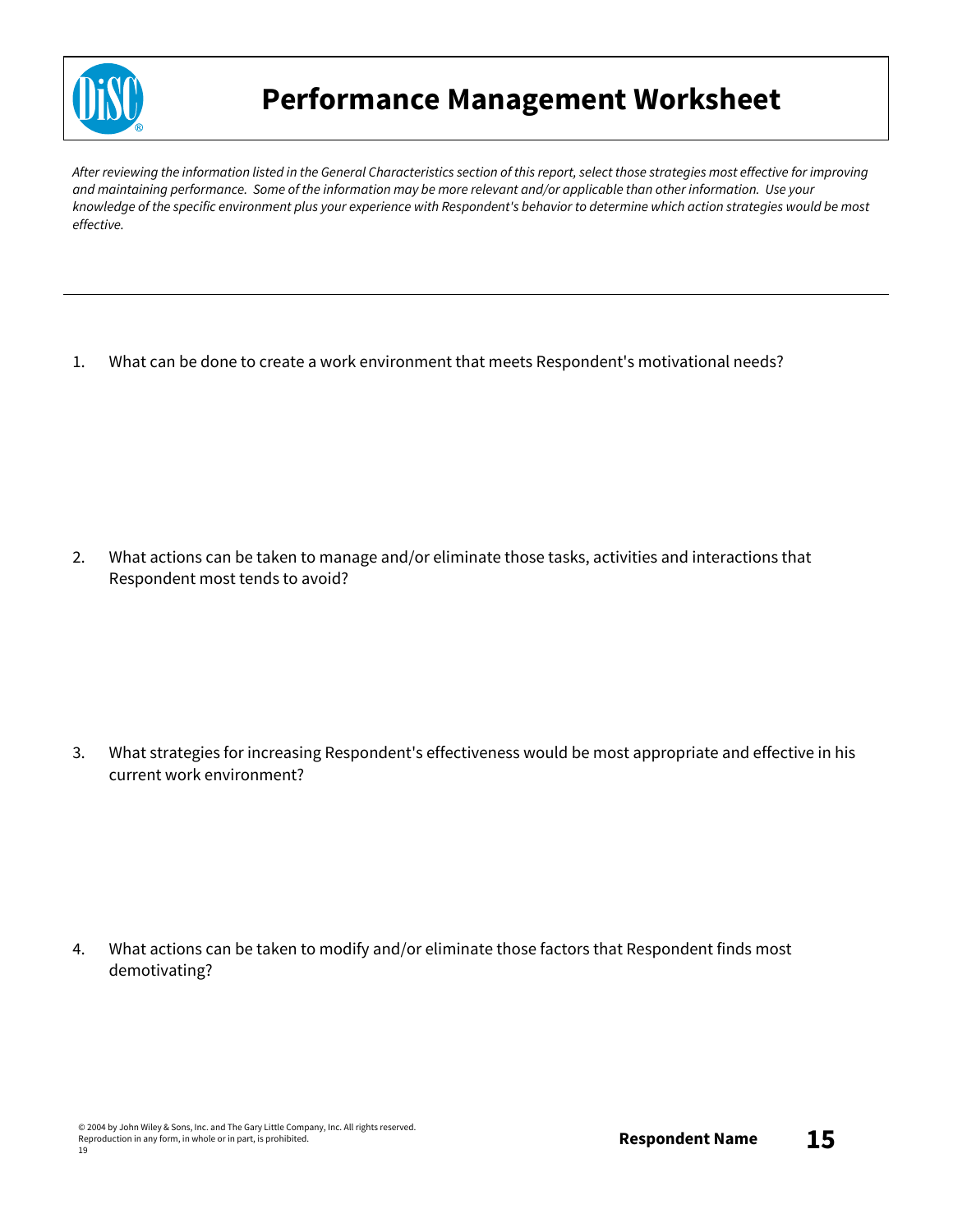

5. What strategies for developing, modifying or eliminating behavior would be most useful for improving Respondent's behavior in conflict situations in this work environment?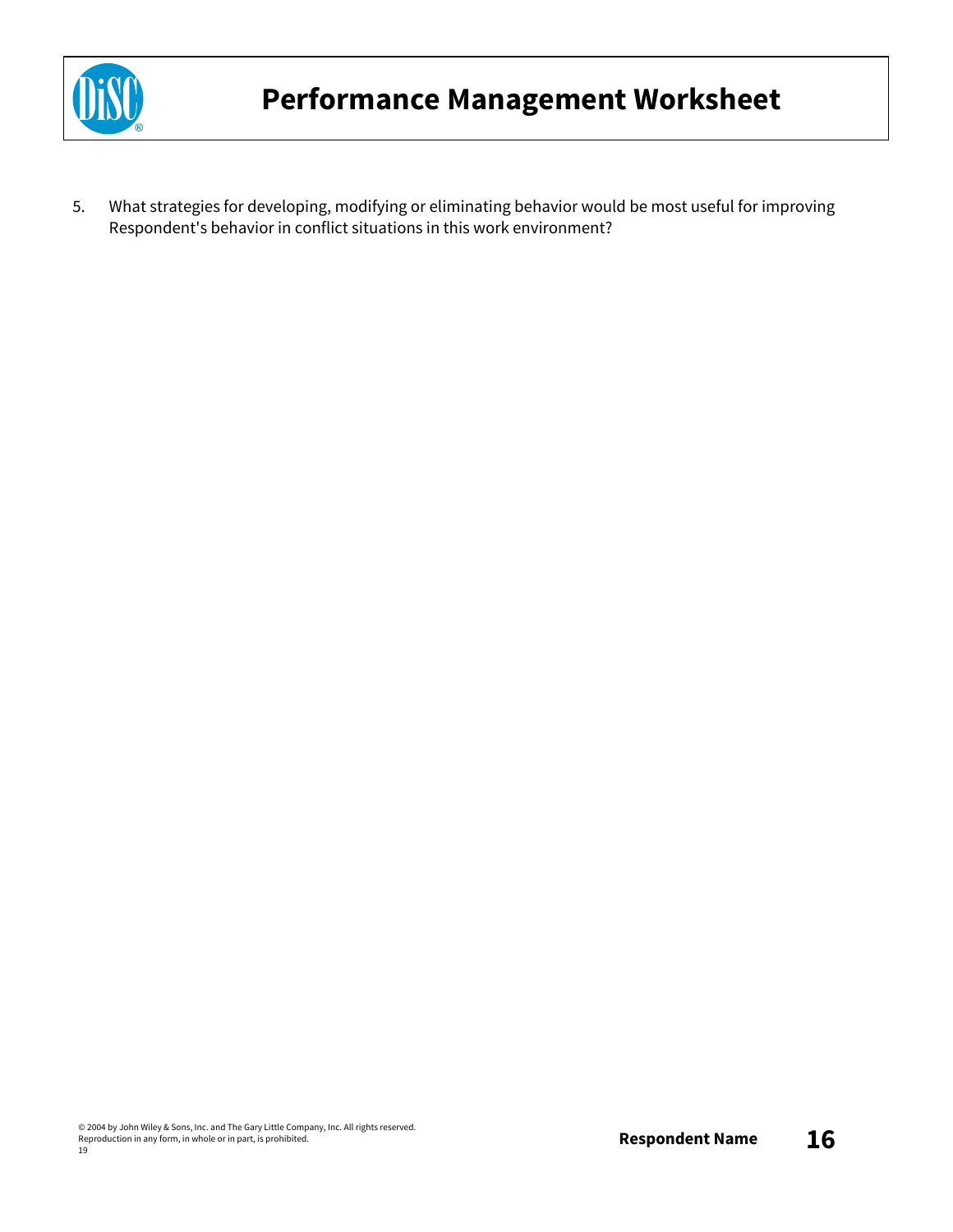

### **Strategies for Creating a Positive Relationship**

All people are not the same. A strategy that works very effectively with one person may be disastrous with another. Trial and error learning about which strategies are effective with which person can be very costly in both time and *emotion. This section provides a starting point for developing strategies based on Respondent's natural behavioral tendencies. By reviewing and discussing the strategies listed for each key behavioral area, you can develop an effective plan for creating a positive relationship with Respondent.*



#### **Creating a Positive Climate for Respondent**

- Provide choices for activities, letting him make the decision
- Allow him to direct the efforts of others
- Accept his need to compete and win
- Give your undivided attention to his interests
- Direct more attention to getting results than discussing emotions
- Accept his need for variety and change
- Let him set the pace for activities
- Show interest in him by asking personal questions
- Provide opportunities to interact with others in a positive, enthusiastic manner
- Allow time for discussions where he can verbalize thoughts, feelings and ideas
- Accept that he tends not to pay attention to details about tasks
- Assist him by following up on details
- Listen responsively to him
- Accept that he prefers to avoid negative or unpleasant discussions
- Accept that he may desire to interact often and with many different people

#### **How to Communicate with Respondent**

- Respondent tends to prefer direct, to the point communications without a lot of time spent on social chatter
- Be prepared to Listen to his ideas before moving on to other topics
- Tends to practice selective perception, only hearing and/or remembering that with which he agrees
- Consider checking at end of discussion to make sure everything was heard, and stored in memory, by asking him to repeat what he heard
- Respondent tends to prefer informal, open-ended discussions in social environments such as over lunch or dinner
- Respondent desires an opportunity to share experiences, stories and ideas in an enthusiastic, responsive exchange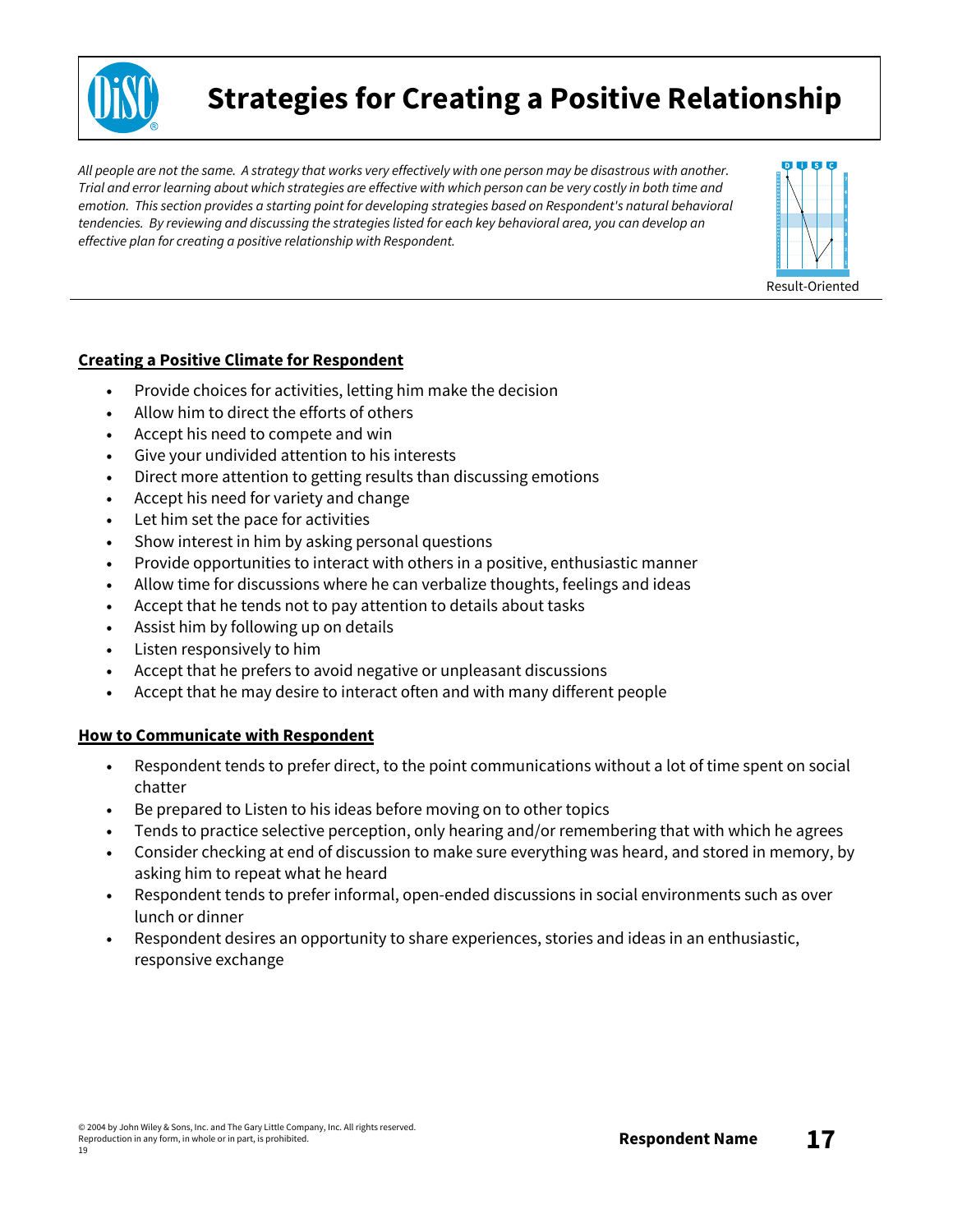

#### **How to Communicate with Respondent (Continued)**

- He may need to be directed to stay closer to the subject under discussion in order to finish within a reasonable time frame
- He may have difficulty listening to negative information

#### **How to Compliment Respondent**

- Use brief, direct factual statements
- Focus on his achievements, and his demonstrated leadership abilities
- Acknowledge his ability to take charge of a difficult situation
- Compliment his ability to take risks, to set precedents
- Recognize the unique or innovative nature of his thoughts, ideas and/or actions
- Acknowledge his ability to get the maximum results with the minimum investment of time and effort
- Use enthusiastic public praise for verbal ability and interpersonal skills
- Compliment him on positive changes in his appearance
- Acknowledge his persistently optimistic attitude in situations that others might find discouraging
- Recognize his skill at involving others in discussions and activities
- Compliment his ability to organize social functions
- Praise his ability to generate enthusiasm in others

#### **How to Provide Feedback to Respondent**

- Focus discussion on obstacles to achieving results and how he can eliminate them
- Discuss desired changes in his behavior in terms of potential impact on results
- Describe current negative consequences from his behavior and request solutions
- Keep feedback factual, neutral and nonjudgemental
- Reduce his defensiveness by focusing solely on actions and consequences
- Disengage from right/wrong debates
- Keep discussion focused on actions, rather than motives or intentions
- Provide opportunity for him to express his feelings after hearing your feedback
- Acknowledge his feelings and direct the discussion to facts and results
- Resist his attempts at side-stepping the discussion, re-directing his attention to the facts
- Use open-ended questions (who, what, where, when, how) to keep the discussion focused
- Discuss specific action plans for change rather than general statements about changes in attitude
- Continue to validate his worth as a person separate from the desired changes in his behavior
- Counter emotional escalations by focusing on specific actions and behaviors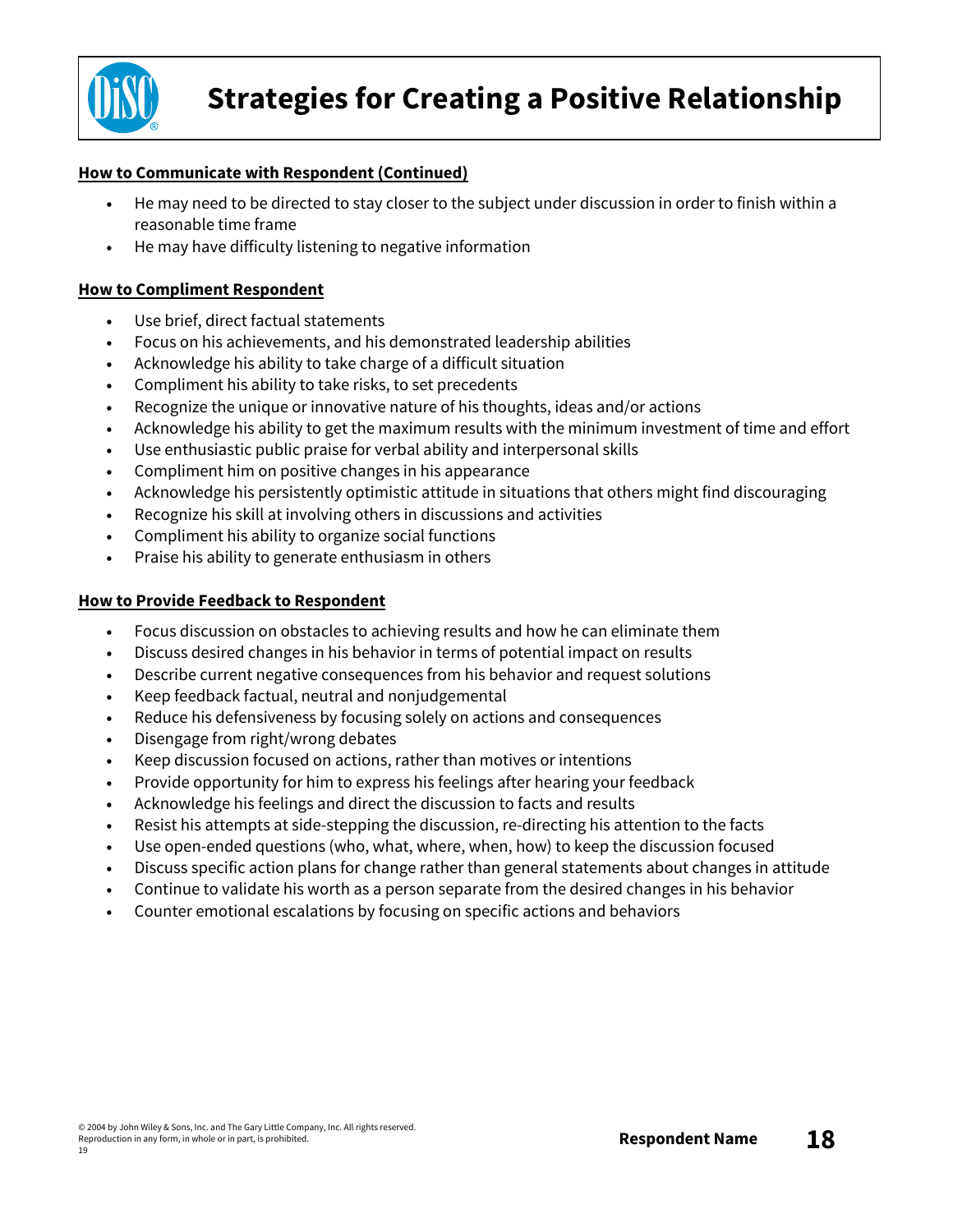

#### **How to Provide Feedback to Respondent (Continued)**

- Have him restate your feedback in his own words to ensure accurate listening
- Close the discussion with a specific statement of what actions he is going to take as a result of your feedback

#### **How to deal with Respondent in Conflict**

- Respondent may tend to take a direct, aggressive approach, resulting in an "I win, you lose" outcome
- Acknowledge his logic or reasoning by saying "I can see your point" or "I can see the logic in your thinking"
- After acknowledging his thinking, calmly restate your point
- Disengage from right/wrong debates by acknowledging the differences between the two of you, without judgement
- Accept that the only workable, win/win solution may be to agree to disagree
- Counter blaming statements by refocusing on the issue and what corrective action is going to be taken
- Resist any impulse to retaliate with blaming, attacking or sarcastic comments
- Reduce your defensiveness when attacked and acknowledge any error on your part
- Use open-ended questions (how, what, where, when, who) to define the real issues in the situation
- Ask him what it is that he really wants as an outcome
- Call a time-out if emotions escalate to high levels of aggression or hostility, scheduling a time to continue the discussion
- Conclude the discussion with a summary of what each person has committed to do to resolve the conflict
- Respondent tends to avoid open, direct conflict
- Acknowledge his discomfort in dealing with conflict by saying "I understand this may be uncomfortable for you"
- State the issue factually, without judgement about him as a person
- Allow him to verbalize his feelings
- Respond to his feelings by saying "I understand you are angry (sad, mad, glad, scared)"
- Acknowledge his feelings if he becomes blaming or personally attacking by saying "I understand you are upset", and re-direct the discussion to the issue
- Limit sidetracking in the discussion by acknowledging other issues that may need to be discussed at another time, and immediately move back to the current issue
- State repeatedly that this conflict is about a specific issue not about him personally, as Respondent tends to fear loss of approval
- Affirm his value to you and state the problem by saying, "I like you, and I'm upset with your behavior"
- Counter his attempts to minimize the problem by focusing on his actions and consequences to him and others
- Counter his attempts to placate you without solving the problem, by requiring a commitment from him for specific actions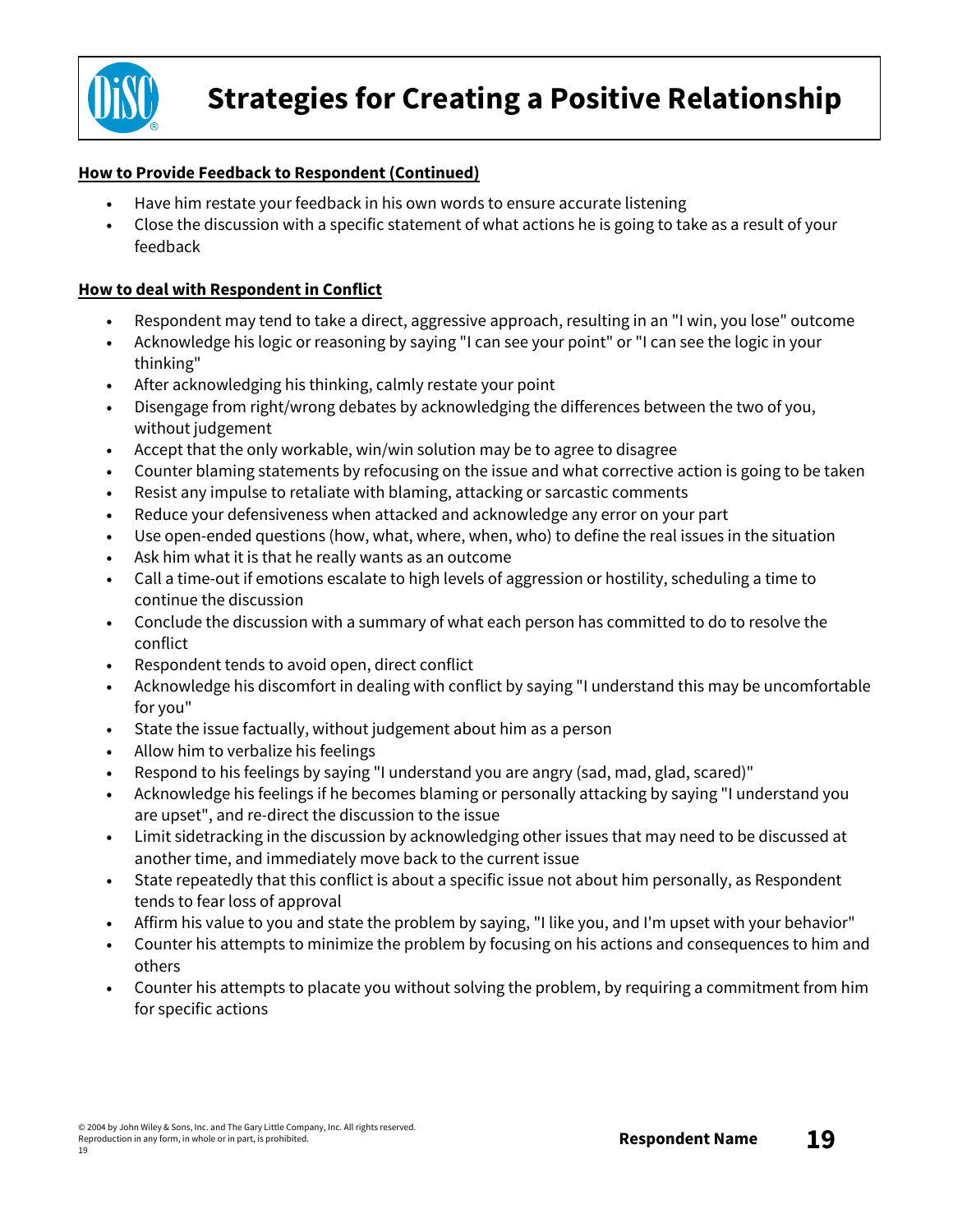

#### **How to deal with Respondent in Conflict (Continued)**

- Direct the discussion to specific facts and actions rather than talking in generalities or emotional expressions
- Close the discussion with a clear statement of what is going to happen by when, and affirm the value of the discussion in maintaining a positive relationship with him

#### **How to deal with Respondent's Problem-solving Style**

- Respondent tends to take a practical, results-oriented approach, preferring simple, easy-to-implement, immediate solutions
- He may need to be directed toward considering the long term consequences of the decision
- He may need coaching in handling complex problems due to his natural tendency to over-simplify in a rush for immediate results
- Respondent tends to avoid handling complex, detailed problems requiring follow-up
- He may need to be coached through a logical problem-solving process instead of relying on a "gutfeeling"
- Respondent may have difficulty acknowledging that a problem exists due to his optimistic perception
- He may need to have the actual or potential consequences of the problem clearly stated

#### **How to Deal with Respondent's Decision-making Style**

- Respondent tends to be a quick decision-maker
- He may need to be encouraged to take enough time to gather sufficient information and consider possible consequences before making decisions
- Point out the benefits of taking more time in terms of improved results
- Respondent may tend to avoid making decisions involving negative consequences and/or interpersonal conflict
- Discuss how making a decision will reduce negative outcomes in the long term
- Describe how his indecisiveness frustrates others and makes him look bad
- Respondent tends to make emotion-based decisions, sometimes impulsively, based on a "gut-feeling"
- He may need assistance developing a more logical, fact-based approach to decisions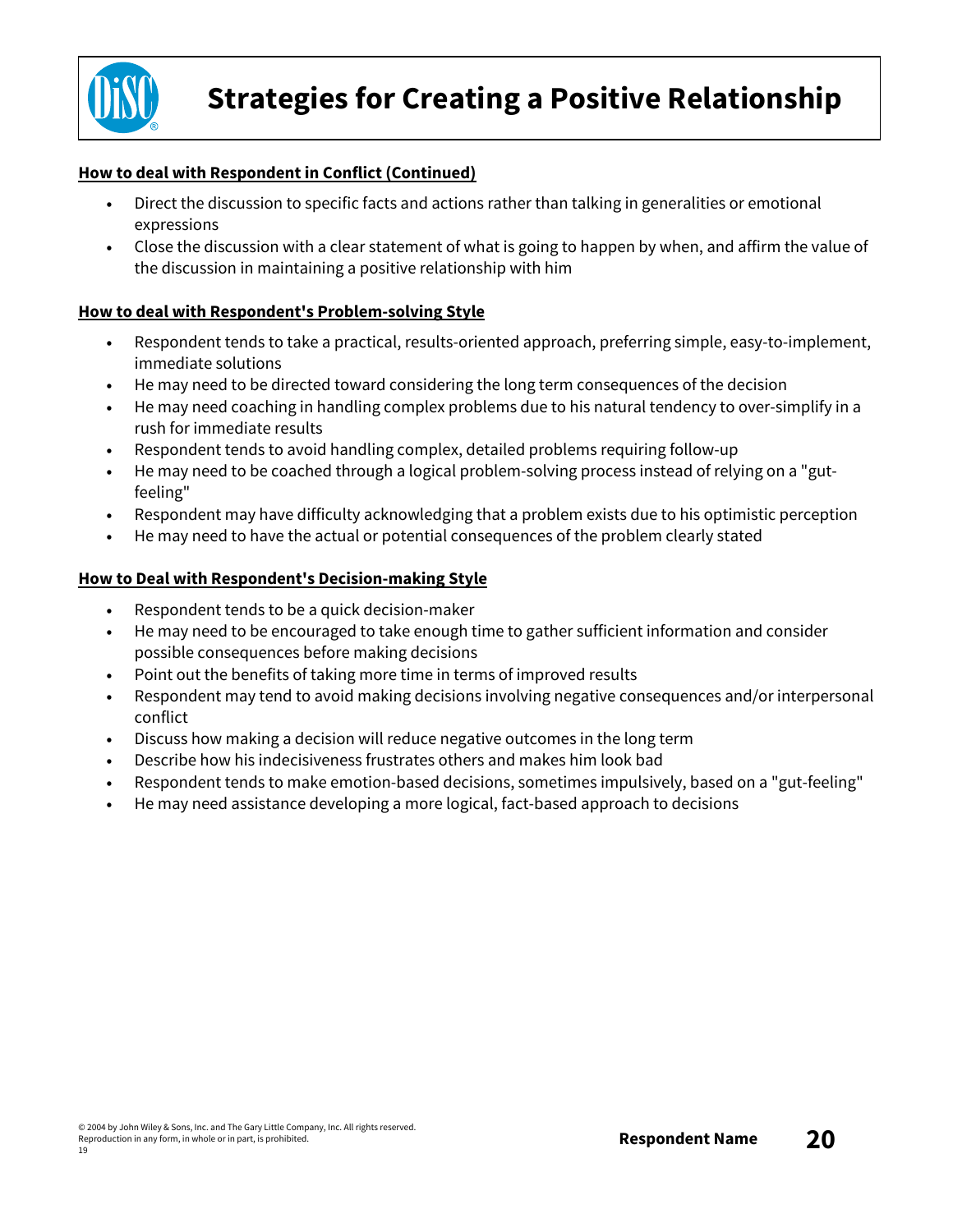

### **Strategies for Positive Relationships Worksheet**

After reviewing the information contained in the section on Strategies for Creating a Positive Relationship with Respondent, select the most effective strategies based on the specific needs of the environment. Using your knowledge of the environment and your direct experience with Respondent's behavior, select those action strategies most likely to produce the results desired. It may be helpful to use the Start, Stop, Continue formula in developing strategies. To relate to Respondent effectively, what behaviors do you need to START using more often, STOP *using so much of, and CONTINUE using as much as you are using?*

1. What action strategies would be most effective for creating a positive climate for Respondent?

2. What strategies would be effective and appropriate for communicating with Respondent in this environment?

3. When complimenting Respondent, what strategies will you need to use?

4. When providing feedback to Respondent, what would be the most effective approach?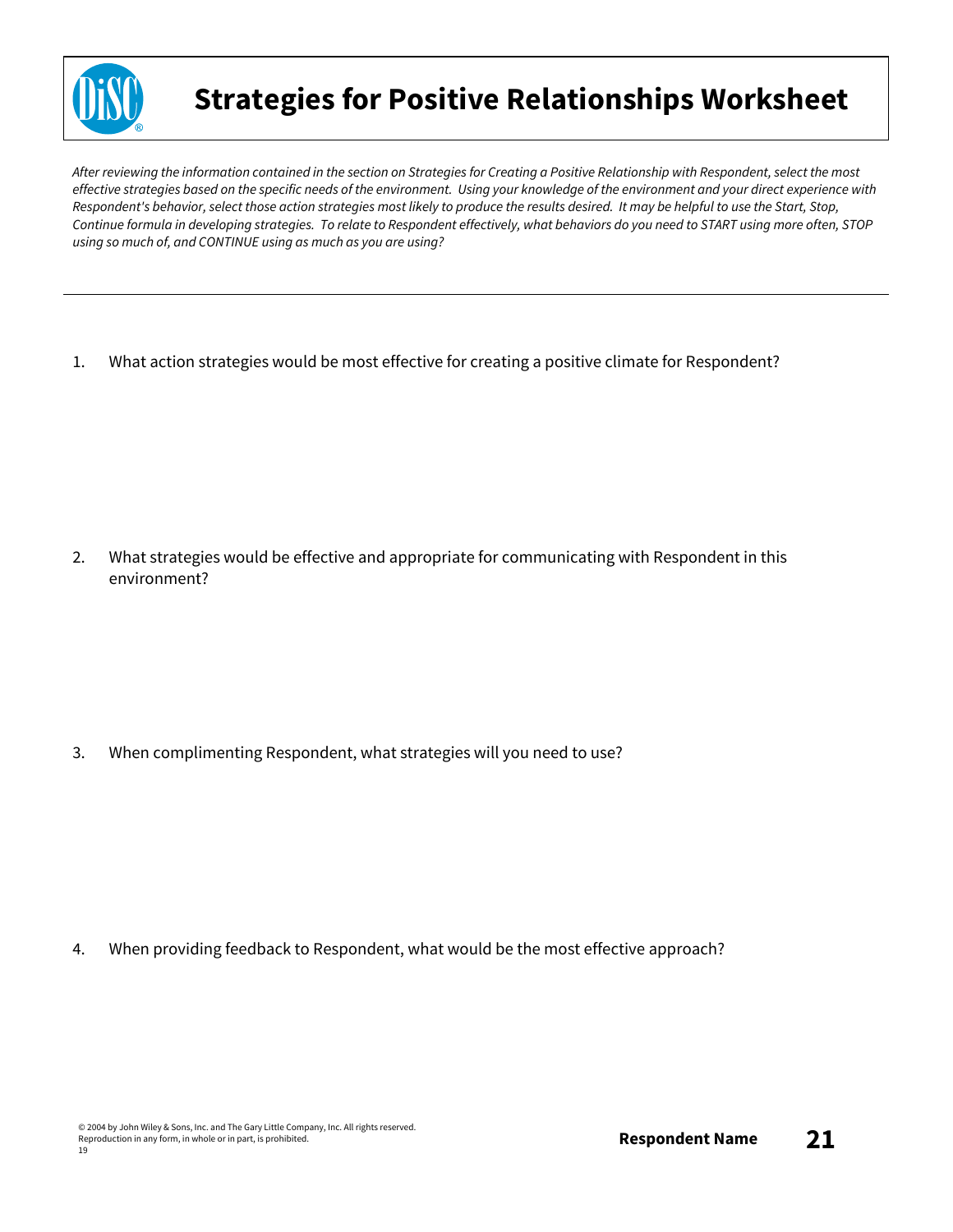

5. When dealing with Respondent in conflict, what strategies would be most effective for you to use?

6. When dealing with Respondent's problem-solving activities, what will you need to do to relate effectively?

7. When dealing with Respondent's decision-making behavior, what will you need to do to be most effective in this environment?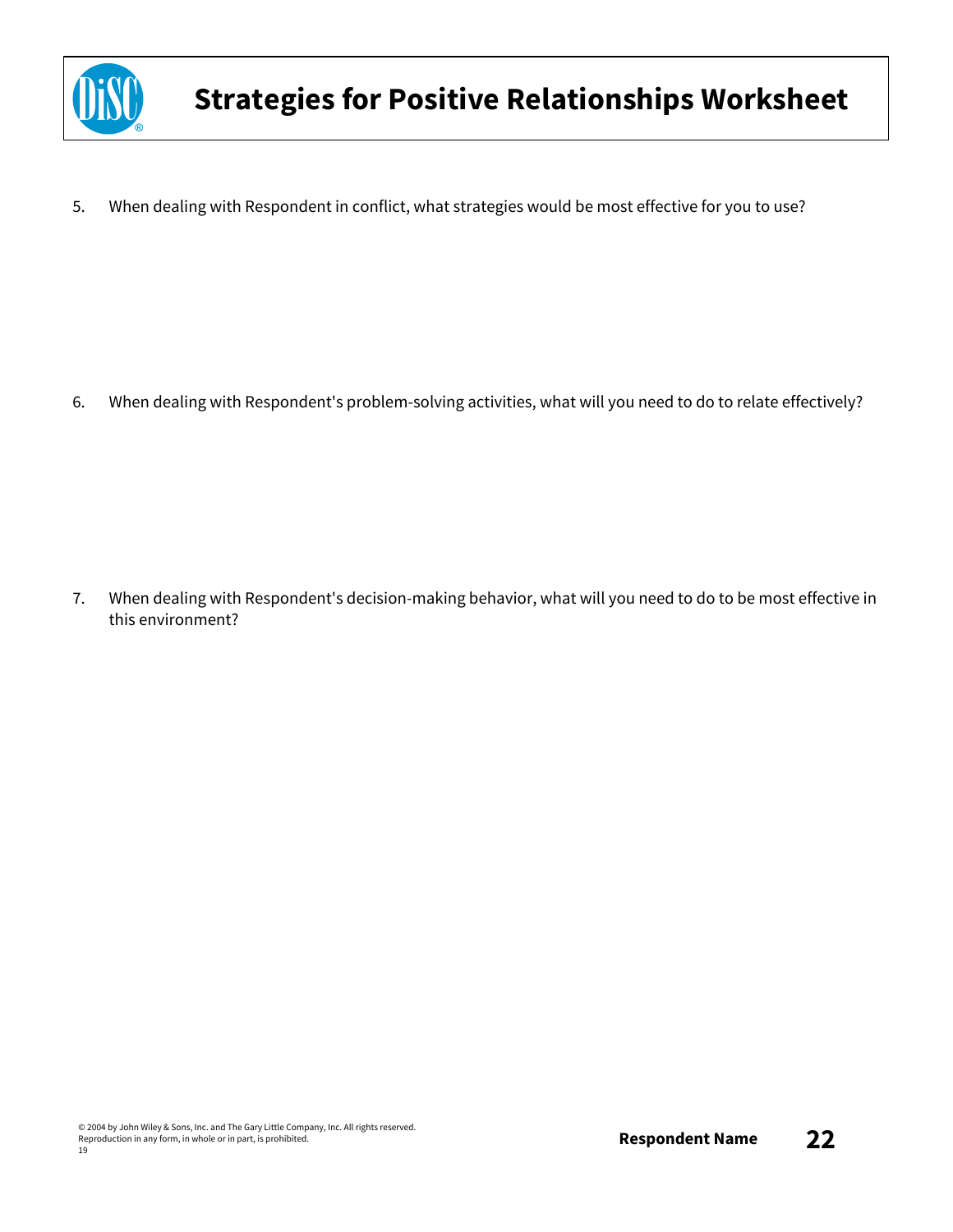

### **Relating to People and Environment**

This section describes how Respondent may tend to relate to other people and his environment based on his *natural behavioral tendencies. Some of these behaviors may have been modified or eliminated by Respondent due to his life experiences and his values system. Therefore, some items may represent only potential behaviors.*  Additionally, some of the behaviors may appear to be conflicting because of the range of responses possible for *Respondent, given the nature of his behavioral style. Review, discuss, and revise the list as appropriate.*



#### **How Respondent Tends to Communicate**

- Tends to be direct, factual, bottom-line oriented
- Tends to avoid wasting time on small talk or social amenities
- Tends to tell others what to do, without being asked to do so
- May be so direct and forceful in communicating that others have difficulty asking questions, clarifying understanding, or pointing out problems
- May be perceived by others as blunt, cold, or uncaring because of his brief communication style
- May have difficulty expressing positive emotions, even though he feels them
- Tends to assume that others know how he feels, especially if he told them once in the past
- May be more comfortable in expressing his feelings through actions, assuming that others can decode the message
- Tends to be comfortable in expressing anger, sometimes using anger when sadness, hurt or fear would be a more accurate expression of his true feelings
- Tends to be impatient, have difficulty listening to long narratives, preferring people to "get to the point"
- Tends to be a selective listener, hearing and storing information as it fits his perception
- Tends to be uncomfortable with other people's emotional displays, wanting to "fix" the situation or deal with it more "rationally"
- May tend to undervalue the importance of frequent, quality communication in maintaining work relationships
- Likes to communicate frequently in person or on the phone in an informal, friendly manner, covering a wide range of subjects
- Tends to be spontaneous, fast-paced, and emotionally expressive
- May feel most comfortable with people who respond to his emotional expressions
- Tends to be most comfortable in expressing positive emotions, using many superlatives "Great!" "Fantastic"
- Likes to talk about his enthusiastic, optimistic plans and dreams
- May feel rejected by and/or uncomfortable with people who are more reserved in their expressions, both verbally and non-verbally
- May have difficulty in communicating negative information directly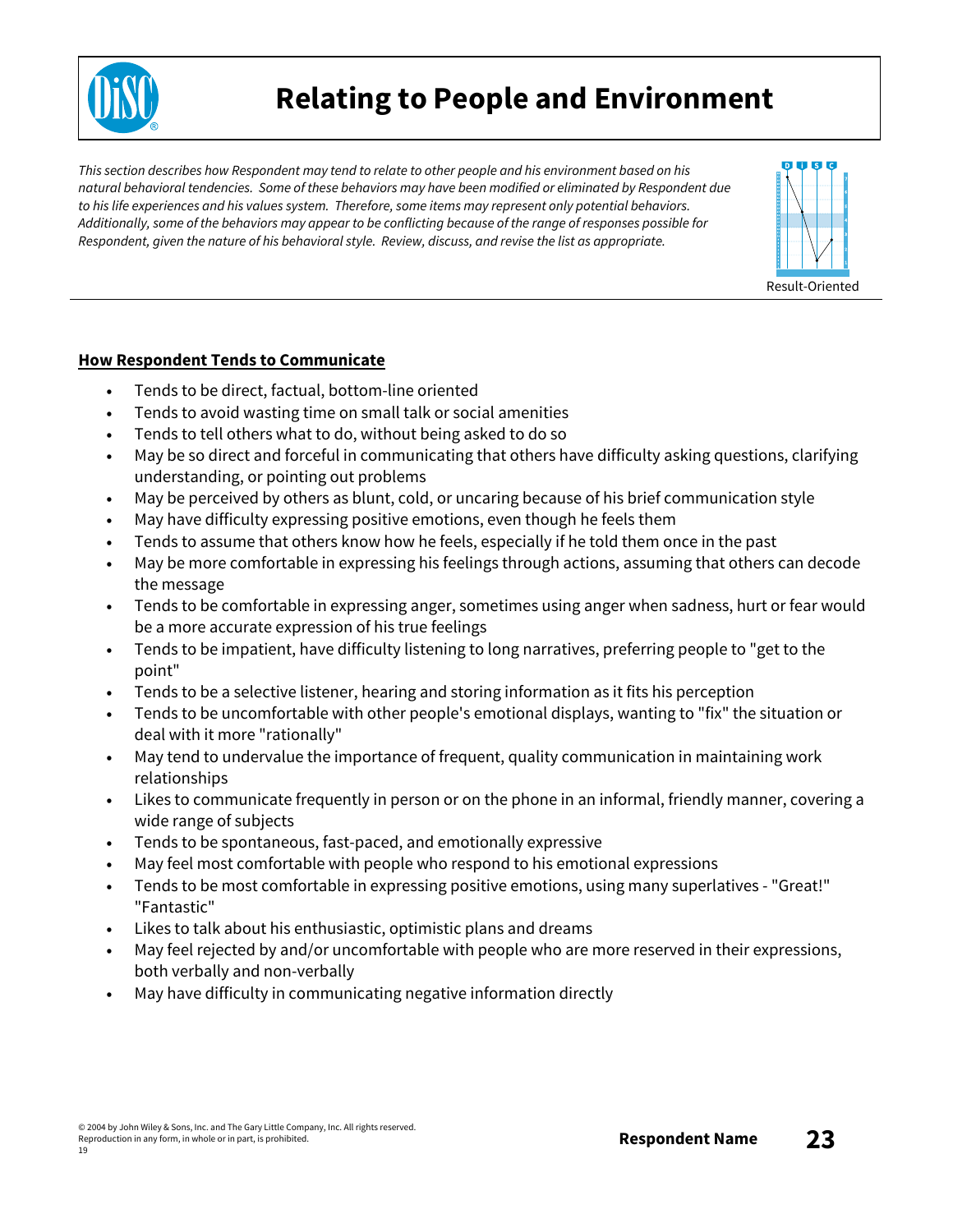

#### **How Respondent Tends to Communicate (Continued)**

- Other people may be unclear or confused as to the real issue or the seriousness of the problem because of his lack of directness
- May have difficulty being "tough" when situations require a direct, assertive approach
- May attempt to placate or cajole people who are arguing, without addressing the issues
- May have many discussions with people but fail to follow-up on the actions discussed
- Tends to approach all areas of his life with communicating as a priority, wanting to talk about everything
- May not be sensitive to other people's preferences in communicating, assuming that everyone likes to talk
- May behave in a way that other, more reserved people feel is intrusive
- Communicates in all forms: cards, notes, letters, and most of all, in person or by phone

#### **How Respondent Tends to Make Decisions**

- Tends to be quick, decisive, independent and firm
- Tends to be bottom-line oriented, assessing the short-term impact
- May tend to take higher risks than are comfortable for others, believing that the potential for big payoffs justify the risk
- May fail to consider long-term consequences and fail to think through all the factors in complex situations
- Tends to use an emotional approach to decisions basing them on a "gut-feeling"
- Tends to be optimistic in expectations of people and situations
- May respond impulsively and not take enough time to gather information
- May unrealistically expect the best, failing to consider possible negative consequences
- May avoid making decisions which involve interpersonal conflict, losing approval, or "looking bad"

#### **How Respondent Tends to Manage Time**

- Tends to operate with a sense of urgency, taking short-cuts wherever possible
- Tends to take pride in efficient solutions that allow him to pack a lot into a day
- May underestimate time involved in some activities, resulting in cutting things short, potentially missing deadlines
- May be critical of others who do not share his sense of urgency or move at the same fast pace
- Tends to be impatient with others who desire a more leisurely pace
- Tends to prefer open-ended structures and flexible schedules
- May spend more time on people and processes than on tasks
- May have difficulty limiting time spent with people, getting behind schedule on completing activities
- May be chronically late
- Others may become frustrated and angry at his poor time management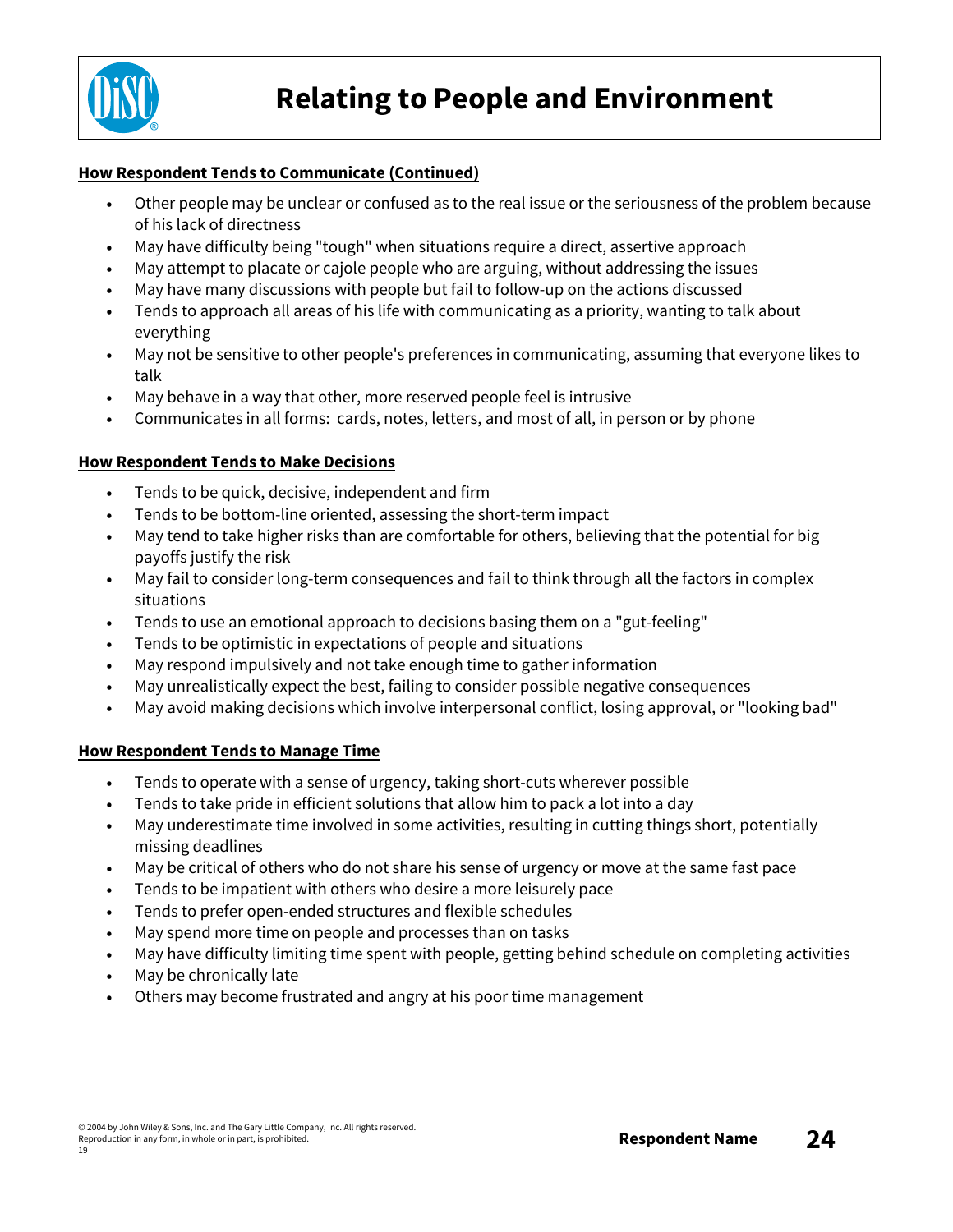

### **Relating to People and Environment**

#### **How Respondent Tends to Manage Time (Continued)**

- May provide less structure and predictability than is comfortable for others
- May want to keep time more loosely structured and fail to commit to a schedule, which may not meet others' planning needs

#### **How Respondent Tends to Solve Problems**

- Tends to prefer simple, practical, easy-to-implement solutions
- May have difficulty involving others in the problem-solving process because of his impatience and desire for immediate solutions
- Likes to involve others in the problem-solving process by "bouncing ideas" off them or "brainstorming"
- Tends to approach problem-solving on a personal, emotional basis and may become impatient with a more methodical approach

#### **How Respondent Tends to Handle Stress**

- Tends to seek out demanding, challenging, fast-paced environments and may not notice the negative impact on his health or relationships
- Tends to perceive the environment as being somewhat antagonistic, requiring an aggressive or defensive stance on his part
- May be so strongly driven to achieve results that he fails to set realistic limits for himself
- May need to work on letting go of the need to control his environment and other peoples' actions in order to reduce his stress
- May have difficulty taking adequate time to recover from illness or injury due to a self-imposed sense of urgency
- May choose a high level of variety and change, finding predictable routines more stressful than change
- Tends to seek out opportunities to enjoy life, to have fun
- May experience stress from too much of a good thing
- Tends to be able to forget about negative situations in the past, focusing on positive expectations for the future
- Reduces the buildup of stress by becoming emotionally expressive and "blowing off steam"
- May find environments of chronic hostility and pessimism very stressful
- Reduces stress by interacting with others: laughing, talking, attending social events
- May find appreciation and affection from others to be very effective in reducing stress
- May become worn-out from too many social commitments, especially during holiday seasons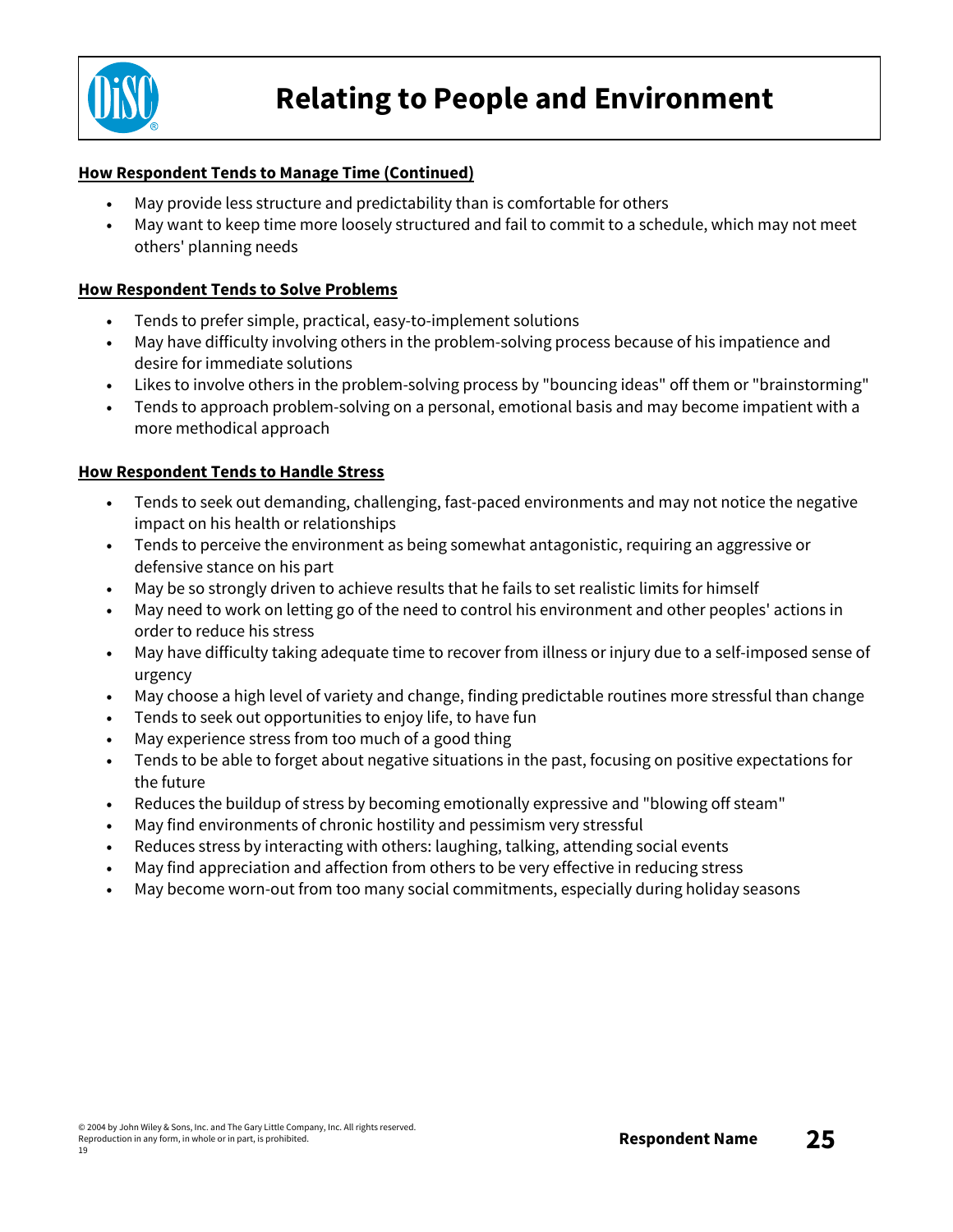

### **Relating to People and Environment Worksheet**

After reviewing this section, evaluate the appropriateness and effectiveness of these behaviors based on the needs of the current environment. Use your knowledge of the situation and your direct experience with Respondent's behavior to develop strategies for reinforcing those behaviors that are most effective and modifying those that are least effective. It may be helpful to use a simple formula of Start, Stop and Continue. Identify what behaviors Respondent needs to START using more of, STOP using so much of, and CONTINUE using to be effective in *this environment.*

1. What would be the most effective behaviors for Respondent to use in communicating with others in this environment? (start, stop, continue)

2. Given the specific nature of this work environment, what DECISION-MAKING behaviors would be most effective for Respondent to use? (start, stop, continue)

3. What time management behaviors would be most effective for Respondent to use in this environment? (start, stop, continue)

4. What problem-solving behaviors would be most effective for Respondent to use in this environment? (start, stop, continue)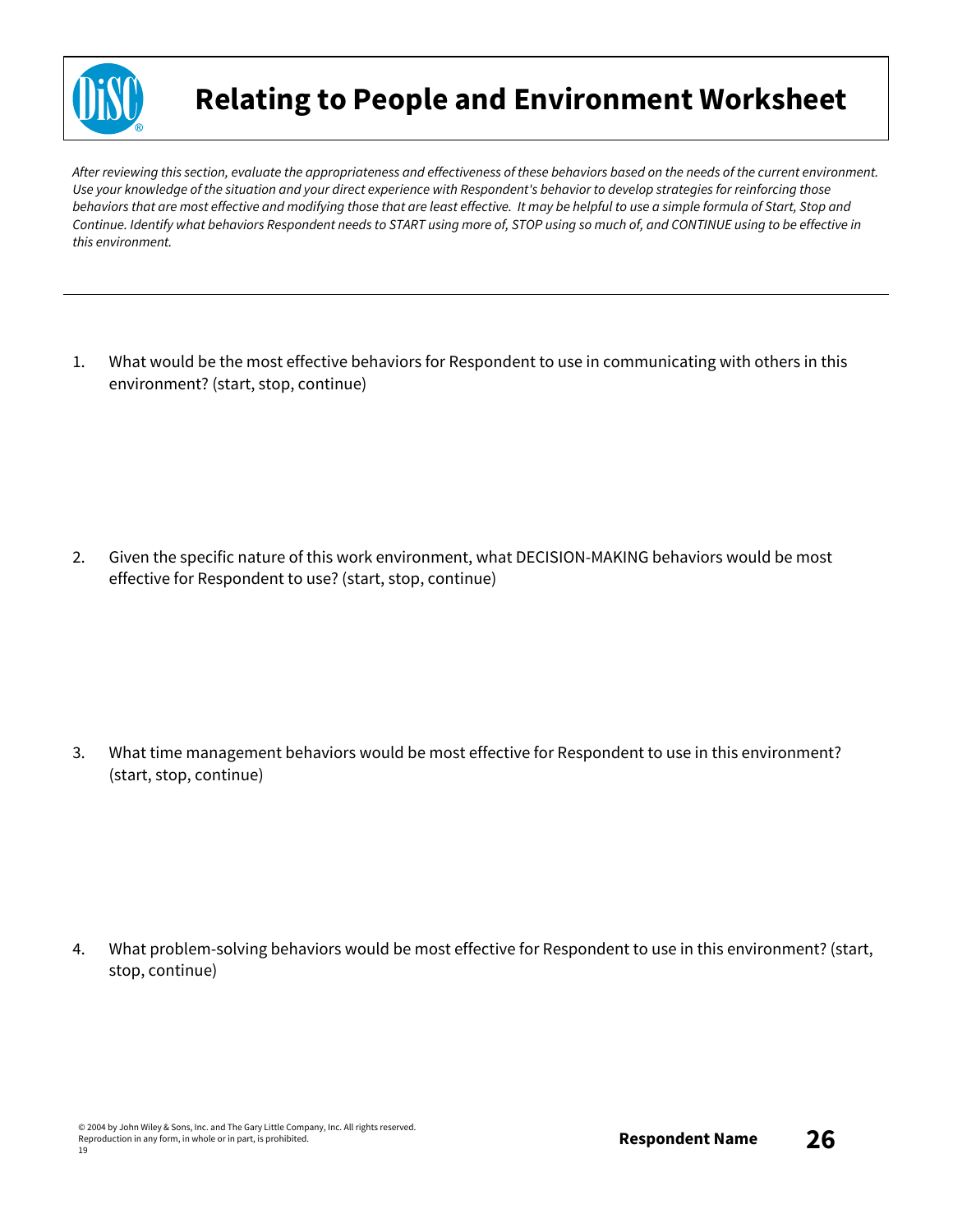

5. What strategies for handling stress would be most effective for Respondent to use in this environment? (start, stop, continue)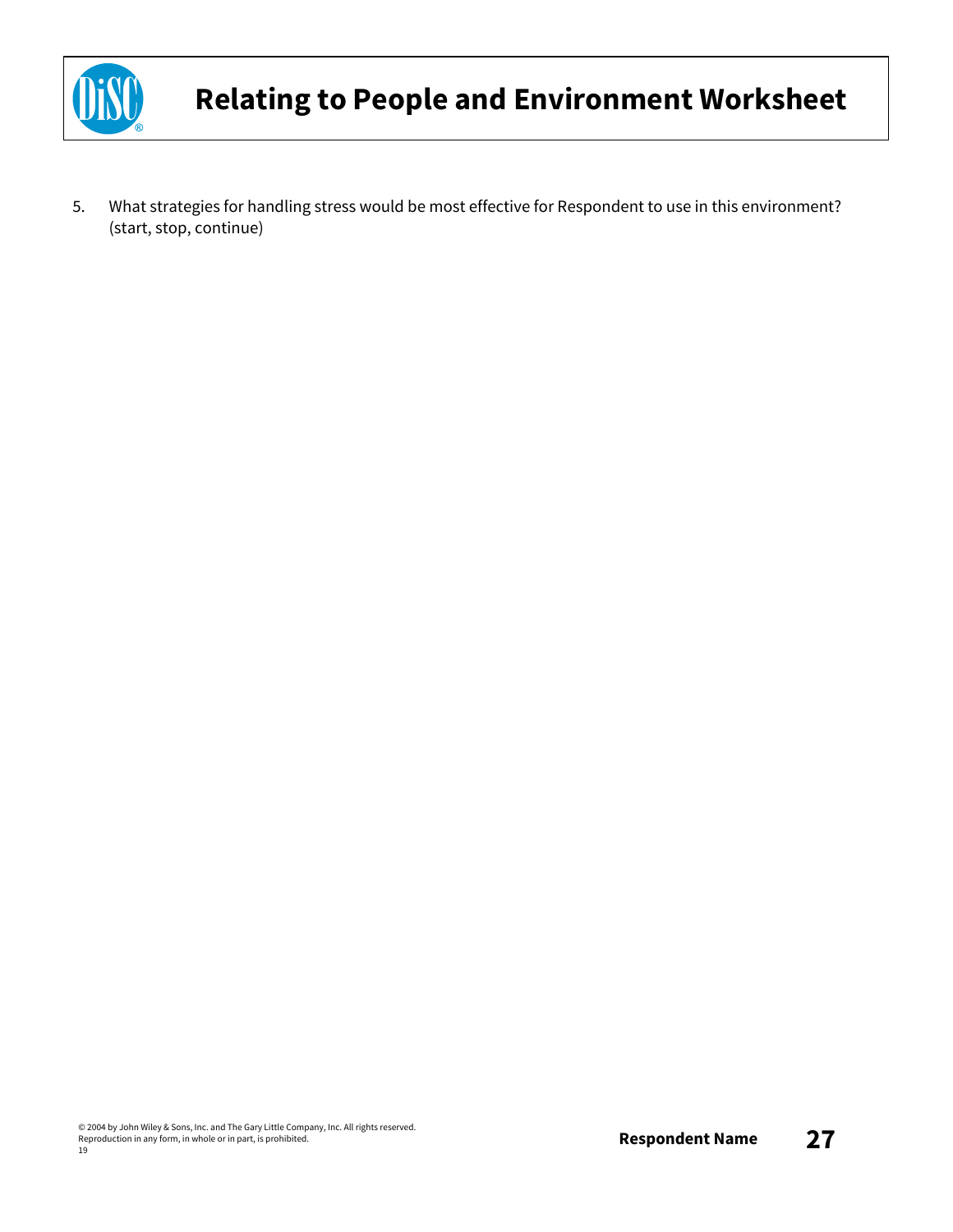

### **Strategies for Managing**

All people are not the same. A management strategy that is very effective with one person may be disastrous with *another. Trial and error learning about which strategies are effective with which person can be very time*consuming and expensive both in the dollar cost as well as the emotional cost. This section provides a starting *point for developing strategies based on Respondent's natural behavioral tendencies. By reviewing and discussing* the strategies listed for each key management activity, you can develop an accurate, effective plan for managing *Respondent.*



#### **Developing**

- Make him productive quickly
- Show him the simplest, quickest, most practical way to get results
- Emphasize the key details necessary to get results
- Define clearly the limits of his authority
- Use fast-paced, enthusiastic descriptions
- Get him involved quickly in new situations so he can begin building relationships
- Reduce amount of details to avoid overwhelming him
- Check understanding by requiring specific feedback on how-to's of the job
- Provide assistance in developing structure for completing tasks

#### **Motivating**

- Provide opportunities to work independently
- Allow him to direct the efforts of others
- Offer options for achieving goals
- Provide challenges, opportunities to "win"
- Provide opportunities to interact with others in a positive, enthusiastic manner
- Allow time for discussions where he can verbalize thoughts, feelings and ideas
- Assist in following-up on details
- Provide opportunities for visibility and recognition

#### **Complimenting**

- Use brief, direct statements, focusing on achievements, results, and leadership abilities
- Use enthusiastic public praise for image, verbal ability, and interpersonal skills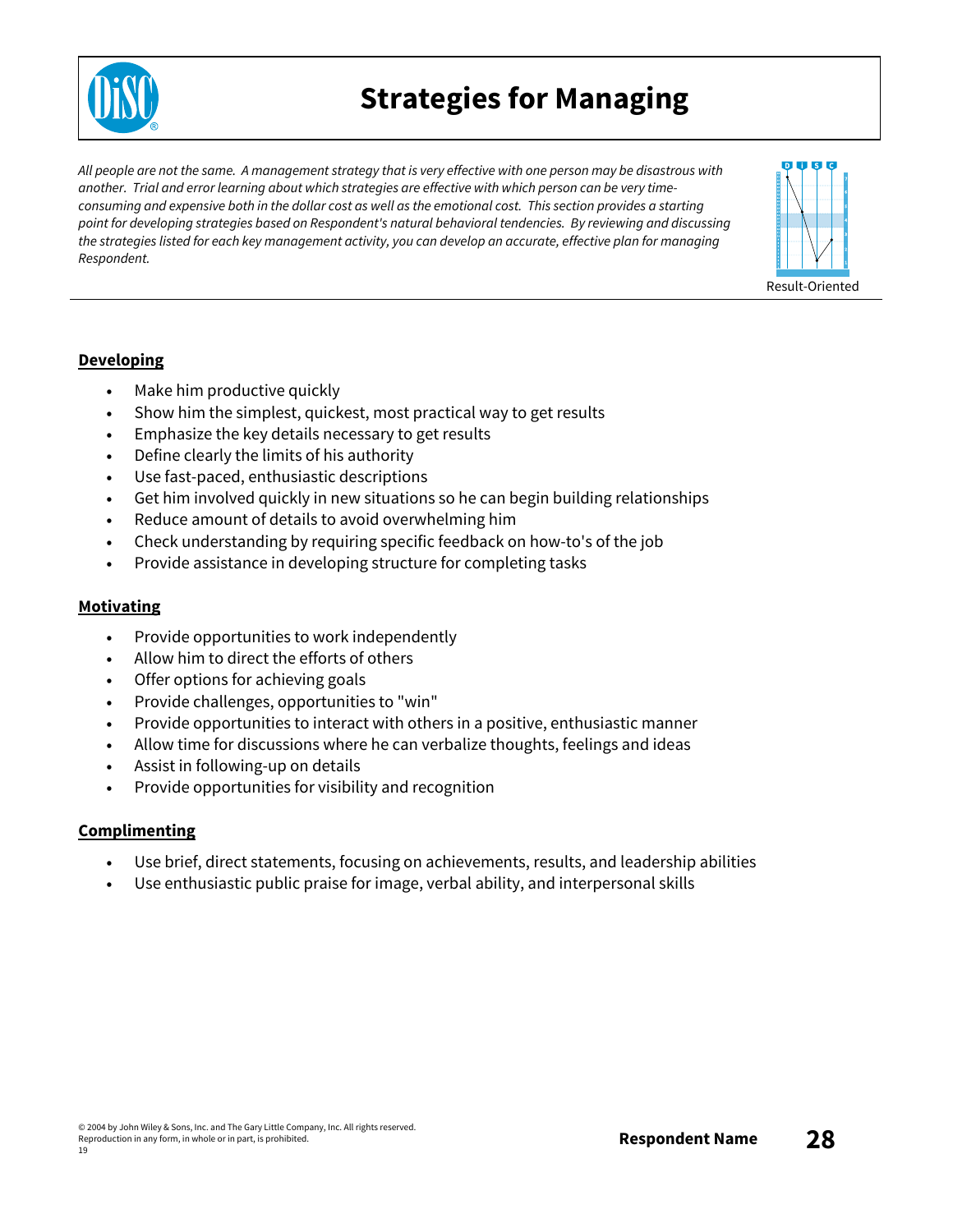

#### **Counseling**

- Focus on obstacles to achieving results and how to eliminate them
- Present needed changes in terms of impact on results and consequences
- Request solutions from him
- Provide opportunity to express feelings
- Acknowledge feelings and direct attention to facts and results
- Use open-ended questions (what, where, when, how) to generate specific action plans for change

#### **Problem-Solving**

- Tends to take a practical, results-oriented approach, preferring simple, easy-to-implement, immediate solutions
- May need to be directed toward considering the long-term consequences
- May need coaching in handling complex problems due to a natural tendency to over-simplify in a rush for immediate results
- Tends to avoid complex, detailed problems requiring follow-up
- May need to be coached through a logical, problem-solving process instead of relying on a "gut-feeling"
- May have difficulty acknowledging that a problem exists due to his optimistic perception
- May need to have actual or potential consequences clearly stated

#### **Delegating**

- Tell him what result you need and by when; let him determine how to get it done
- Specify clearly the limits of authority and available resources, allowing autonomy within those limits
- Clarify understanding and acceptance of specific performance expectations and time frame for completion
- Establish dates for checkpoints with clear understanding of what is to be completed when
- Help structure the process for completing the task, especially when dealing with complexity or assignments requiring a methodical approach

#### **Correcting**

- Be firm and direct, specifying the desired result as well as current level of performance
- Direct the discussion to what he is going to do to eliminate the gap in performance
- Define time limits for improvements and state consequences clearly
- Resist attempts at side-stepping the problem by stating the performance problem and consequences very specifically and clearly
- Direct the discussion to how he specifically will improve performance, avoiding extensive discussions about other people and other situations
- End discussion with a commitment about what result by when, focusing on the positive outcomes of improving performance and looking good in the eyes of others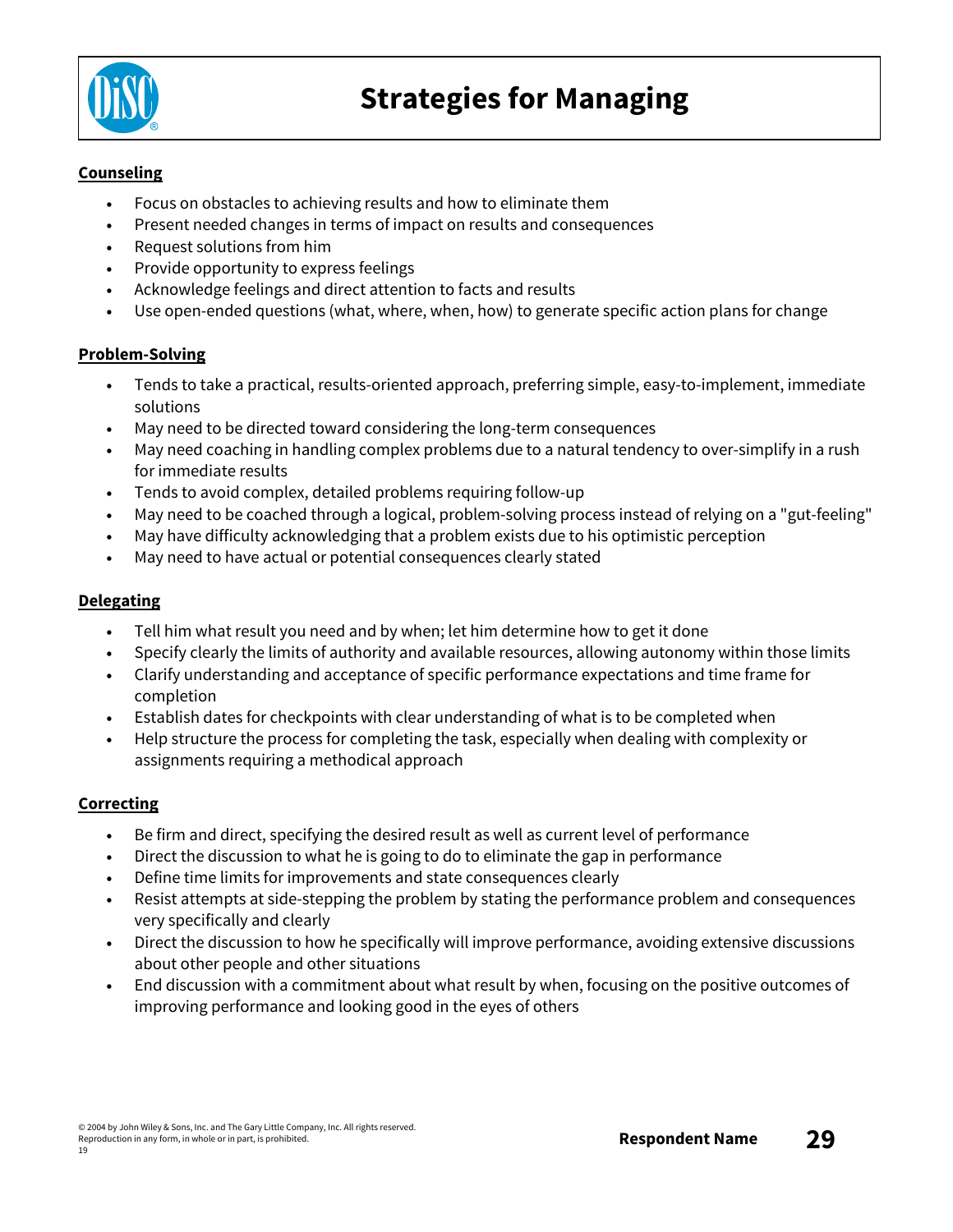

#### **Decision-Making**

- Tends to be a quick decision-maker
- May need coaching on taking time to gather sufficient information and considering possible consequences before making decisions
- Point out benefits in taking more time in terms of improved results
- May tend to avoid making decisions involving negative consequences and/or interpersonal conflict
- Discuss how making a decision will reduce negative outcomes in the long-term and how indecisiveness frustrates others and makes him look bad
- Tends to make emotion-based decisions, sometimes impulsively based on a "gut-feeling"
- Coach on a more logical, fact-based approach to decisions

#### **Communicating**

- Prefers direct, to the point, communications without a lot of time spent on social chatter
- Be prepared to listen to his ideas before moving on to other topics
- State areas of shared agreement before moving into other areas of less agreement
- Tends to practice selective perception, only hearing and/or remembering that with which he agrees
- Check at end of discussion to make sure everything was heard and stored in memory by asking him to summarize and restate
- Tends to prefer informal, open-ended discussions in more social environments, such as over lunch
- Desires an opportunity to share experiences, stories and ideas in an enthusiastic responsive exchange
- May need to be directed to stay closer to the subject under discussion in order to finish within a reasonable time frame
- May have difficulty listening to negative information
- Check to determine whether the seriousness of the discussion was acknowledged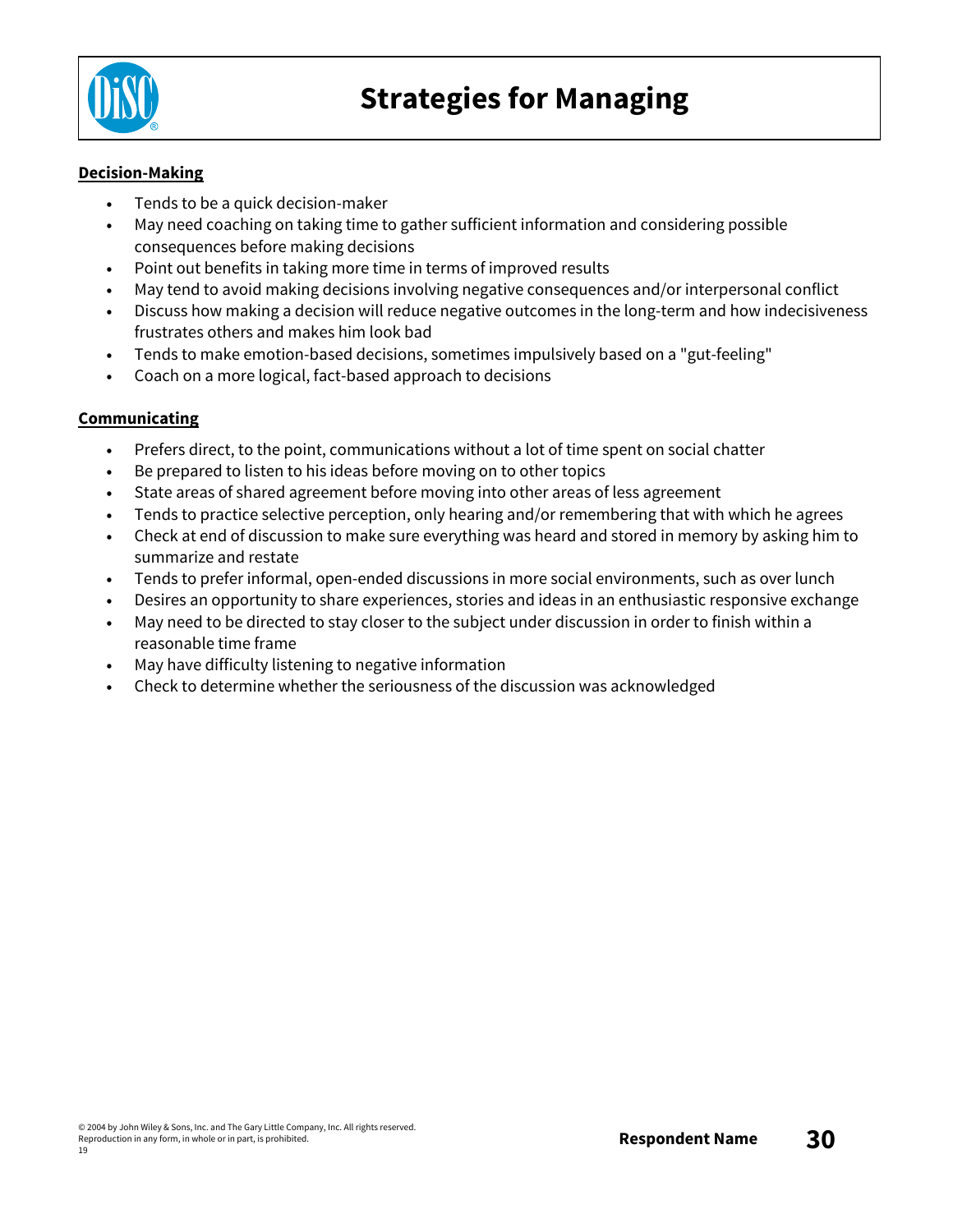

### **Management Action Strategy Worksheet**

After reviewing the information contained in the section on Strategies for Managing Respondent, select the most effective strategies based on the specific needs of the work environment. Using your knowledge of the work environment and your direct experience with Respondent's behavior, select those management action strategies most likely to produce the performance results desired. It may be helpful to use the Start, Stop, Continue formula in developing strategies. To manage Respondent effectively, what behaviors do you need to START using more *often, STOP using so much of, and CONTINUE using as much as you are using?*

1. What action strategies would be most effective for DEVELOPING Respondent based on his current level of skill and the needs of the environment?

2. What strategies would be effective and appropriate for MOTIVATING Respondent in this work environment?

3. When COMPLIMENTING Respondent, what strategies will you need to use?

4. When COUNSELING Respondent, what would be the most effective approach?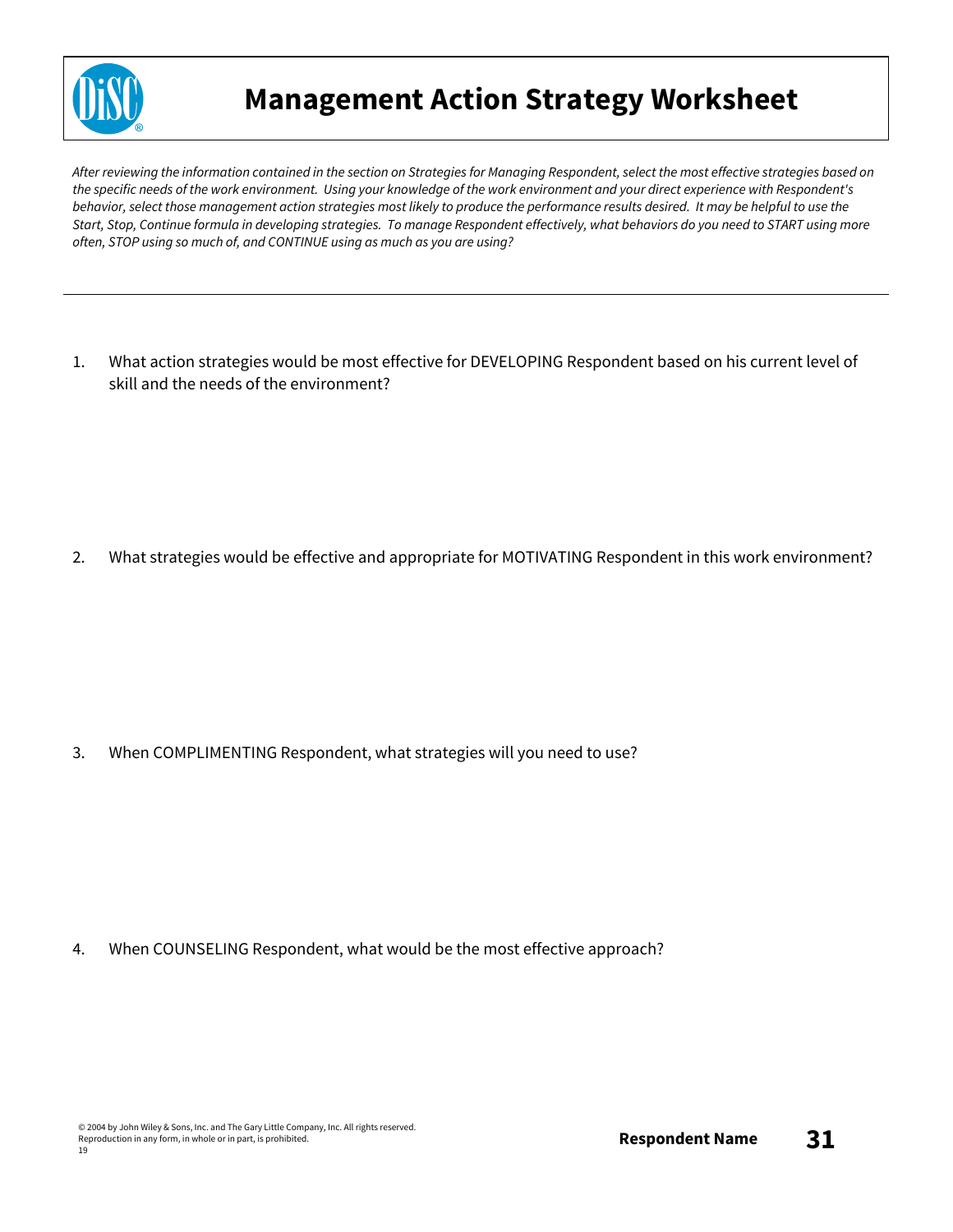

5. When MANAGING Respondent's PROBLEM-SOLVING activities, what will you need to do to increase his effectiveness in this work environment?

6. When DELEGATING to Respondent, what will you need to do to ensure performance outcomes?

7. When CORRECTING Respondent's behavior, what strategies will you need to use to have a positive outcome?

8. When managing Respondent's DECISION-MAKING behavior, what will you need to do to ensure that his decision-making behavior matches the needs of this work environment?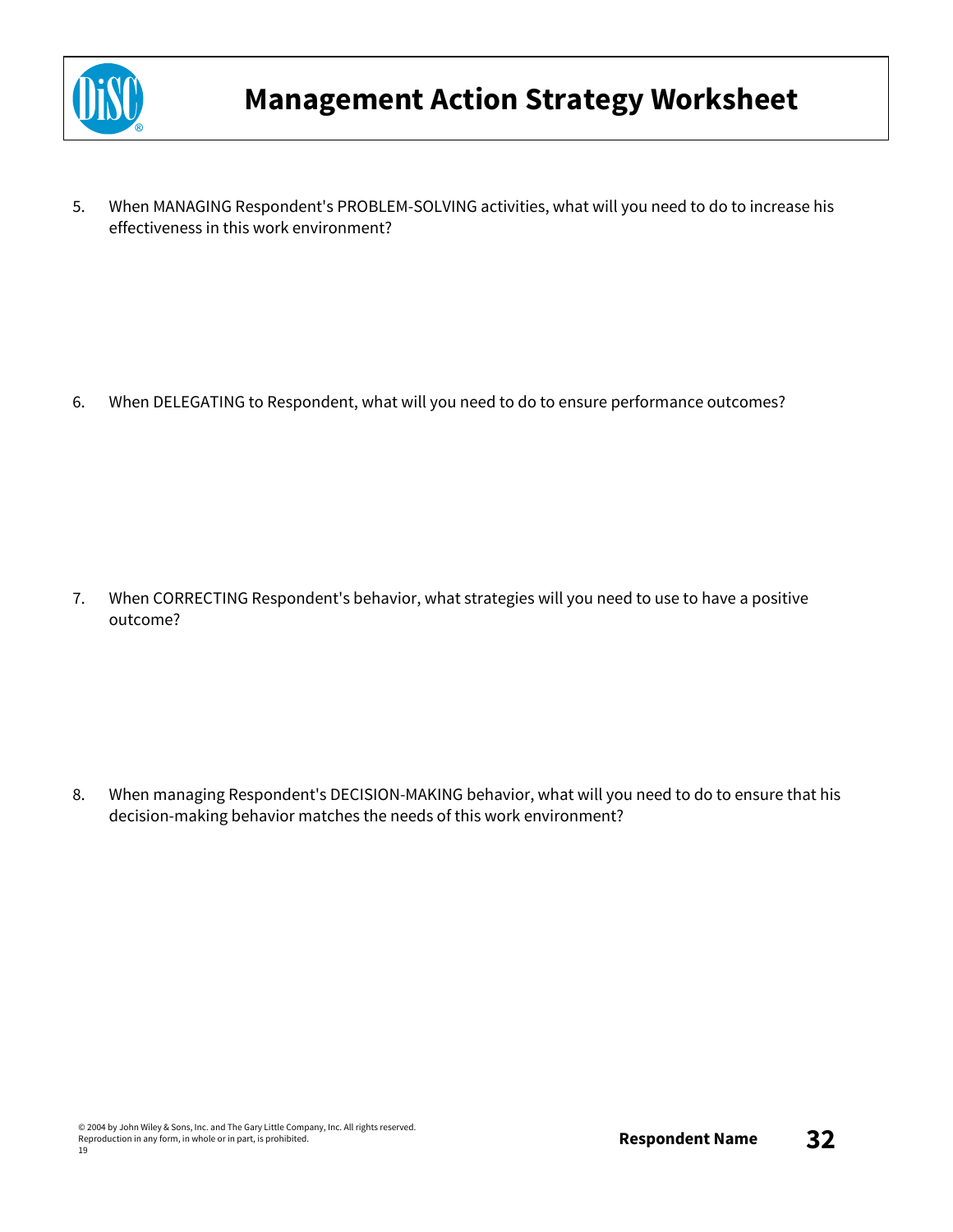

### **Approach to Managing Others**

*This section describes how Respondent may tend to manage based on his natural behavioral tendencies. Some of these key management behaviors may have been modified due to life experience and Respondent's values system and, therefore, represent only potential behaviors. Some of the behaviors may appear contradictory as they represent the different behavioral tendencies that comprise Respondent's style. Review and discuss the list, determining which behaviors are most effective in this management environment.*



#### **Communicating**

- Tends to be direct, factual, bottom-line oriented
- Tends to avoid wasting time on small talk or social amenities
- May be perceived as blunt, cold, or uncaring
- Likes to communicate frequently in person or on the phone in an informal, friendly manner, mixing personal talk with business discussions
- Tends to be spontaneous and emotionally expressive
- May have difficulty in communicating negative information directly, leaving other people unclear or confused as to the real issue or the seriousness of the problem
- May have many discussions with people but may fail to complete written documentation for follow-up

#### **Delegating**

- Tends to delegate to others the responsibility for follow-through on details
- May be so non-specific and results-oriented in assigning tasks that others have difficulty finding out how to do it
- May have difficulty delegating authority to go with the responsibility because he wants to maintain control
- Likes to delegate tasks requiring attention to detail and follow-through
- Tends to give general assignments which may lead to misunderstandings in terms of who is responsible for what and when
- May fail to check back on progress of delegated work
- Tends to be optimistic in his expectations of others and may need to spend more time finding out about actual skills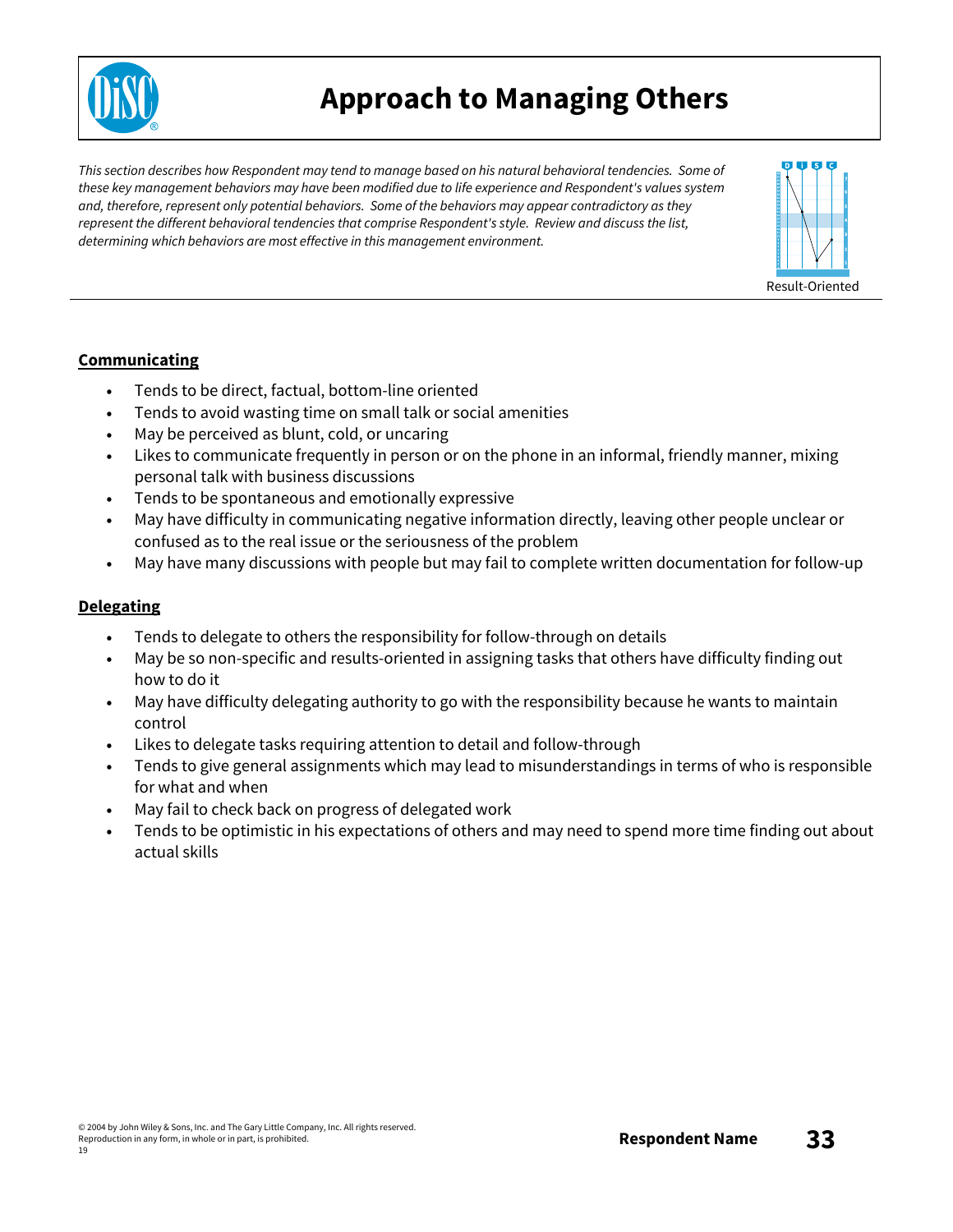

#### **Directing People**

- Tends to tell people what to do in a forceful, direct manner
- Likes to control the results
- May be so direct and forceful that people have difficulty asking questions, clarifying understanding, and pointing out potential problems
- Directs people through verbal inspiration, emphasizing the positive
- May tend to become friendly and involved with people
- May have difficulty being "tough" when situations require a direct, assertive approach
- May attempt to cajole or placate people who are resisting or arguing

#### **Developing People**

- Tends to put people to work right away believing that "hands-on" involvement on the job is the best way to learn
- Prefers self-initiating, self-directed learners and tends to be impatient with having to provide instruction
- Values practical experience highly
- Likes to present the "big picture" with enthusiasm and positive expectations
- May over-estimate someone's ability and fail to provide sufficient, specific direction
- Tends to offer lots of verbal encouragement

#### **Decision-Making**

- Tends to be quick, decisive, independent, and firm
- Tends to be bottom-line oriented, assessing the short-term impact
- May fail to consider long-term consequences and fail to include all factors in complex situations
- Tends to use an emotional approach to decisions, basing them on a "gut-feeling"
- Tends to be optimistic in expectations of people and situations
- May avoid making decisions which involve interpersonal conflict, losing approval, or "looking bad"

#### **Managing Time**

- Tends to operate with a sense of urgency, taking short-cuts wherever possible
- Tends to take pride in efficient solutions that allow him to pack a lot into a day
- May underestimate time involved in some activities, resulting in cutting things short, potentially missing deadlines
- May be critical of others who do not share his sense of urgency or work at the same fast pace
- Tends to prefer open-ended structures and flexible schedules
- May spend more time on people and process than on task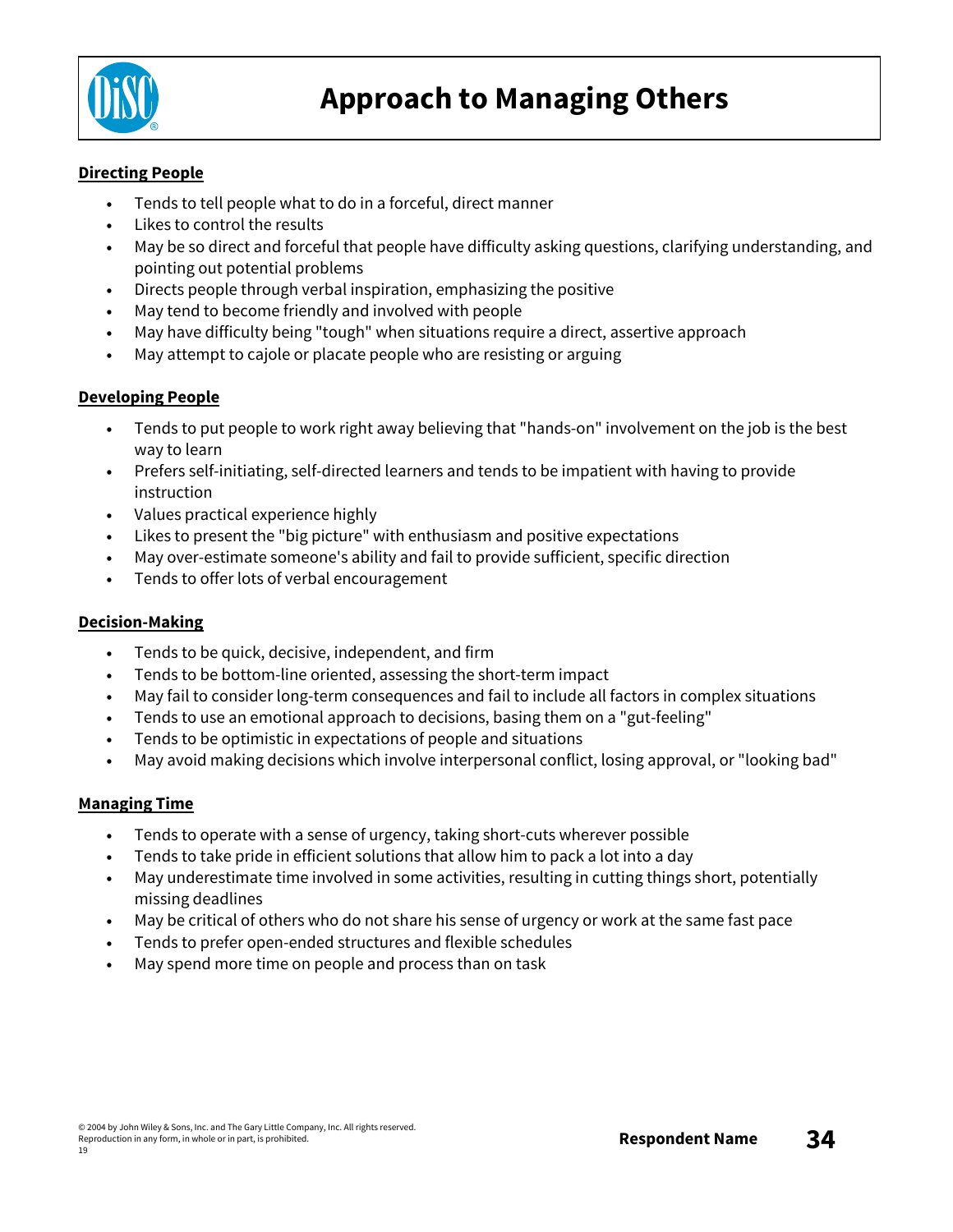

#### **Managing Time (Continued)**

- May have difficulty limiting time spent with people and in meetings
- Others may need more structure and predictability to get tasks done

#### **Problem-Solving**

- Tends to prefer simple, practical, easy-to-implement solutions
- May have difficulty involving others in the problem-solving process because of his impatience and desire for immediate solutions
- Likes to involve others in the problem-solving process by "bouncing ideas" off them or "brainstorming"
- Tends to approach problem-solving from a subjective, emotional approach, and may become impatient with a more methodical approach

#### **Motivating Others**

- Tends to create competitive challenges
- Sets short-term goals and recognizes achievement of results
- Tends to use positive, enthusiastic verbalization
- Provides public recognition praising the positive and down-playing the negative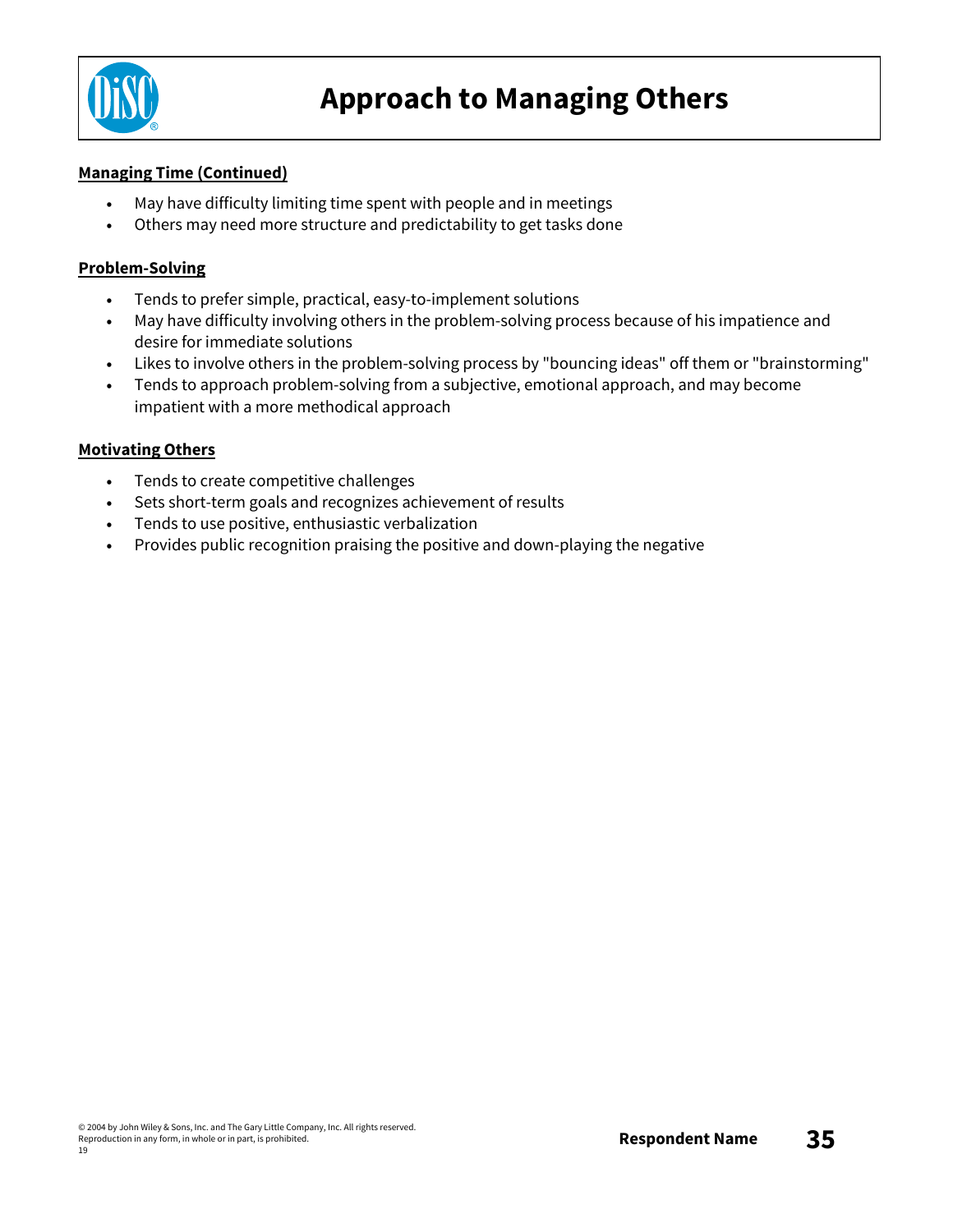

### **Management Style Worksheet**

After reviewing the section on How Respondent Tends to Manage, evaluate the appropriateness and effectiveness of his natural management style based on the needs of the current work environment. Use your knowledge of the specific needs of the work environment and your direct experience with Respondent's management behaviors to develop strategies for reinforcing those behaviors that are most effective and modifying those that are least effective. It may be helpful to use to use a simple formula of Start, Stop and Continue. For each management category, what behaviors does Respondent need to START using more of, STOP using so much of, and CONTINUE using to be effective as a *manager in this work environment?*

1. What would be the most effective behaviors for Respondent to use in COMMUNICATING with others in this work environment? (start, stop, continue)

2. What behaviors would be most effective for Respondent when DELEGATING to others in this work environment? (start, stop, continue)

3. What behaviors would be most effective for Respondent to use when DIRECTING others in this environment? (start, stop, continue)

4. What behaviors would be most effective for Respondent to use for DEVELOPING people in this work environment? (start, stop, continue)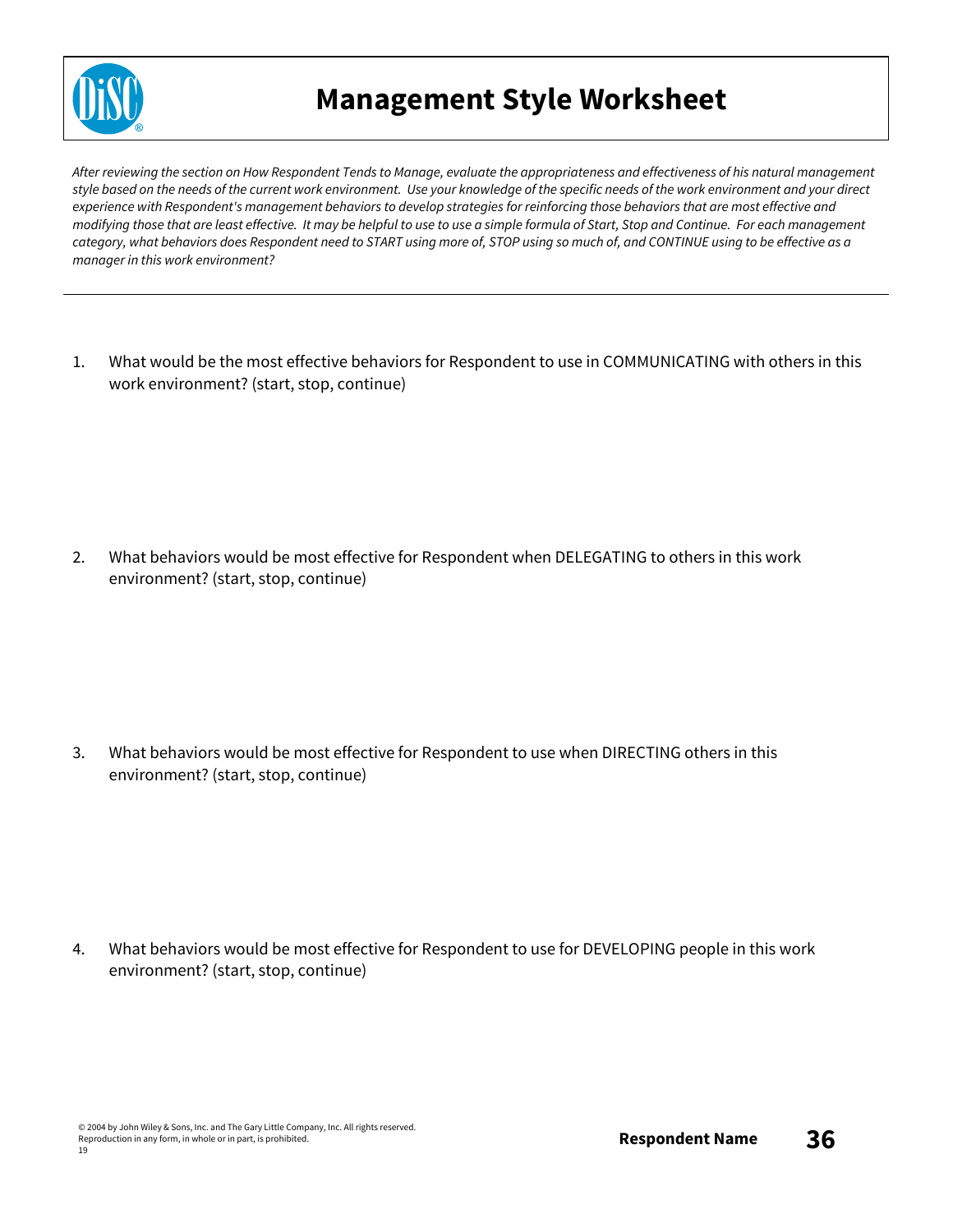

5. Given the specific nature of this work environment, what DECISION-MAKING behaviors would be most effective for Respondent to use? (start, stop, continue)

6. What TIME MANAGEMENT behaviors would be most effective for Respondent to use in this work environment? (start, stop, continue)

7. What PROBLEM-SOLVING behaviors would be most effective for Respondent to use in this work environment? (start, stop, continue)

8. What strategies for MOTIVATING OTHERS would be most effective for Respondent to use in this environment? (start, stop, continue)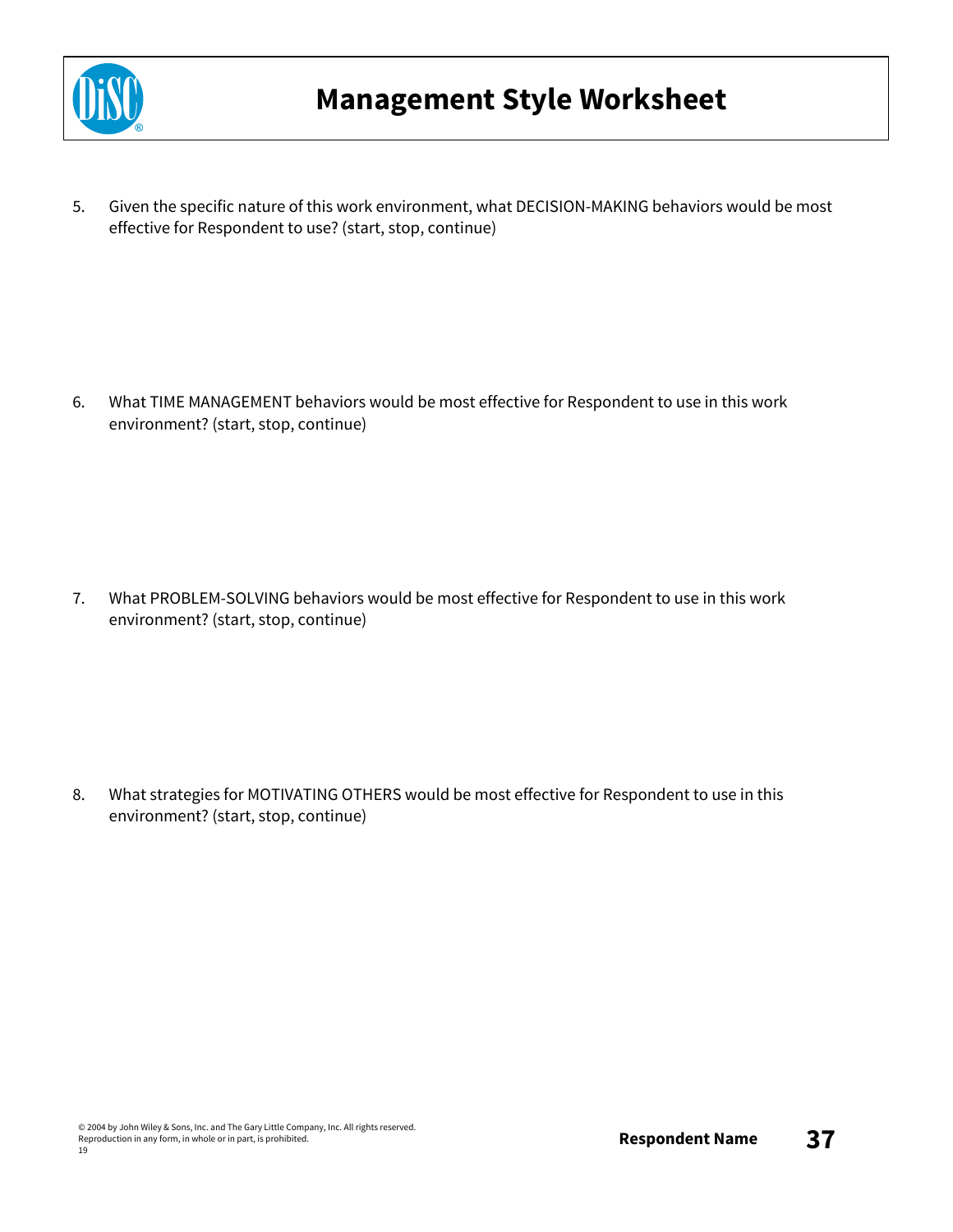

### **Strategies for Sales Management**

All people are not the same. A management strategy that is very effective with one person may be disastrous with another. Trial and error learning about which strategies are effective with which person can be very costly both in lost time and lost sales. This section provides a starting point for developing sales management strategies based *on Respondent's natural behavioral tendencies. By reviewing and discussing the strategies listed for each key management activity, you can develop an accurate, effective plan for managing Respondent in his specific sales environment.*



#### **Developing**

- Help him become productive as quickly as possible
- Show him the simplest, quickest, most practical way to get results and meet his sales goals
- Emphasize primarily the key details which will be necessary to get sales results
- Define clearly the limits of his authority and the resources available to him for achieving sales results
- Use fast-paced, enthusiastic descriptions of the sales process and how it works with customers
- Get him involved quickly in new situations so he can begin building relationships with customers
- Reduce amount of details involved in training to avoid overwhelming him
- Check his understanding of the information by periodically requiring specific feedback on "how to's" of the job
- Provide assistance in developing structure for completing activities that require organization of information and attention to detail

#### **Motivating**

- Provide opportunities for him to work independently
- Allow him to direct the efforts of others for achieving significant results
- Offer him flexible options for achieving results
- Provide him challenges and opportunities to "win"
- Provide opportunities to interact with others in a positive, enthusiastic manner
- Allow time for discussions where he can verbalize his thoughts, feelings and ideas
- Assist him by providing support for following up on details
- Provide opportunities for visibility and recognition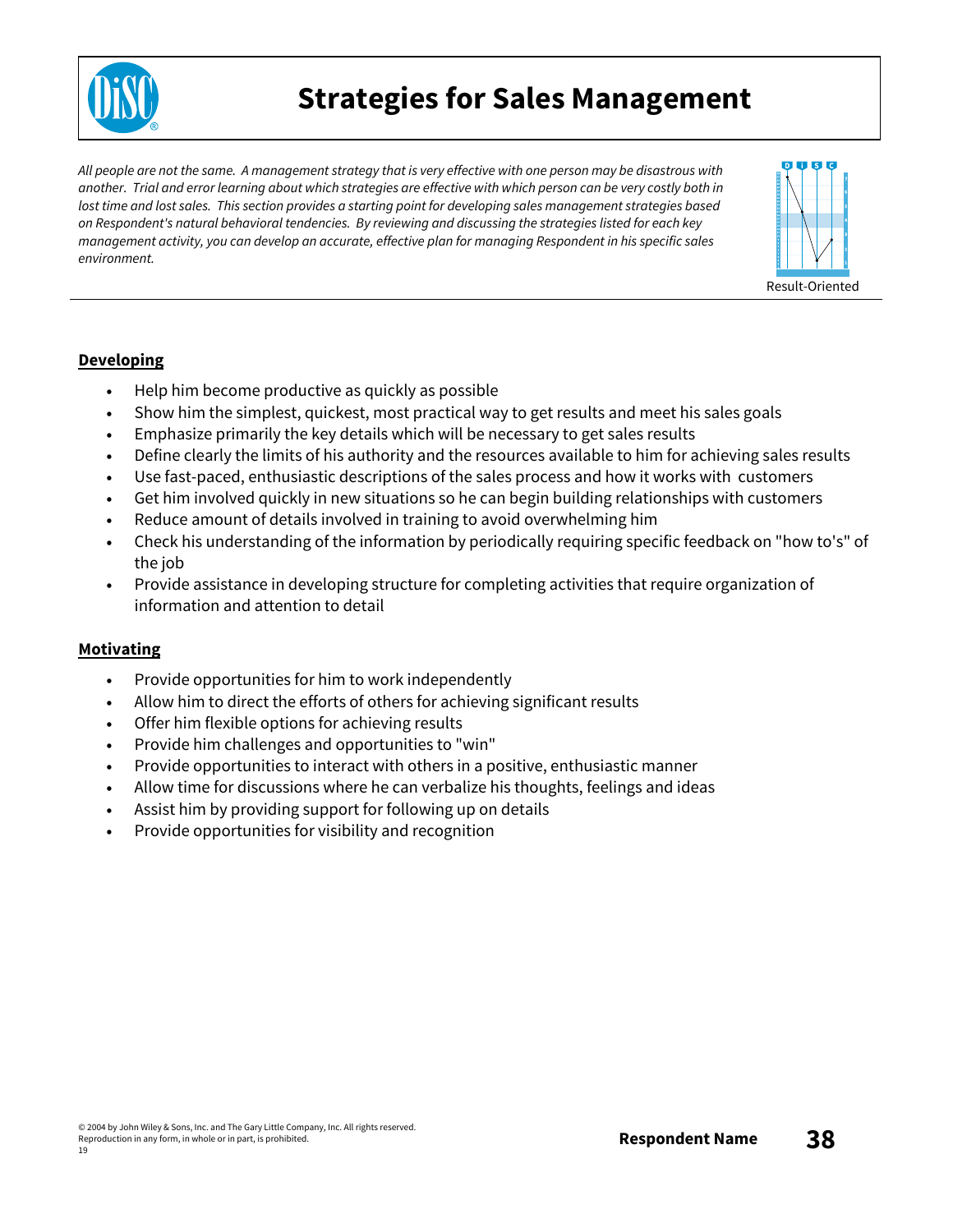

#### **Giving Recognition**

- Use brief, direct statements focusing on his achievements, results and demonstrated ability to be a leader in his field
- Acknowledge his ability to handle difficult customer situations successfully
- Recognize the unique or innovative nature of his thoughts, ideas and/or actions
- Use enthusiastic public praise for his ability to use his verbal and interpersonal skills to achieve sales
- Acknowledge his persistently optimistic attitude in sales situations that others might find discouraging
- Recognize him for enthusiastically involving others

#### **Coaching/Counseling**

- Focus discussion on obstacles to achieving sales results and how he can eliminate them
- Discuss desired changes in his behavior in terms of potential positive impact on sales results
- Reduce his defensiveness by requesting solutions from him
- Be firm and direct, specifying the desired result as well as describing the current level of sales performance
- Direct the discussion to what he is going to do to eliminate the gap in performance
- Define the time limits for improvements and state the consequences clearly
- Provide an opportunity for him to express thoughts and feelings after hearing your feedback
- Acknowledge his feelings and direct his attention to facts and results
- Resist his attempts at side-stepping the discussion by re-directing his attention to the facts
- Use open-ended questions (what, where, when, how) to keep the discussion focused on facts rather than feelings
- Direct the discussion to how he will improve his sales performance, avoiding extensive discussions about other people and other situations
- Discuss specific action plans for changing his sales performance rather than general statements about improving his attitude
- End the discussion by determining what result will be achieved by when, focusing on the benefits to him in terms of improved sales results and more recognition from others

#### **Communicating**

- Prefers direct, to-the-point communications without a lot of time spent on social chatter
- Be prepared to listen to his ideas before moving on to other topics
- Tends to practice selective perception and/or hearing, remembering only that with which he agrees
- Check at end of discussion to make sure everything was heard and stored in memory by asking him to summarize and restate
- Tends to prefer informal, open-ended discussions in more social environments, such as over lunch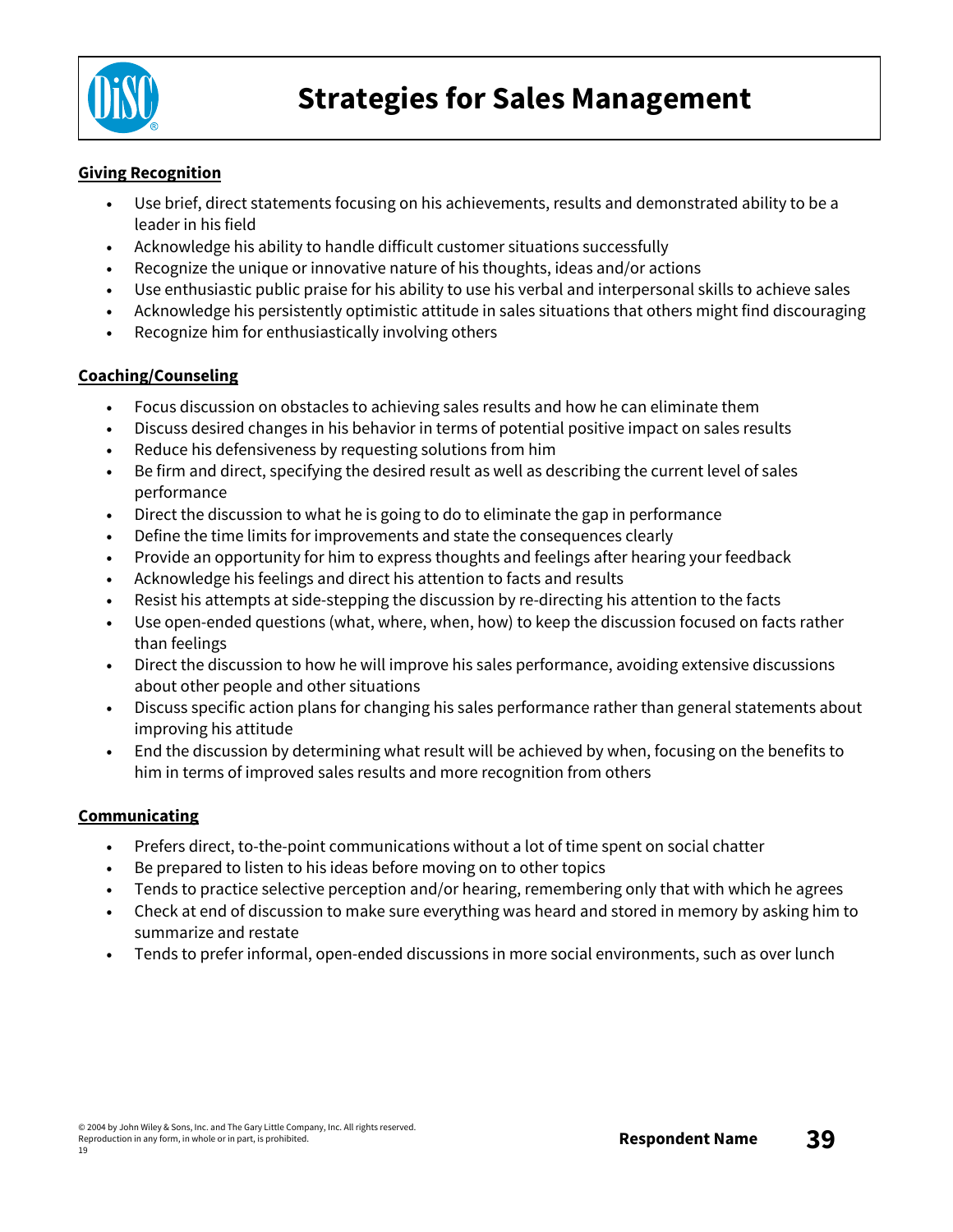

#### **Communicating (Continued)**

- Desires an opportunity to share experiences, stories and ideas in an enthusiastic, responsive exchange
- May need to be directed to stay closer to the subject under discussion in order to finish within a reasonable time frame
- May not pay attention to the details of what is being said, and later may be unclear about the facts
- May have difficulty listening to negative information
- Check to determine whether the seriousness of the discussion was understood

#### **Problem-Solving**

- Tends to take a practical, results-oriented approach, preferring simple, easy-to-implement, immediate solutions
- May need to be directed toward considering the long term, negative consequences of some solutions
- May need coaching in handling complex problems due to his natural tendency to over-simplify in a rush for short-term results
- May need to consider that his haste for immediate results may have a negative impact on the overall sales effort
- Tends to avoid complex, detailed problems requiring follow-up
- May need to be coached through a logical problem-solving process instead of relying on a "gut-feel"
- May have difficulty acknowledging that a problem exists due to his optimistic perception
- May need to have actual or potential consequences of the problem clearly stated for him to appreciate the need for a well-thought-out solution

#### **Delegating**

- Tell him what result you need and by when: Let him determine how to get it done
- Specify clearly the limits of his authority and the resources available to him allowing autonomy within those limits
- Clarify understanding and acceptance of specific sales performance expectations and time frame for completion
- Establish dates for checkpoints with clear understanding of what is to be completed by when
- Help structure the process for completing the task, especially when dealing with complexity or assignments requiring a methodical approach

#### **Decision-Making**

- Tends to be a quick decision-maker
- May need coaching on taking time to gather sufficient information and considering possible consequences before making decisions
- Point out benefits to him in taking more time in terms of improved sales results

19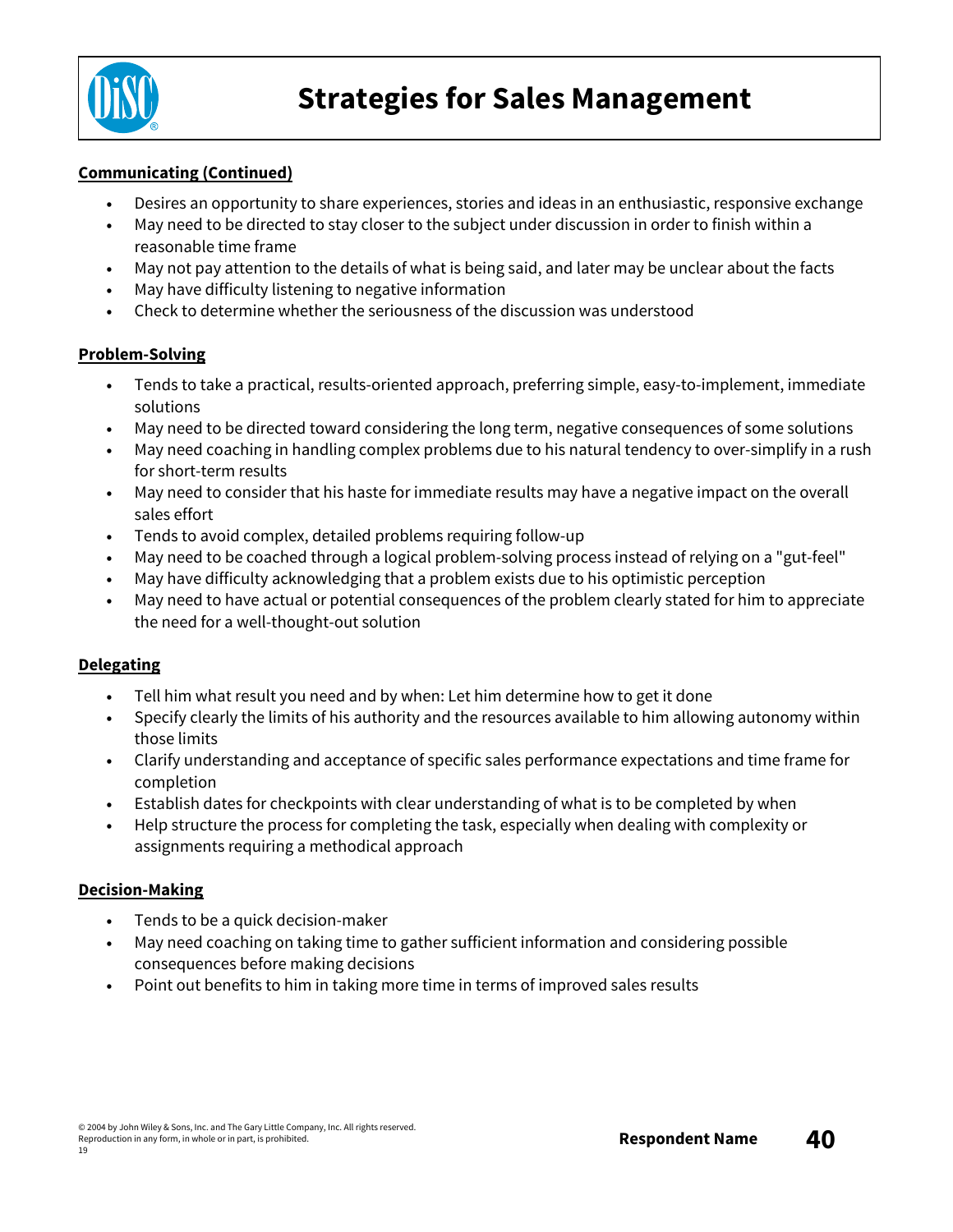

#### **Decision-Making (Continued)**

- May tend to avoid making decisions involving negative consequences and/or interpersonal conflict
- Discuss how making a decision now will reduce negative results in the long term
- Explain how his indecisiveness frustrates others and makes him look bad
- Tends to make emotion-based decisions, sometimes impulsively, based on a "gut-feel"
- Coach on a more logical, fact-based approach to decisions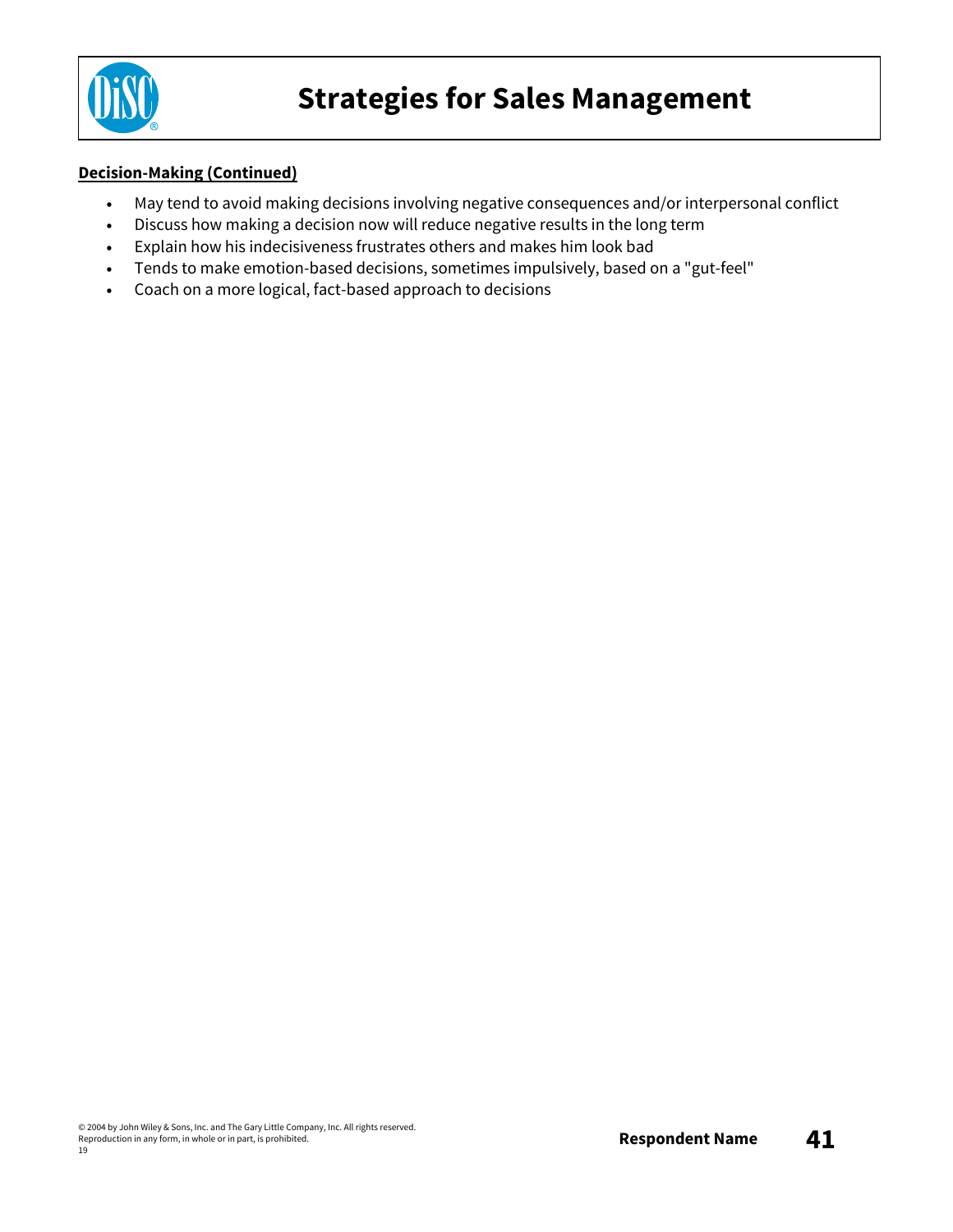

### **Sales Management Action Strategy Worksheet**

After reviewing the information contained in the section on Strategies for Managing Respondent, select the most effective strategies based on the specific needs of the sales environment. Using your knowledge of the sales environment and your direct experience with Respondent's behavior, select those management action strategies most likely to produce the performance results desired. It may be helpful to use the Start, Stop, Continue formula in developing strategies. To manage Respondent effectively, what behaviors do you need to START using more *often, STOP using so much of, and CONTINUE using as much as you are using?*

1. What action strategies would be most effective for DEVELOPING Respondent based on his current level of skill and the needs of the environment?

2. What strategies would be effective and appropriate for MOTIVATING Respondent in this sales environment?

3. When GIVING Respondent RECOGNITION, what strategies will you need to use?

4. When COACHING and COUNSELING Respondent, what would be the most effective approaches?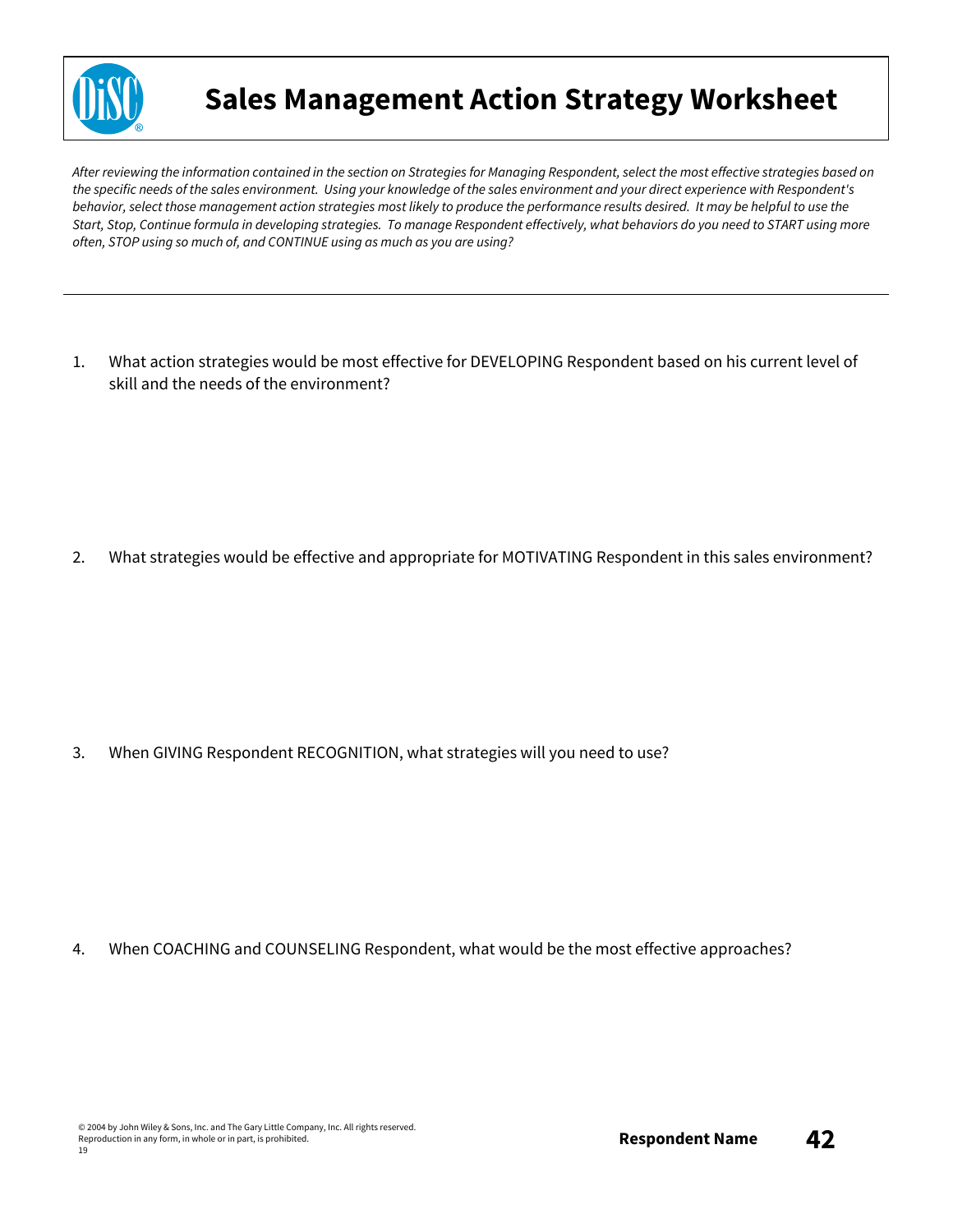

5. When COMMUNICATING with Respondent, what would be the most effective approaches?

6. When managing Respondent's PROBLEM-SOLVING activities, what will you need to do to increase his effectiveness in this sales environemnt?

7. When DELEGATING to Respondent, what will you need to do to ensure performance outcomes?

8. When managing Respondent's DECISION-MAKING behavior, what will you need to do to ensure that his decision-making behavior matches the needs of this sales environment?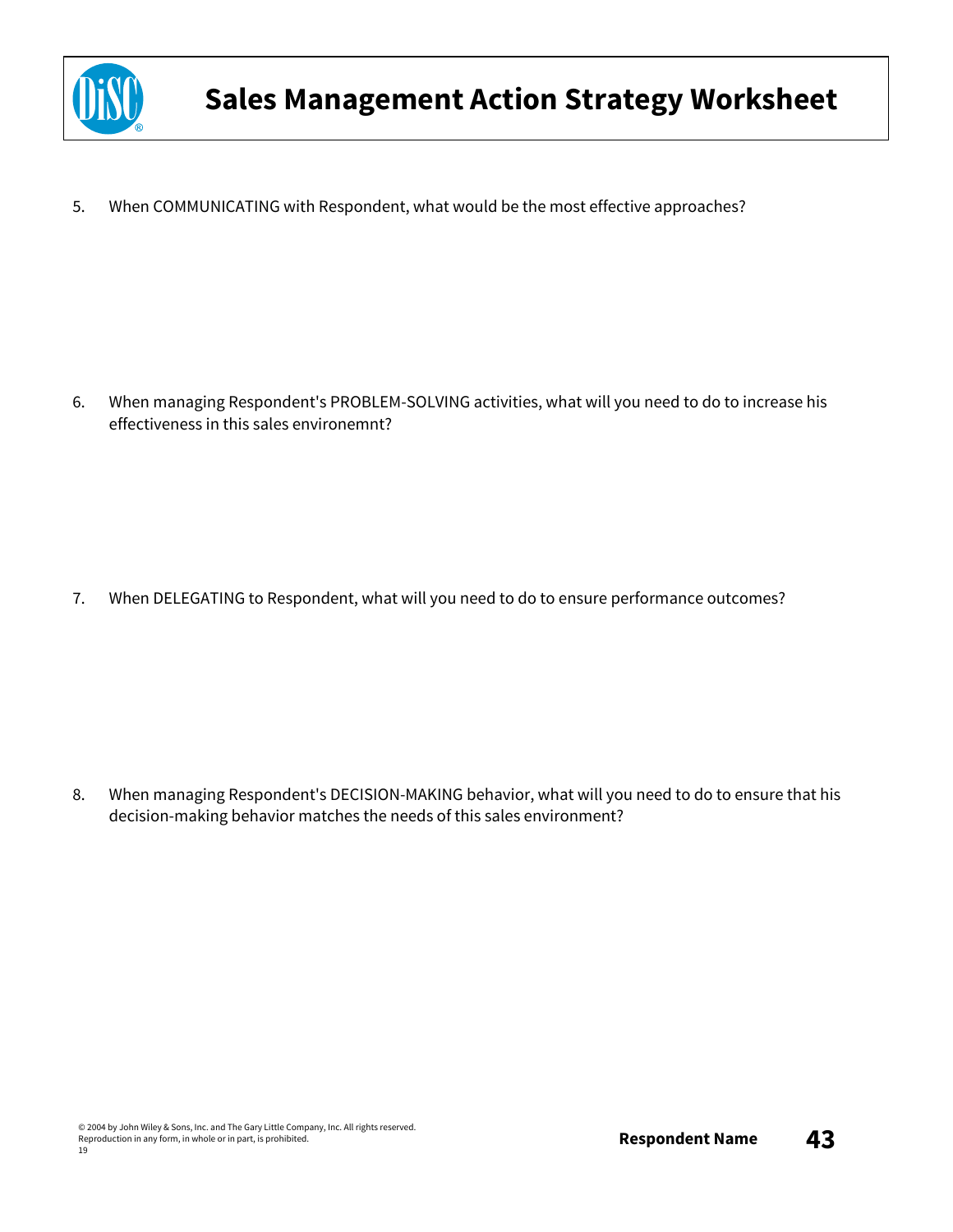### **Approach to Selling**

This section describes how Respondent would tend to approach the various stages of the selling process based on *his natural style. By understanding Respondent's natural approach to sales, it can be determined which of his natural behaviors are most effective in certain selling situations with specific customer styles. It can also be determined where additional training or coaching may be helpful in increasing Respondent's effectiveness in* selling situations where his natural style may not be as effective. As some of these behaviors may already have *been modified, review and revise this section as necessary.*



#### **Planning**

- Tends to prefer to spend more time getting results than in planning
- Tends to focus on the big picture, letting the details take care of themselves
- Tends to focus on the goal or bottom-line result and may not prepare a step-by-step plan for achieving the goal
- May oversimplify complex situations or underestimate the potential obstacles and be surprised by buyer resistance
- His natural approach to planning may be most effective with customers who are impatient, resultsoriented, and more interested in "what" than "how"
- His natural style may need modification to prepare for customers who need a more methodical, stepby-step explanation, with more detailed information provided
- Tends to prefer to spend more time interacting with people than in planning
- Tends to view situations optimistically, expecting the best, and may not think through handling potential obstacles
- Tends to use an intuitive, "gut-feel" approach to planning sales calls, and may not prepare adequate support information to cover the details
- His natural approach to planning works well with customers who respond to an enthusiastic overview, with a strong emphasis on interaction with others
- His style of planning may require modification to be effective with customers who are more interested in immediate bottom-line results, or with customers requiring a logical, well-documented approach in the sales presentation

### **Opening the Call**

- Tends to be direct and results-oriented, getting immediately to the point of the call
- Tends to avoid social chatter, considering it a waste of time, and moves right to business
- His natural approach to opening the call tends to be most effective with customers who are impatient and results-oriented
- His natural style may require modification to be effective with customers who prefer to spend more time interacting and building a relationship before moving to business
- Tends to use an enthusiastic, personal approach to opening the call
- May prefer to discuss low-risk, general topics to build rapport before moving to the purpose of the call

19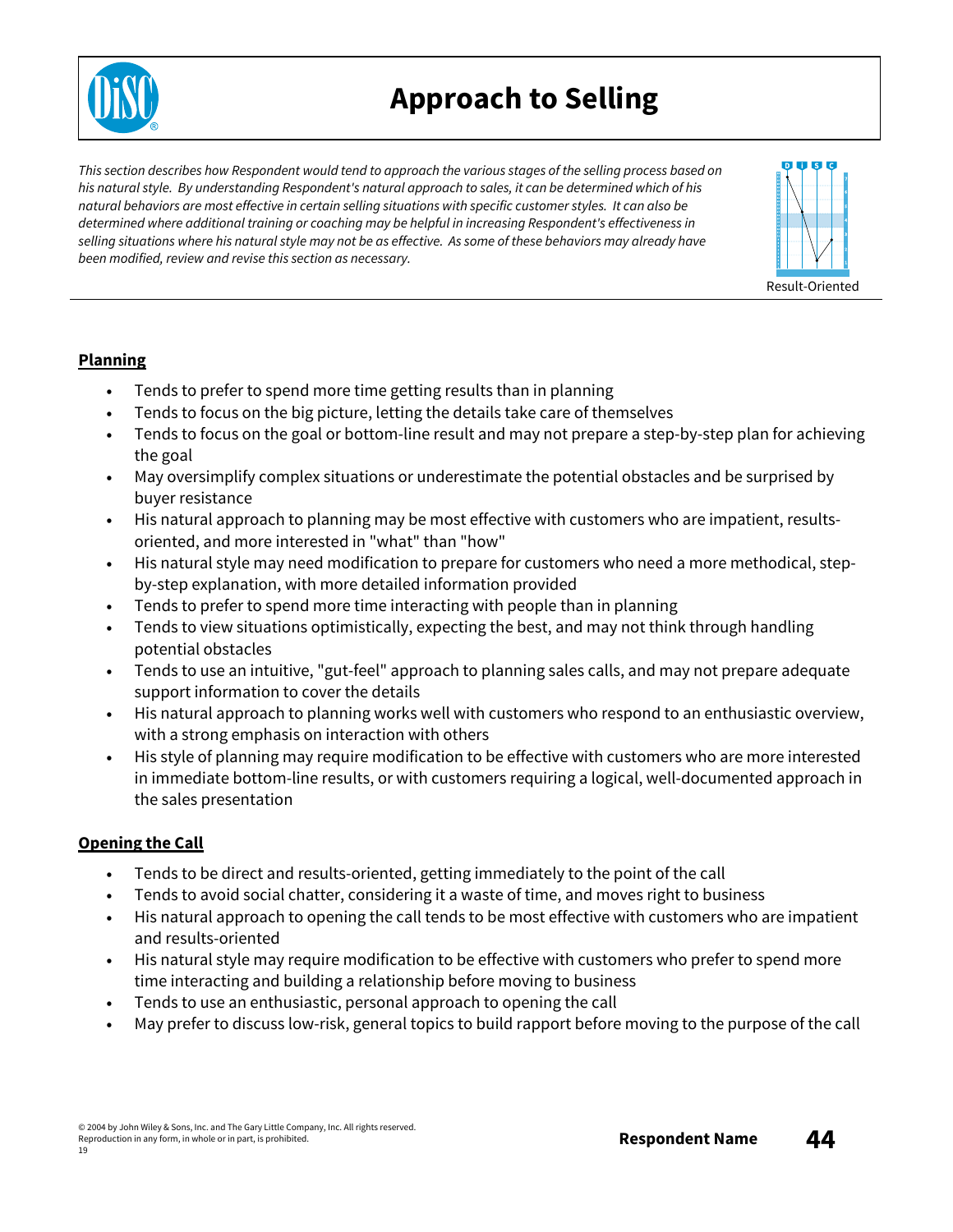

#### **Opening the Call (Continued)**

- His natural approach to opening the call works most effectively with customers who prefer to interact socially, verbalizing their thoughts and feelings in order to develop a personal relationship
- His natural style may require some modification to be effective with people who are more reserved, preferring a business-like, factual or results-oriented approach

#### **Interviewing**

- Tends to interview in a direct, aggressive manner, identifying the customer's goals quickly
- Tends to ask "what" questions, focusing on desired results
- His natural approach to interviewing works most effectively with customers who prefer directness; however, the customer may want more control over the interviewing process
- His natural style may require modification with customers who prefer a slower, more indirect approach, or with customers who become defensive in response to his aggressive approach
- Tends to interview in an enthusiastic, fast-paced manner focusing on feelings and relationships
- May tend to ask "who" questions, focusing on involvement and interaction with people
- His natural approach to interviewing is most effective with customers who prefer an eager, personal approach where they have an opportunity to talk about people, relationships and their feelings
- His natural style may require modification to be effective with more reserved customers who prefer a factual, unemotional approach to providing information

#### **Presenting**

- Tends to be concise, focusing on results
- May tend to announce conclusions, rather than explaining his reasoning process
- His natural approach to presenting works most effectively with customers who are interested primarily in results, requiring little or no details in the presentation
- His natural style may need modification to be effective with customers who require a more methodical approach and a more detailed explanation
- Tends to use an enthusiastic approach, presenting the "big picture" with positive expressions
- May tend to over-state benefits in his desire to create excitement for the product or service
- His natural approach to presenting tends to be most effective with customers who respond to upbeat presentations that focus on an overview rather than on details
- His natural style may require modification to be effective with customers who prefer a low-key, factual, well-documented approach

#### **Responding to Concerns**

- Tends to respond to concerns directly
- Tends to focus on the goal or the result to be achieved, rather than on the concern
- May not listen fully to the concern, or minimize its importance to the customer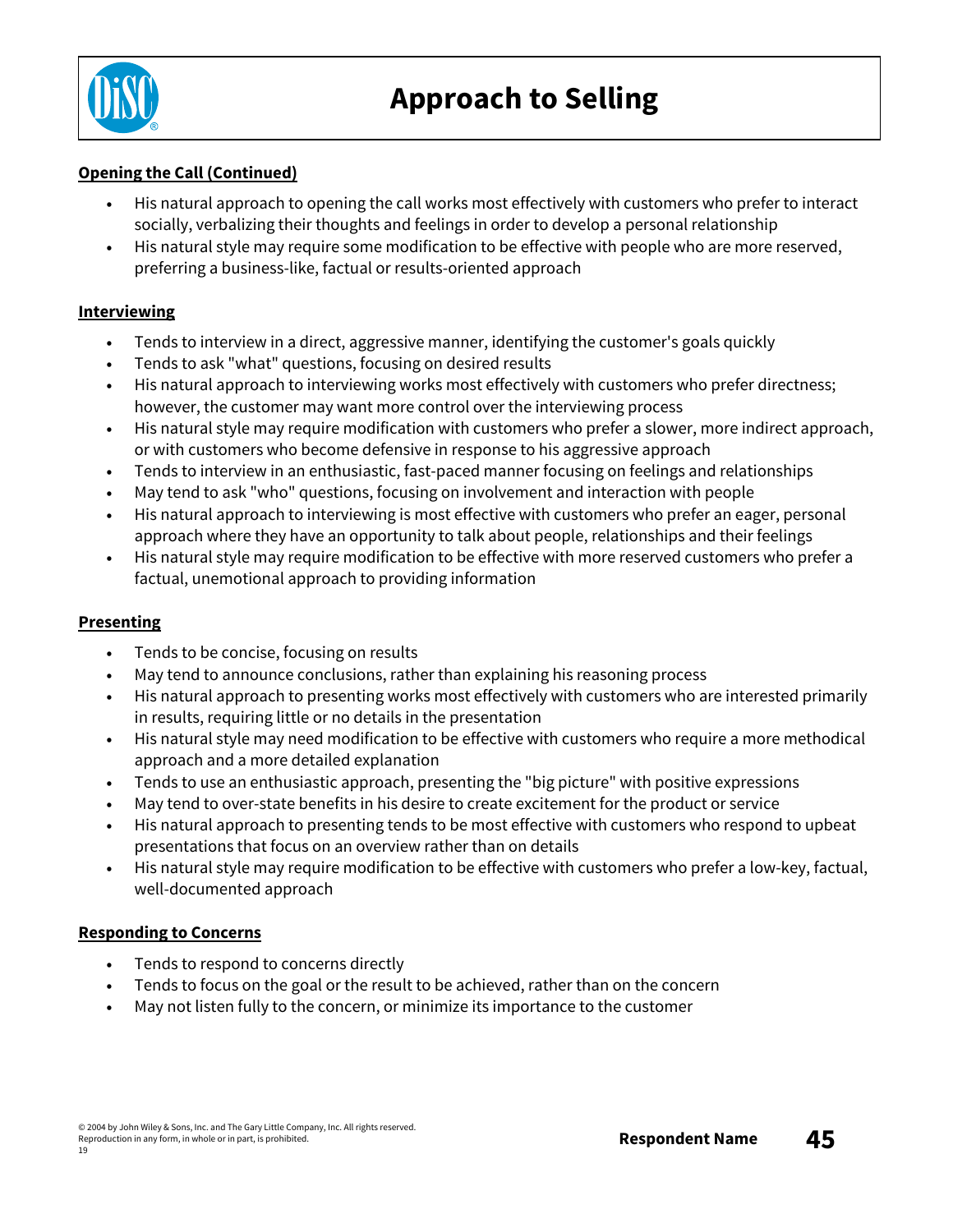

#### **Responding to Concerns (Continued)**

- His natural approach for responding to concerns tends to be most effective with customers who share a similar blunt, direct approach to concerns
- His natural style may need to be modified to be effective with customers who either require more emotional reassurance or a detailed explanation in response to their concern
- Tends to respond to concerns with positive, enthusiastic, general statements
- May not address specific concerns with information; instead may "tap-dance" around the issues, providing verbal reassurance that all will be well
- His natural approach for responding to concerns tends to be most effective with customers who want a strongly optimistic, general response to their concerns, rather than specific facts
- His natural style may require modification to be effective with customers who are more comfortable with detailed or step-by-step, factual explanations for how their concerns will be resolved

#### **Gaining Commitment**

- Tends to move quickly and directly to gaining a commitment from a customer
- May aggressively pursue a commitment, considering "No" a temporary obstacle
- His natural approach to gaining commitment tends to be most effective with customers who are results-oriented and make quick decisions, as long as the customer does not become defensive as a result of experiencing loss of control of the buying decision
- His natural style may require modification to be effective with customers who prefer to take time to gather and review information and who resist making a decision before they have had time to analyze
- Tends to approach gaining commitment in an enthusiastic, optimistic manner
- May continue selling after the customer has made a commitment to buy
- His natural approach to gaining commitment tends to be most effective with customers who make quick decisions based on a "gut-feel", or customers who make decisions based on an emotional response to his enthusiasm
- His natural style may require some modification to be effective with customers who prefer to take time to review information and who approach decision-making analytically, based on product performance rather than on his personality

#### **Servicing**

- Tends to follow-up by efficiently checking on results
- May tend to be more interested in getting new sales than servicing existing customers
- His natural approach to servicing tends to be most effective with customers requiring minimal followup, as long as they are getting results
- His natural style may require modification with customers who prefer routine contact and follow-up
- Tends to follow up personally, building the relationship with enthusiastic, friendly interaction
- May prefer interacting with the customer more than following up on details of the sale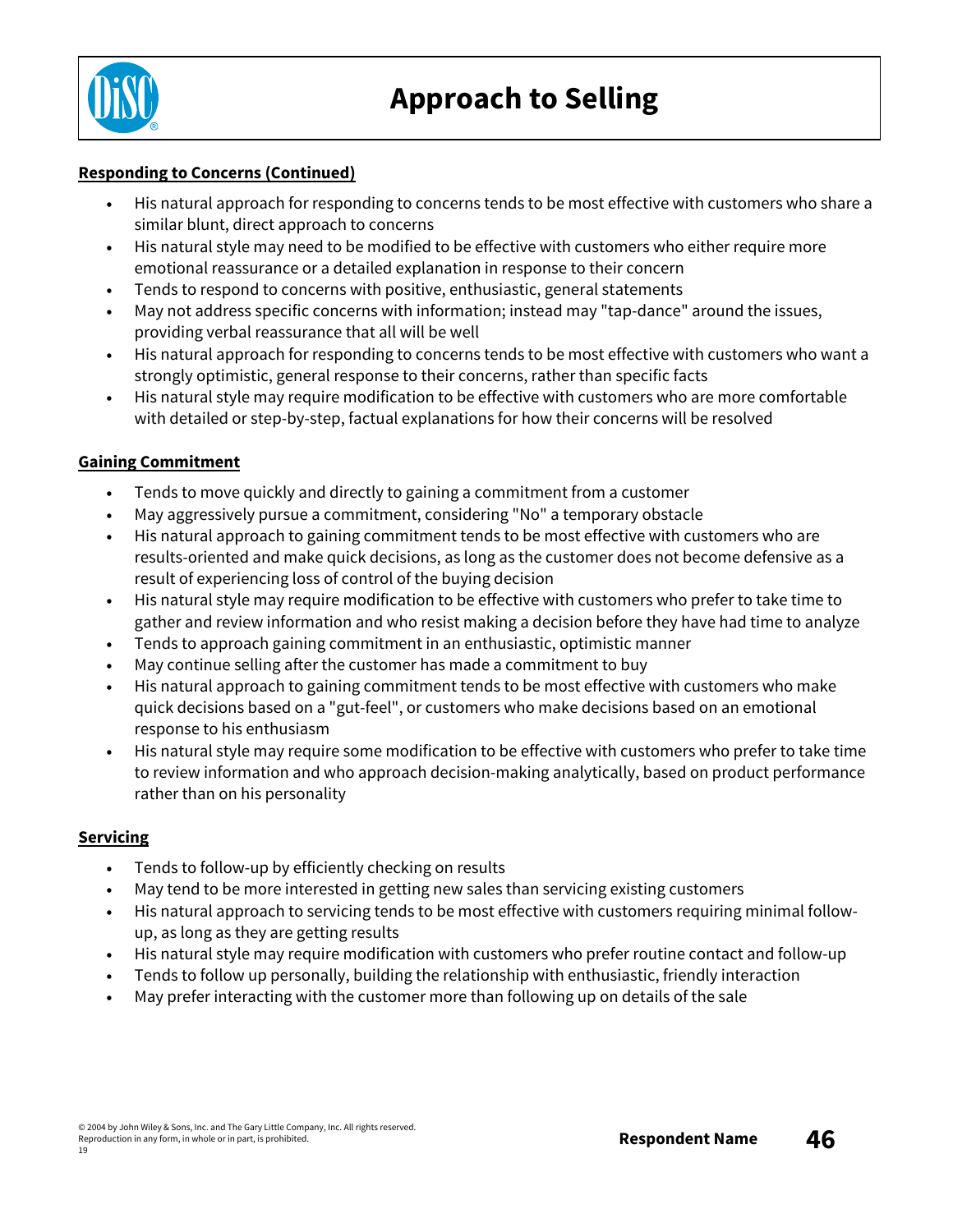

#### **Servicing (Continued)**

- His natural approach to servicing tends to be most effective with customers who prefer follow-up involving social interaction, such as dropping by to visit, phone calls or going to lunch
- His style may require modification to be effective with customers who require systematic, scheduled follow-up on detailed requests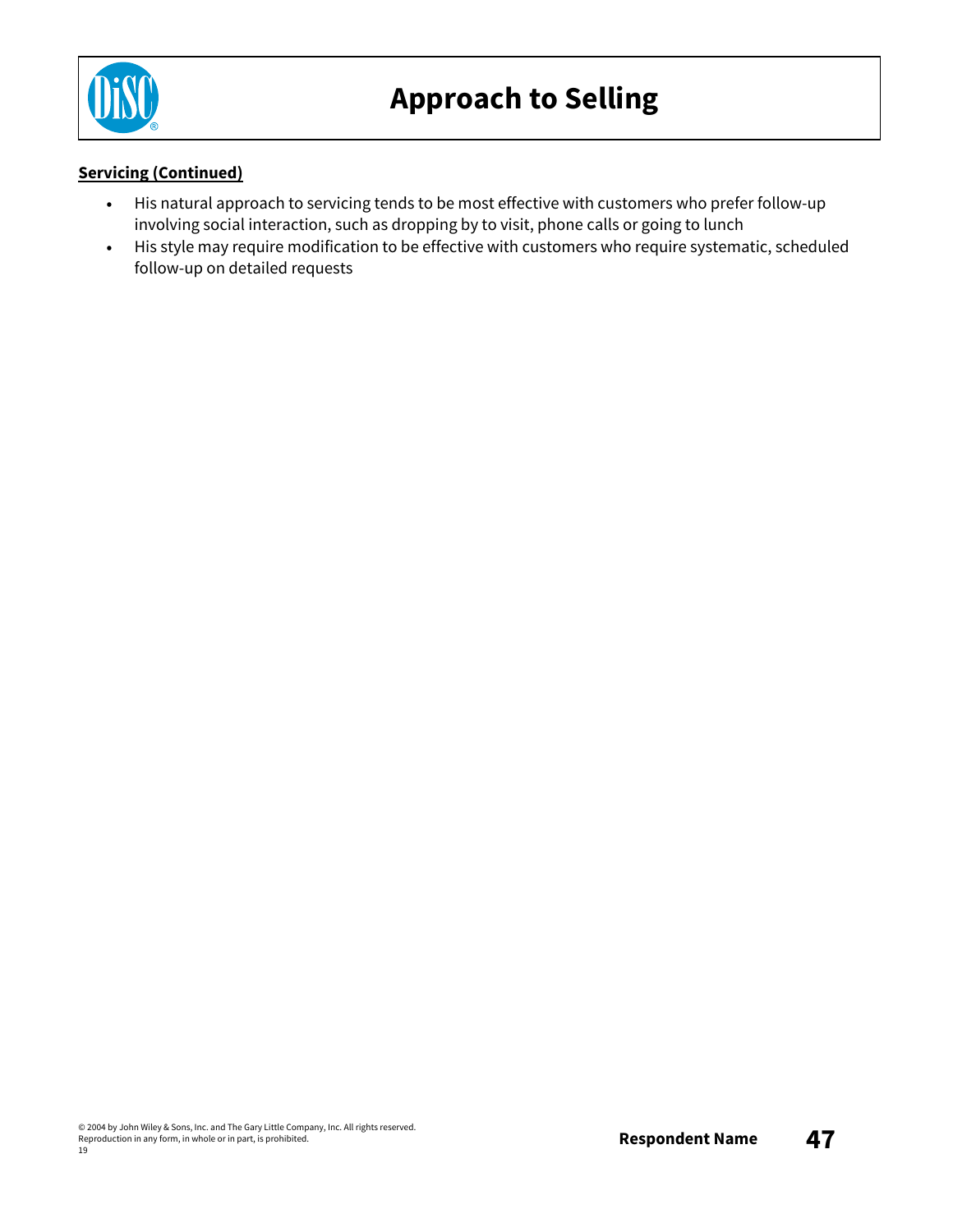

### **Sales Management Style Worksheet**

After reviewing the section on Respondent's natural approach to the selling process, evaluate the effectiveness of his natural selling style based on the needs of the current sales environment. Use your knowledge of the specific needs of the sales environment and your direct experience with Respondent's selling style to develop strategies for reinforcing those behaviors that are most effective and modifying those that are least effective. For each selling strategy category, it may be helpful to determine what behaviors Respondent needs to START using more of, STOP using so much of, and CONTINUE using to be an effective salesperson in this environment.

1. What would be the most effective use of Respondent's natural approach to planning in this sales environment? (start, stop, continue)

2. What would be the most effective approach to Respondent's natural style for opening the call? (start, stop, continue)

3. What would be the most effective use of Respondent's natural approach to presenting? (start, stop, continue)

4. When responding to the buyer's concerns, what would be the most effective use of Respondent's natural style? (start, stop, continue)